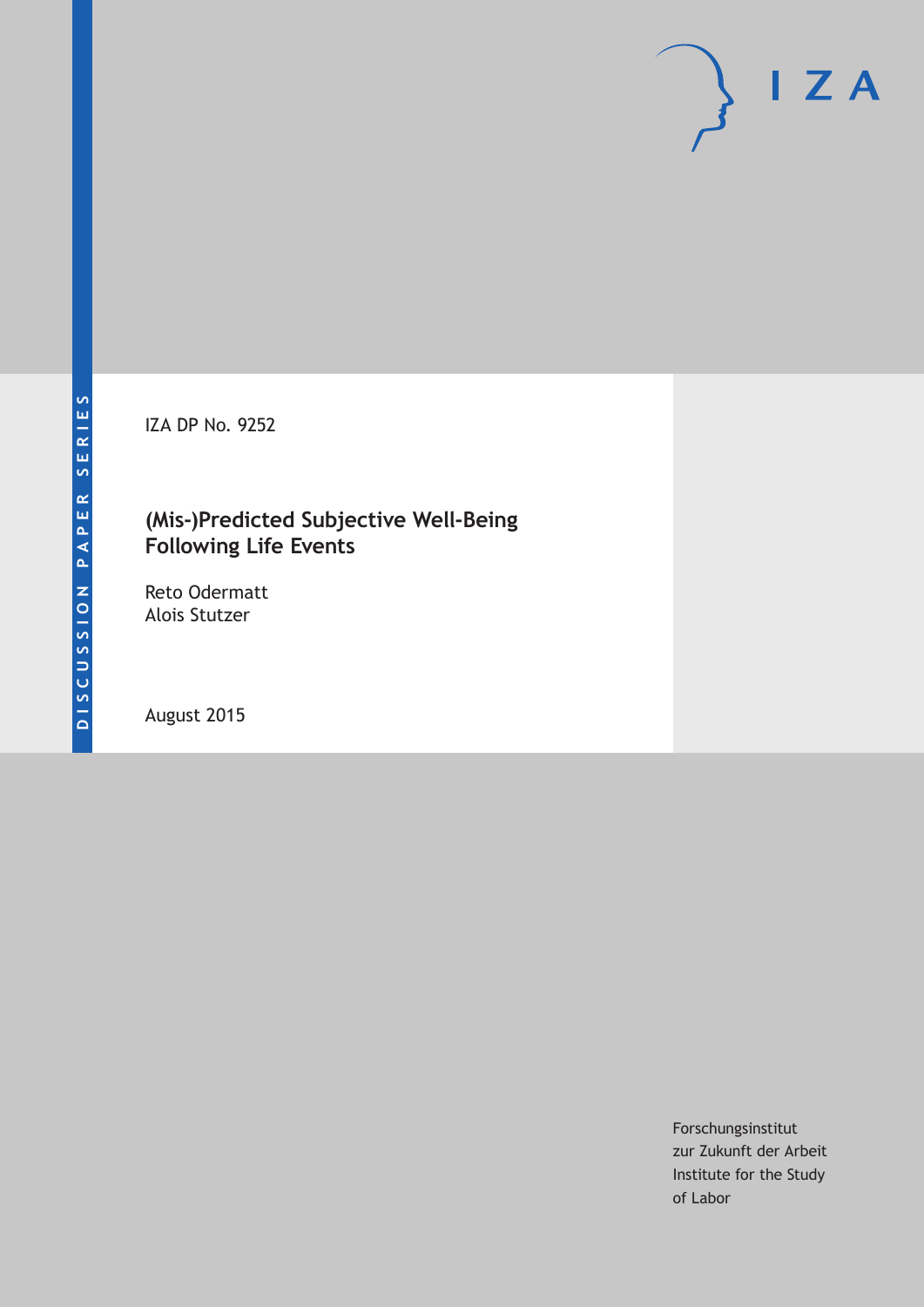# **(Mis-)Predicted Subjective Well-Being Following Life Events**

# **Reto Odermatt**

*University of Basel*

# **Alois Stutzer**

*University of Basel and IZA*

Discussion Paper No. 9252 August 2015

IZA

P.O. Box 7240 53072 Bonn Germany

Phone: +49-228-3894-0 Fax: +49-228-3894-180 E-mail: iza@iza.org

Any opinions expressed here are those of the author(s) and not those of IZA. Research published in this series may include views on policy, but the institute itself takes no institutional policy positions. The IZA research network is committed to the IZA Guiding Principles of Research Integrity.

The Institute for the Study of Labor (IZA) in Bonn is a local and virtual international research center and a place of communication between science, politics and business. IZA is an independent nonprofit organization supported by Deutsche Post Foundation. The center is associated with the University of Bonn and offers a stimulating research environment through its international network, workshops and conferences, data service, project support, research visits and doctoral program. IZA engages in (i) original and internationally competitive research in all fields of labor economics, (ii) development of policy concepts, and (iii) dissemination of research results and concepts to the interested public.

IZA Discussion Papers often represent preliminary work and are circulated to encourage discussion. Citation of such a paper should account for its provisional character. A revised version may be available directly from the author.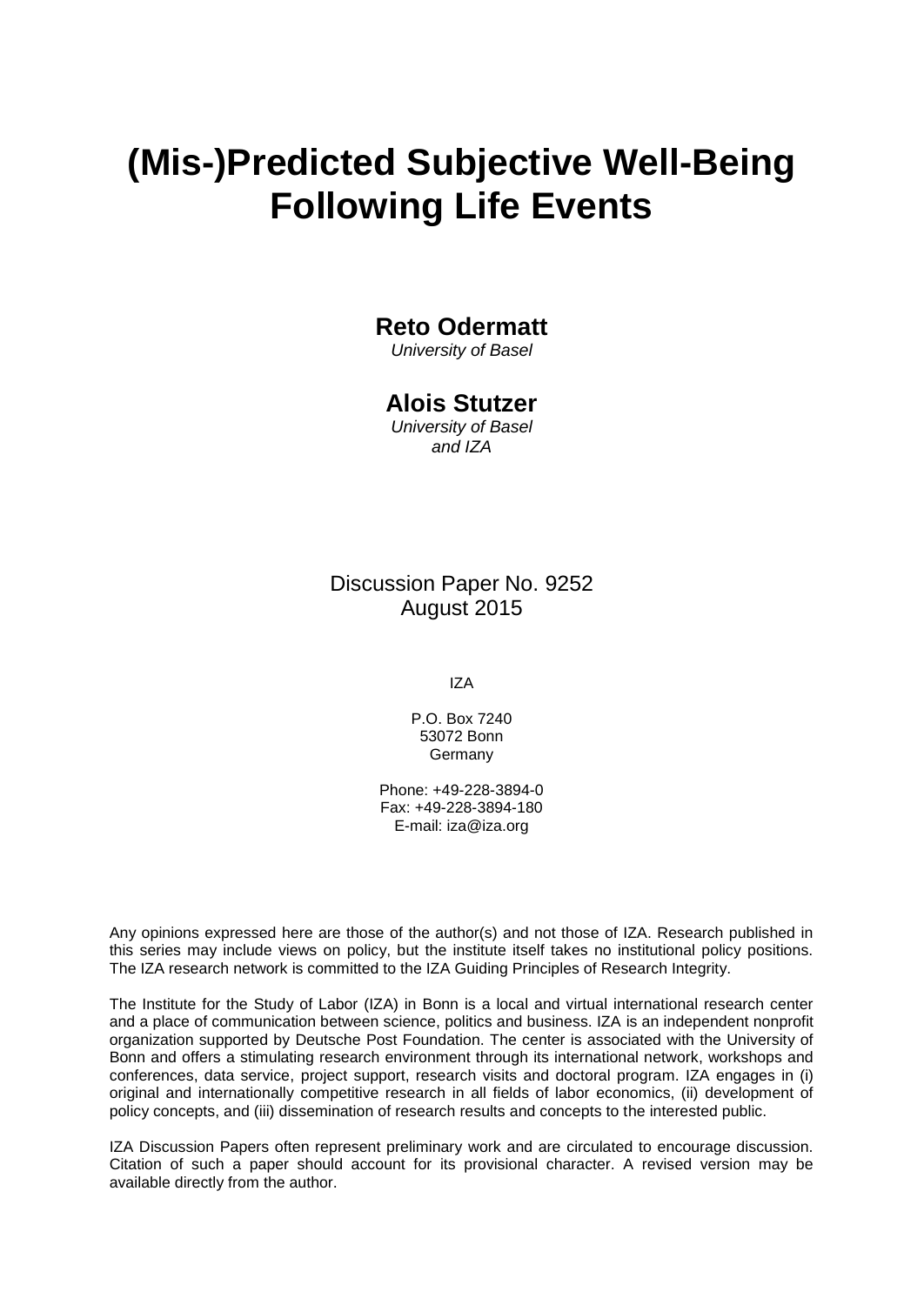IZA Discussion Paper No. 9252 August 2015

# **ABSTRACT**

# **(Mis-)Predicted Subjective Well-Being Following Life Events\***

The correct prediction of how alternative states of the world affect our lives is a cornerstone of economics. We study how accurate people are in predicting their future well-being when facing major life events. Based on individual panel data, we compare people's forecast of their life satisfaction in five years' time to their actual realisations later on. This is done after the individuals experience widowhood, marriage, unemployment or disability. We find systematic prediction errors that are at least partly driven by unforeseen adaptation.

JEL Classification: D03, D12, D60, I31

Keywords: adaptation, life satisfaction, life events, projection-bias, subjective well-being, utility prediction, unemployment

Corresponding author:

 $\overline{a}$ 

Alois Stutzer University of Basel Faculty of Business and Economics Peter-Merian-Weg 6 4002 Basel **Switzerland** E-mail: [alois.stutzer@unibas.ch](mailto:alois.stutzer@unibas.ch)

<sup>\*</sup> We are grateful to Thomas Bolli, Thomas Brändle, Adrian Chadi, Christopher Boyce, Bob Cummings, Jan- Emmanuel De Neve, Paul Frijters, Richard Layard, Heather Lench, George Loewenstein, Ori Heffetz, Michael Norton, Andrew Oswald, Frank Pisch, Nick Powdthavee, Drazen Prelec, Eugenio Proto, Hannes Schwandt, Uri Simonsohn, Timothy Wilson, as well as participants at the 6<sup>th</sup> Bernoulli Workshop in Economics and Psychology at the University of Basel, the Workshop of the Herbert A. Simon Society in Torino, and the research seminars at LSE and Freie Universität Berlin for helpful comments. Reto Odermatt thankfully acknowledges the hospitality of the Center for Economic Performance at LSE, where part of this research was conducted. Data from the German Socio-Economic Panel was kindly provided by the German Institute for Economic Research.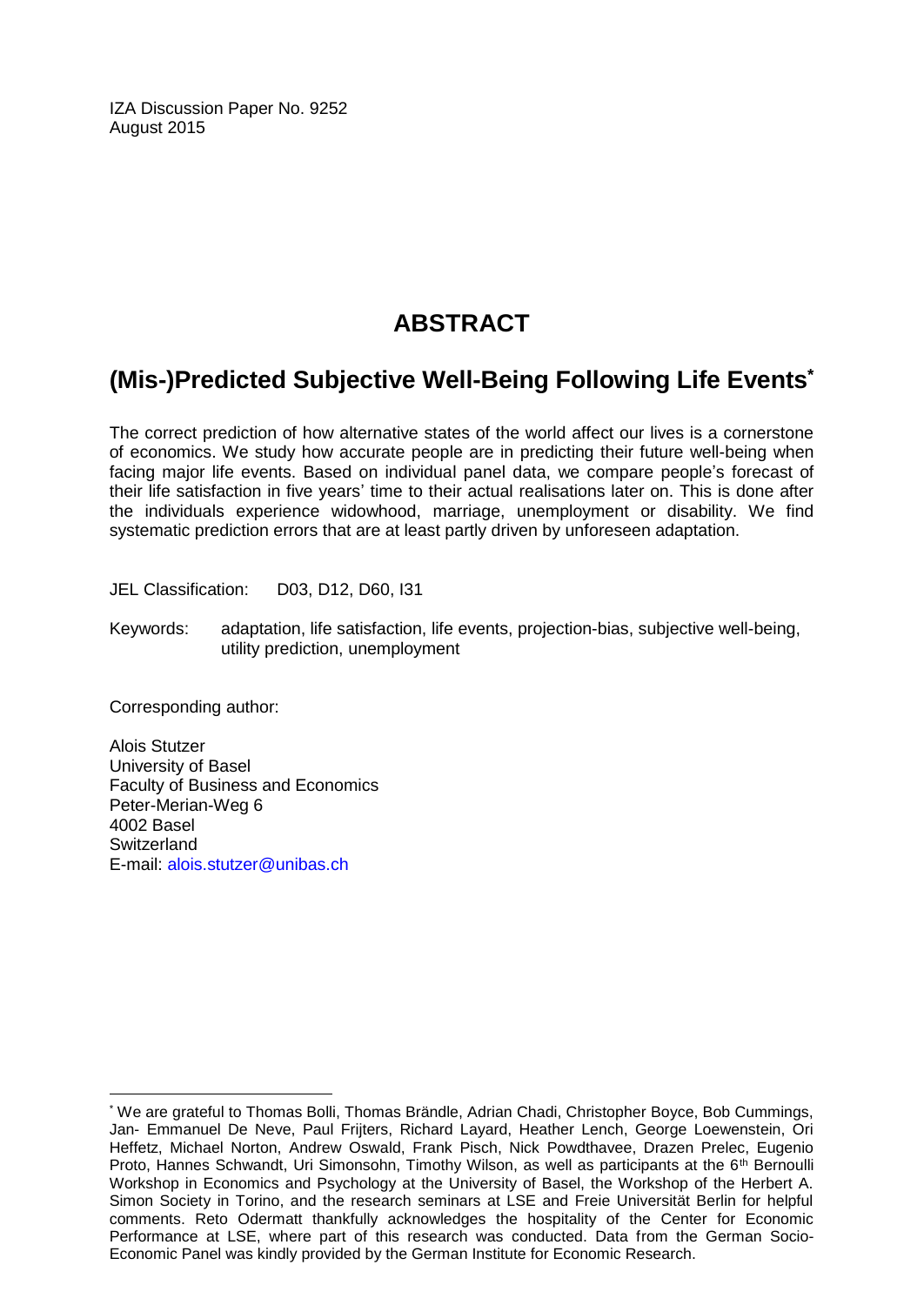# 1 Introduction

The question whether people correctly predict their future utility levels when facing a major life event poses a challenge for traditional economics. To ensure utility maximizing decisionmaking, neoclassical utility theory is based on two fundamental assumptions: First, people, on average, correctly estimate the probabilities of possible decision outcomes. Second, they know their future preferences. If these assumptions do not hold, people are unable to form correct expectations about the utility that they will derive from alternative situations. They are then likely to make suboptimal decisions, which will, in turn, lead systematically to lower levels of individual welfare compared to a situation with unbiased expectations. Importantly from the perspective of economics, this would undermine the validity of inferring preferences from observed behaviour (see [Loewenstein et al. 2003,](#page-26-0) [Kahneman and Thaler 2006,](#page-26-1) and [Frey](#page-25-0) [and Stutzer 2014](#page-25-0) for general accounts of utility misprediction). However, so far there is little evidence on how successful people are at making predictions about the development of their future utility in response to major life events. Thus, the following questions emerge: How good are people at predicting the adjustment process after major life events in general? And are any errors driven by changes in circumstances or by unforeseen adaptation?

A first approach to investigate these issues studies how well-being changes around major life events, using data on life satisfaction as a proxy measure for utility. It allows researchers to empirically investigate the claim originally made by [Brickman and Campbell](#page-25-1) [\(1971\)](#page-25-1) that life is characterized to some extent by a hedonic treadmill, with life events only bringing about transitory changes in hedonic well-being. Indeed, studies show that many life events do not lead to permanent shifts in satisfaction levels, suggesting that people tend to adapt to various changes in life circumstances (e.g., [Clark et al. 2008,](#page-25-2) [Oswald and Powdthavee 2008,](#page-26-2) or recently [Clark and Georgellis 2013\)](#page-25-3). Still, even with the insight that people adapt to a certain degree to new life circumstances, it remains an unanswered question to what extent people foresee such adjustment patterns. From the perspective of traditional economics, such an adaptation is only problematic if it is not anticipated in the behaviour of individuals.

A second approach tries to directly examine the accuracy of people's predictions with experiments. Such studies are known as research on affective forecasting in psychology (see, e.g., [Wilson and Gilbert 2003](#page-27-0) or for a review from an economic perspective [Loewenstein and Schkade](#page-26-3) [1999\)](#page-26-3). The standard procedure to identify forecasting errors is to compare predictions with direct measures of experienced well-being: People are asked to predict how they would feel within a certain time period subsequent to a future event. The participants' responses are then compared with their, or other respondents' actual feelings after experiencing the event. One prevalent finding of such studies is that people tend to systematically overestimate the degree to which they are affected from it.<sup>[1](#page-3-0)</sup>

<span id="page-3-0"></span><sup>&</sup>lt;sup>1</sup>In the psychological literature, this tendency is often referred to as the *durability bias*, which is part of the so-called *impact bias* which reflects that people tend to overestimate the initial impact and/or duration of an emotional event [\(Wilson and Gilbert 2003\)](#page-27-0).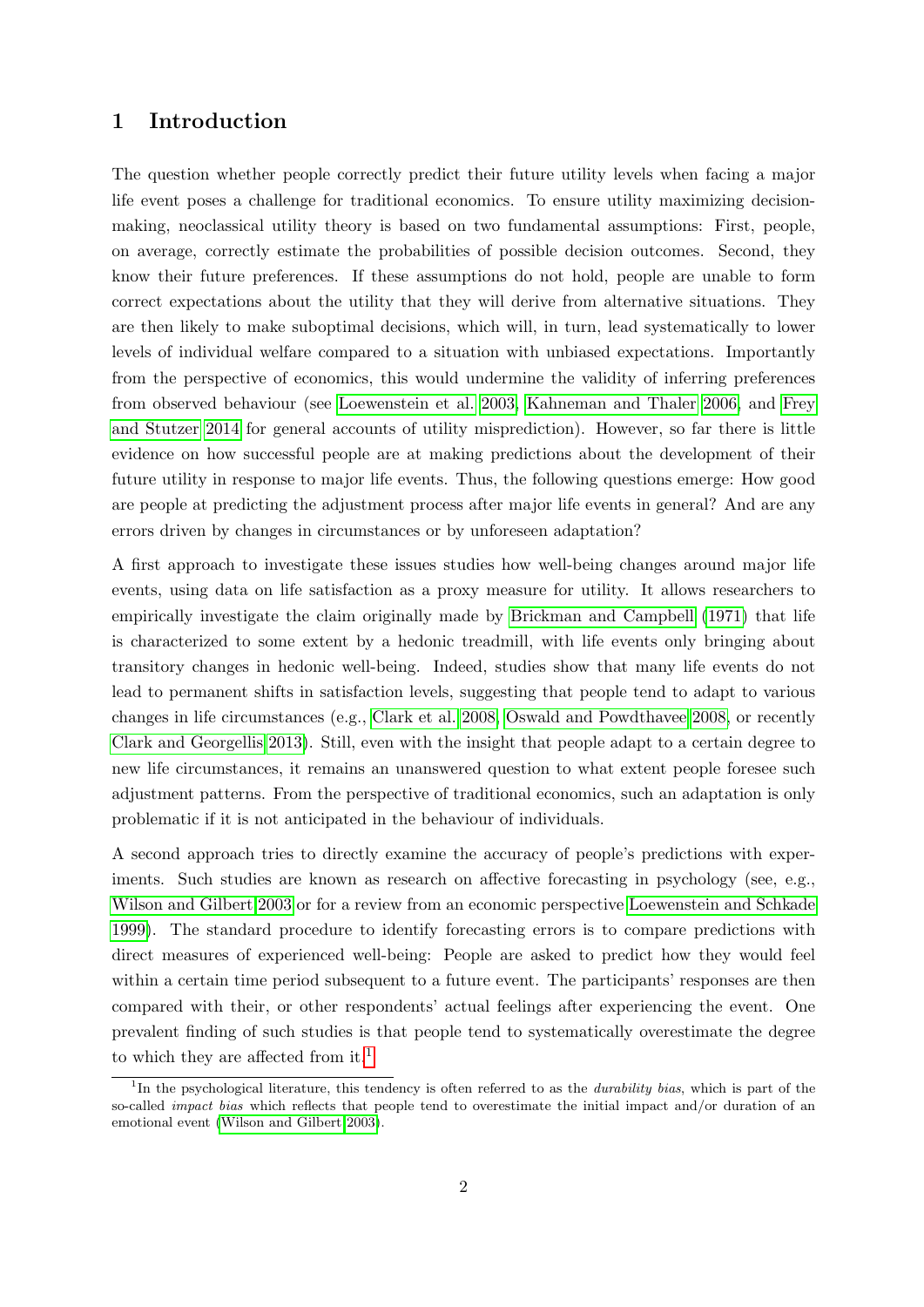Although there are different research designs to identify people's hedonic mispredictions, the literature faces two challenges. First, there is the risk of spurious forecast errors resulting from selection. In order to address it, one can compare the predictions and the realisations for the same individuals. However, this is no trivial task with events such as widowhood which are hard to foresee. Second, generating data on people's forecasts requires asking questions regarding particular events, which makes the event in question salient. This salience potentially contributes to prediction errors [\(Levine et al. 2012,](#page-26-4) [2013\)](#page-26-5).

The present study combines the two approaches and tries to circumvent the two challenges by using large-scale long-run panel data on predicted satisfaction with life. We transfer the idea of using evaluative subjective well-being as a proxy for current utility to predicted subjective well-being as a proxy for expected future utility. In order to study people's ability to accurately predict their future satisfaction level in response to major life events, we make use of the German Socio-Economic Panel (SOEP). In this annual survey, participants are not only asked about their individual life satisfaction, but also how satisfied they expect to be in five years' time. The two questions both ask about general evaluations what permits testing the accuracy of people's predictions regarding the long-term impact of life changes without referring specifically to the event. The data track the survey participants' actual life satisfaction as well as their predictions about their future satisfaction around the event in question. This allows a comparison of the expected and the actual longterm consequences after an event. In total we use data from 14 survey waves from 1991 until 2004, consisting of over 180,000 person-year observations. The nature of panel data thereby provides the possibility to use a within-subject (fixed effects) approach to measure potential prediction errors in people's everyday lives.

We extend the identification strategy applied in the literature so far, which captures the development of satisfaction patterns around life changes. Specifically, we estimate two distinct patterns: the first pattern shows the impact of the event on individuals' actual satisfaction; the second pattern shows the impact of the event on the predicted satisfaction. In doing so, we can compare changes in predicted satisfaction right after the event with the actual changes in life satisfaction. The prediction error in this case simply captures the difference between the predicted long-term impact of the event and the actual impact of the event. By looking at the adjustment process, we can show whether and to what extent life events increase prediction errors, and thereby statistically abstract from other sources of prediction errors, in particular individual-specific and age-specific effects. By focusing on the predictions made right after the events, we are able to study to what extent people fail to anticipate the degree to which they adjust to recently experienced changes in life circumstances. With unemployment, disability, widowhood and marriage, we consider a labour market event, a health-related event and, two events involving social relationships. Considering positive and negative events allows us to study potential asymmetries.

The main results show substantial systematic prediction errors, with the discrepancy between predicted and reported satisfaction being greatest with regard to widowhood. In the latter case,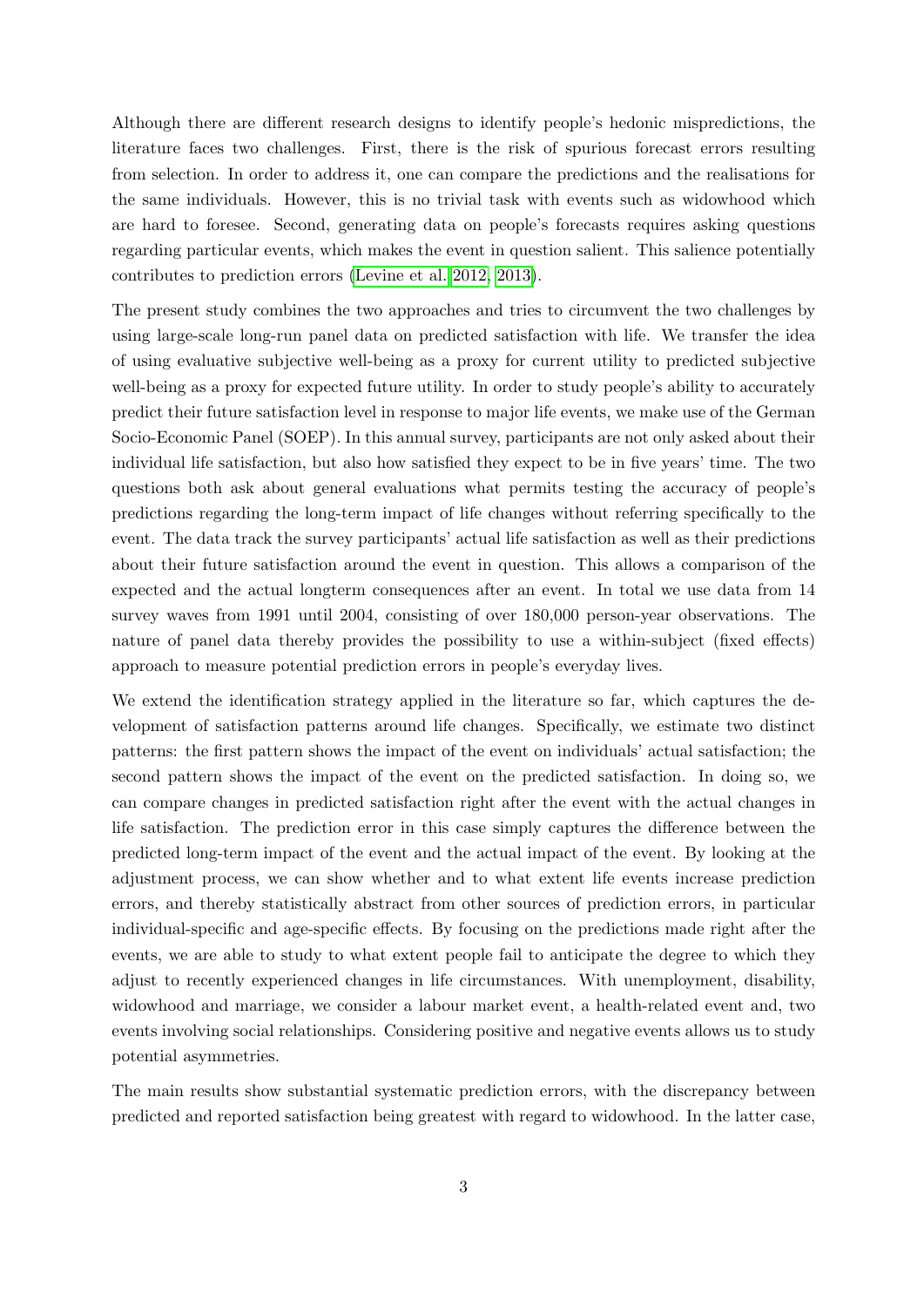people, on average, underestimate their future life satisfaction by 0.629 points on the elevenpoint scale. The estimates indicate that people are also unduly pessimistic about their future level of satisfaction after experiencing unemployment or disability. For marriage, the results show that people are, on average, overly optimistic about their satisfaction in five years' time. We find consistent results across a range of alternative specifications. Particularly, we study the robustness of the results regarding the use of different samples, which indicates that our results cannot be explained by sample attrition or sample selection over time.

The overall prediction errors thereby comprise errors that are driven by biased beliefs about future changes in circumstances as well as by unanticipated adaptation. With regard to widowhood, for example, one might underpredict the level of satisfaction experienced five years hence, because one underestimates the probability of finding a new partner or because adaptation is stronger than anticipated. In order to discriminate between these two different sources of prediction errors, we focus on individuals who remain in the respective status for at least five years. By focusing on these individuals, who unfortunately remain in the unfavourable state of widowhood, unemployment, or disability, we can exclude any underestimation of future life satisfaction due to overly pessimistic beliefs about future changes. For marriage, the opposite applies. With the exception of unemployment, individuals who remain widowed, married or disabled show prediction errors in the same direction and that are similar in size as the results of the analysis using the full sample. This provides first evidence that the errors are at least partly driven by unforeseen adaptation.

Two extensions provide further insights. First, we study whether people make successively smaller errors in their utility judgments when repeatedly facing a similar event. If so, this would be consistent with learning having a positive impact on the accuracy of their predictions. We consider people who experience marriage and unemployment more than once. We find that those who remarry or have experienced unemployment more than once tend to have a smaller error on average. These differences are not statistically significant, however. Second, we distinguish between exogeneous and endogeneous sources for the event unemployment by focusing on plant closure as an exogenous event for individual job loss. People who experience unemployment due to this negative shock underestimate the degree to which they regain their initial satisfaction level even more that the average unemployed. This is evidence against the concern that the prediction error of those becoming unemployed is driven by a self-selection of overly pessimistic people into unemployment.

The remainder of the paper is organized as follows: Section 2 presents basic theoretical considerations, a brief survey of the literature, and the general hypotheses. The data and methodology are described in Section 3 and Section 4 presents the main results. Furthermore, we conduct two extensions in Section 5 to provide insights regarding learning and prediction biases in response to an exogeneous event. Section 6 offers concluding remarks.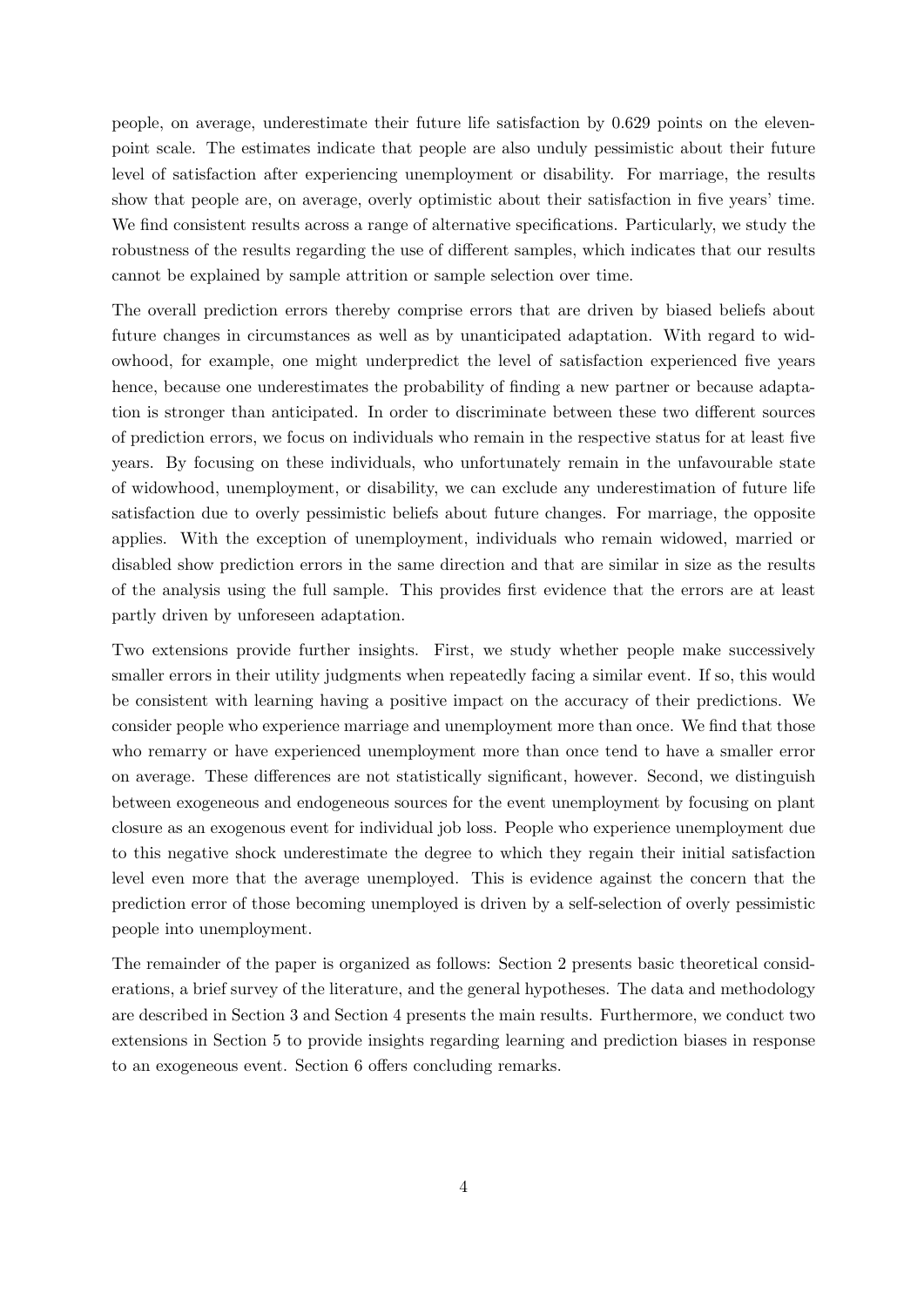# 2 Theoretical Considerations and Hypotheses

When people form predictions about their future well-being, not only do they have to consider the possible states of the world they might live in, but they also have to anticipate the tastes or preferences that will impact their (hedonic) experiences. Consequently, mispredictions can occur regarding their future circumstances as well as their future preferences, both of which will lead to suboptimal decisions according to their own standards [\(Kahneman and Thaler 2006,](#page-26-1) [Frey and Stutzer 2006,](#page-25-4) [2014,](#page-25-0) [Hsee et al. 2012\)](#page-25-5). Here, the emphasis is on adaptation as a form of endogenous change in preferences. Adaptation is thereby understood that an individual's emotional and evaluative response to a given change in circumstances diminishes over time. For utility predictions to be accurate, it is therefore crucial that people correctly anticipate adaptation. This analytical description of forecasting obviously goes beyond the standard economic model that assumes stable preferences and the rational formation of expectations. In the latter model of rational expectations [\(Muth 1961\)](#page-26-6), we expect unbiased predictions, and errors that only occur with unforeseen new information, and which are therefore hypothesized to be random. This allows utility maximizing behaviour, given the risk of news shocks. In the following, we first briefly characterize the prediction problem in a framework that captures both the anticipation of changes in circumstances as well as of adaptation. Second, before we derive our basic hypotheses, we refer to previous evidence on adaptation to life changes, affective forecasting, and the prediction of future well-being in general.

#### 2.1 A Simple Framework of Utility Prediction After Life Events

The two sources of errors in utility predictions relating to changes in circumstances and preferences can be summarized in a simple framework. In some future period t+k, individual i experiences the utility

$$
U_{i,t+k} = U_i(x_{i,t+k}, S_{i,t+k})
$$
  
= 
$$
U_i(x_{i,t}, S_{i,t+k}) + \beta U_i(\Delta x, S_{i,t+k}),
$$
 (1)

depending on the initial state of the world  $x_{i,t}$ , the potential change in circumstances  $\Delta x$  that materialize or not, i.e.,  $\beta = \{0,1\}$ , and the state of preferences S in period t+k. We assume separability with regard to the change in circumstances. In the context of this paper,  $\Delta x$  can either be a negative change in the case of the switch from being married to being separated, or a positive change in the case of leaving the state of widowhood, unemployment or disability by finding a new partner, a job or by convalescing, respectively.

For the formulation of predicted utility we follow the model of a simple projection bias in [Loewenstein et al.](#page-26-0) [\(2003\)](#page-26-0), where the predicted utility depends on the factor  $\alpha=[0,1]$  that expresses the extent to which individuals correctly anticipate their adaptation or change in preferences. In our simple extension, the prediction further depends on the anticipation of the change in circumstances. The predicted probability of a change in circumstances is reflected by the factor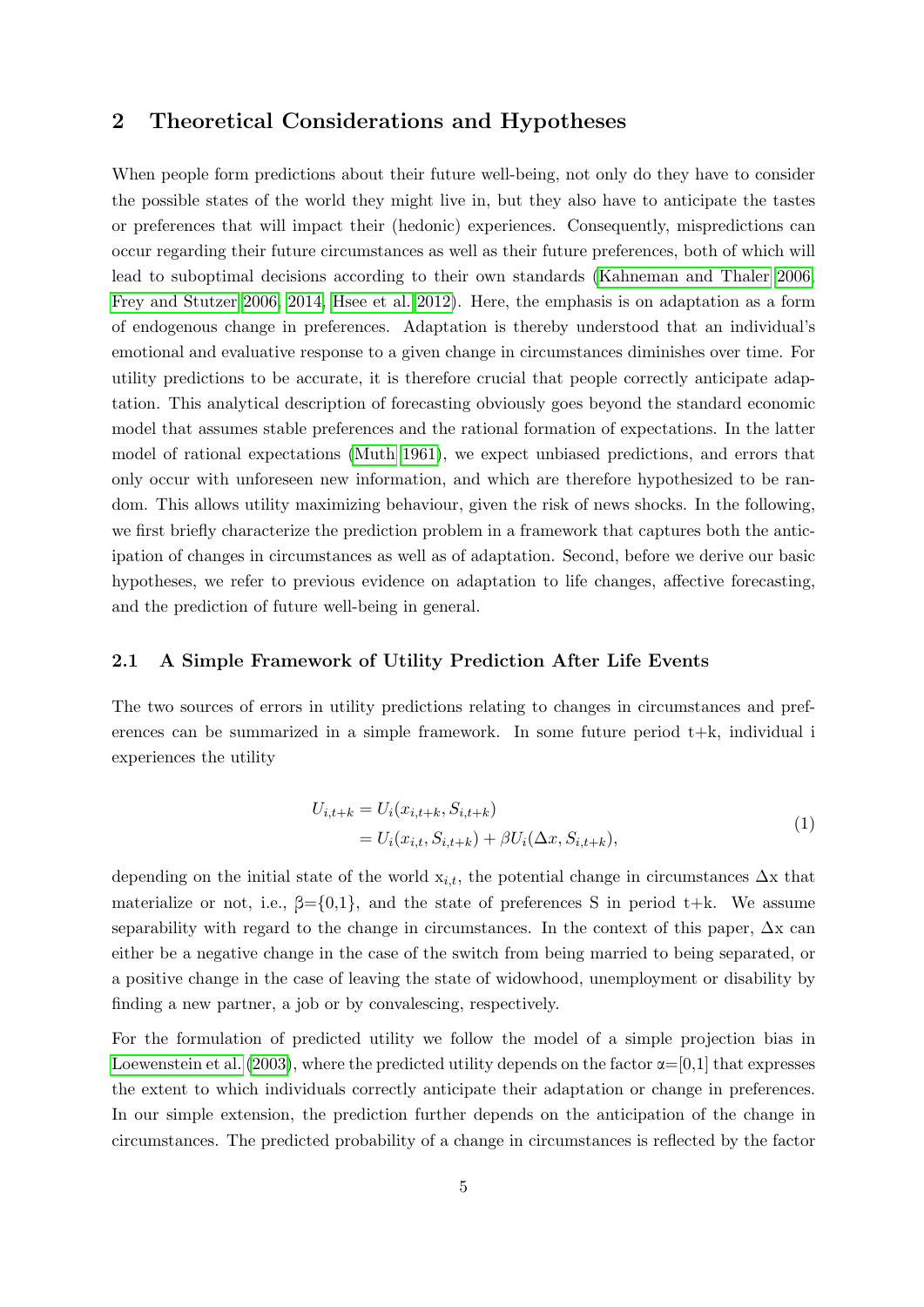$\beta = [0,1]$ . In period t, individual i's predicted utility is given by

$$
PU_{i,t} = (1 - \alpha)U_i(x_{i,t}, S_{i,t+k}) + \alpha U_i(x_{i,t}, S_{i,t}) + (1 - \alpha)\beta'U_i(\Delta x, S_{i,t+k}) + \alpha\beta'U_i(\Delta x, S_{i,t}).
$$
\n(2)

The anticipation of adaptation can vary between  $\alpha=0$ , i.e., adaptation is fully foreseen and  $\alpha=1$ , i.e., adaptation is not anticipated. In the latter case, the prediction is made on the basis of the current state of preferences  $S_{i,t}$  instead of  $S_{i,t+k}$ , neglecting the change in preferences due to adaptation. The same applies to the predicted utility that is derived from the potential change in circumstances, weighted by the subjective probability that such a change occurs.

The prediction error, i.e., the difference between the utility predicted in period t and actual utility in period t+k, thus amounts to

$$
error_{i,t} = PU_{i,t} - U_{i,t+k}
$$
  
=  $\alpha (U_i(x_{i,t}, S_{i,t}) - U_i(x_{i,t}, S_{i,t+k}))$   
+  $(\beta' - \beta)U_i(\Delta x, S_{i,t+k})$   
+  $\alpha \beta'(U_i(\Delta x, S_{i,t}) - U_i(\Delta x, S_{i,t+k})).$  (3)

The resulting error consists of three terms. The first term  $\alpha(U_i(x_{i,t}, S_{i,t})-U_i(x_{i,t}, S_{i,t+k}))$ captures the utility differential due to the change in preferences that is weighted by the factor  $\alpha$  for the anticipation of adaptation. The bigger the change in preferences is, and the less this change is anticipated  $(\alpha > 0)$ , the bigger the error (that can be either positive or negative) will be. In the case of unanticipated adaptation to the negative event of unemployment, for example, this term would negatively contribute to the error, and thus reflect underestimated utility. The second term  $(\beta - \beta)U_i(\Delta x, S_{i,t+k})$  picks up the contribution to the bias that emerges if the potential change in circumstances is not correctly anticipated. For instance, in a situation where a newly unemployed person expects some chance to find a new job  $(\beta' > 0)$ , but where this positive change in circumstances does not materialize  $(\beta=0)$ , an overestimation of future utility occurs. Hence, this term either countervails or augments the prediction error due to the individual's omission to consider possible adaptation. The third term  $\alpha\beta'(U_i(\Delta x, S_{i,t})$  $U_i(\Delta x, S_{i,t+k})$  also captures a contribution to the prediction error caused by a change in the individual's preferences; this, however, only relates to a change in circumstances and only to the extent to which that change is expected. This latter term captures the correction of the second term to the extent that the two other sources of the bias interact; i.e., the utility prediction for the expected change in circumstance was made under wrong beliefs about the future state of preferences.

In order to illustrate how the framework captures a maximal prediction error, imagine the utility forecast of a newly unemployed person. If this individual expects to remain unemployed and to continue to feel the shock of redundancy in the future, he or she misperceives his or her future situation by failing to consider potential adaptation to the status of unemployment as well as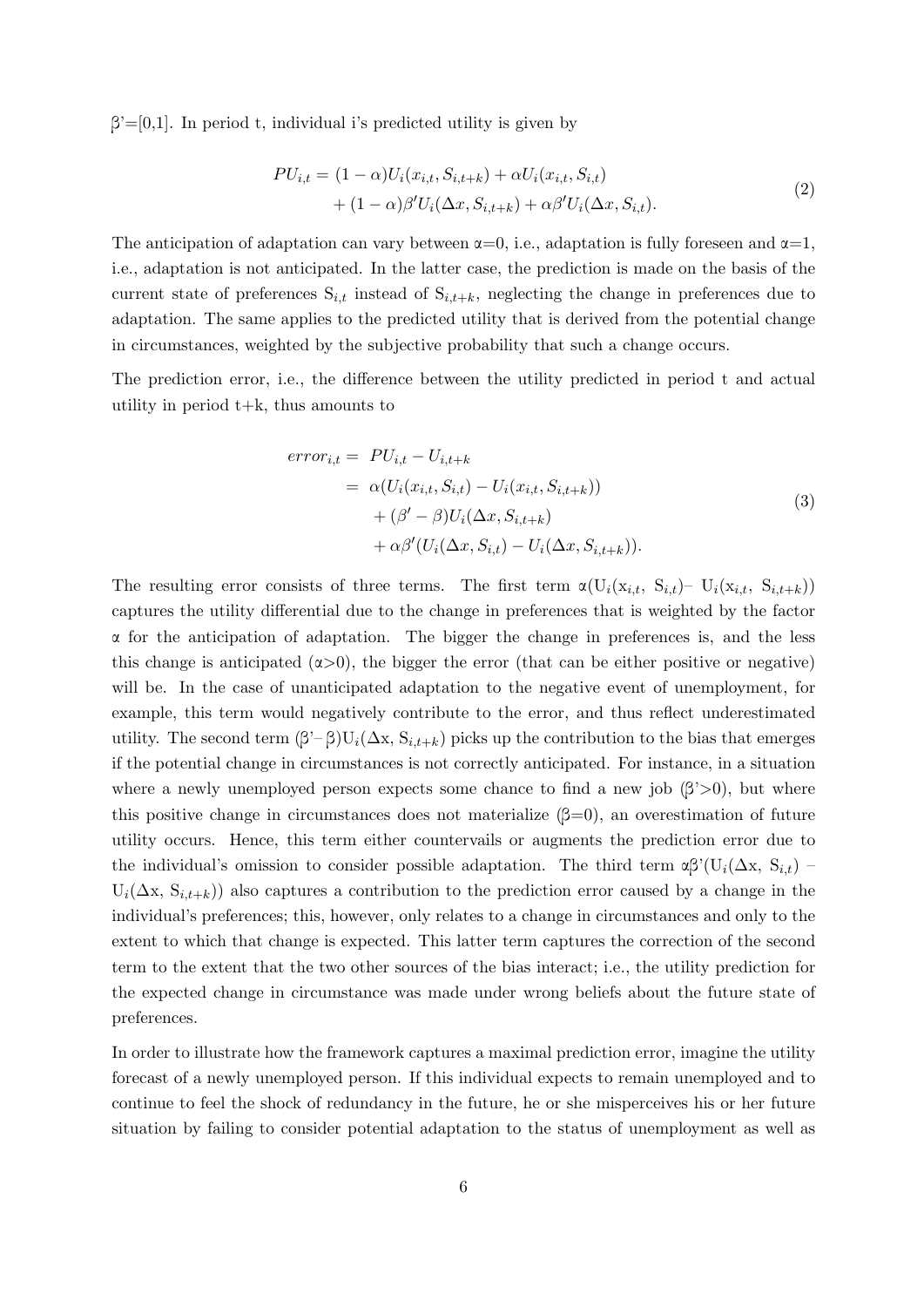potential re-employment. In formal terms, for  $\alpha=1$  and  $\beta'=0$ , the prediction error is maximal and future utility is underestimated in this example; first due to an omission to consider any adaptation, and, second, due to a failure to consider a possible improvement in circumstances.

In the empirical analysis, first, the average prediction errors are estimated for people who forecast their well-being after major life events. The estimates, in turn, incorporate all three terms of equation (3). Second, in order to discriminate between the different sources of prediction errors highlighted in equation (3), we only consider the prediction errors of people who do not experience a change in circumstances. These people can only overestimate a change in circumstances, i.e.,  $(\beta^2-\beta) > 0$ . Accordingly, for all four studied life events the prediction error that results from unanticipated adaptation is partly countervailed by the error due to the overestimation of a change in circumstances. The net effect can thus be considered a lower bound for any misprediction attributable to the effect of (partially) failing to consider any adaptation.

# 2.2 Previous Evidence on Adaptation and the Prediction of Subjective Well-Being

While it seems self-evident that people's well-being must change if circumstances change, it is less clear to what extent such changes persist when the new conditions stabilize. There is a strong scientific claim of hedonic relativism in psychology (for a discussion, see [Powdthavee and](#page-27-1) [Stutzer 2014](#page-27-1) and the other chapters in [Sheldon and Lucas 2014\)](#page-27-2). This view is related to the prominent work by [Brickman and Campbell](#page-25-1) [\(1971\)](#page-25-1), which proposes the idea of a hedonic (or happiness) set point due to the process of adaptation: People get used to a new situation or repeated stimuli and thereby return to their innate level of experienced well-being. The authors combined their claim with empirical evidence based on tiny cross-section samples [\(Brickman](#page-25-6) [et al. 1978\)](#page-25-6). Their conclusions provoked substantial empirical research on adaptation (for an early review, see [Frederick and Loewenstein 1999\)](#page-25-7). In the meantime, it is standard practice to conduct longitudinal analyses and to study profiles of reported subjective well-being around life changes. This allows for individual-specific level effects to be taken into account when exploring adaptation. Applications refer to various events such as marriage, widowhood, divorce, birth of a child, separation, unemployment, crime victimization, and disability (see, e.g., [Clark](#page-25-2) [et al. 2008,](#page-25-2) [Frijters et al. 2011,](#page-25-8) [Lucas 2007](#page-26-7) and [Clark and Georgellis 2013](#page-25-3) for studies involving multiple events, and [Luhmann et al. 2012](#page-26-8) for a meta-analysis). Particularly for widowhood, these studies find pronounced satisfaction profiles, where the large negative effect of the death of the spouse vanishes entirely after two to three years, which corresponds to a pattern with full adaptation. For marriage, an early study by [Lucas et al.](#page-26-9) [\(2003\)](#page-26-9) interprets the increase in life satisfaction before marriage and the decline afterwards in reference to the set point model. A complementary panel analysis by [Stutzer and Frey](#page-27-3) [\(2006\)](#page-27-3) finds a similar pattern over time, but a remaining positive well-being differential for the married. Moreover, they present evidence of happy people selecting into marriage, which underscores the importance of using longitudinal research designs to study adaptation. For unemployment, evidence suggests limited adaptation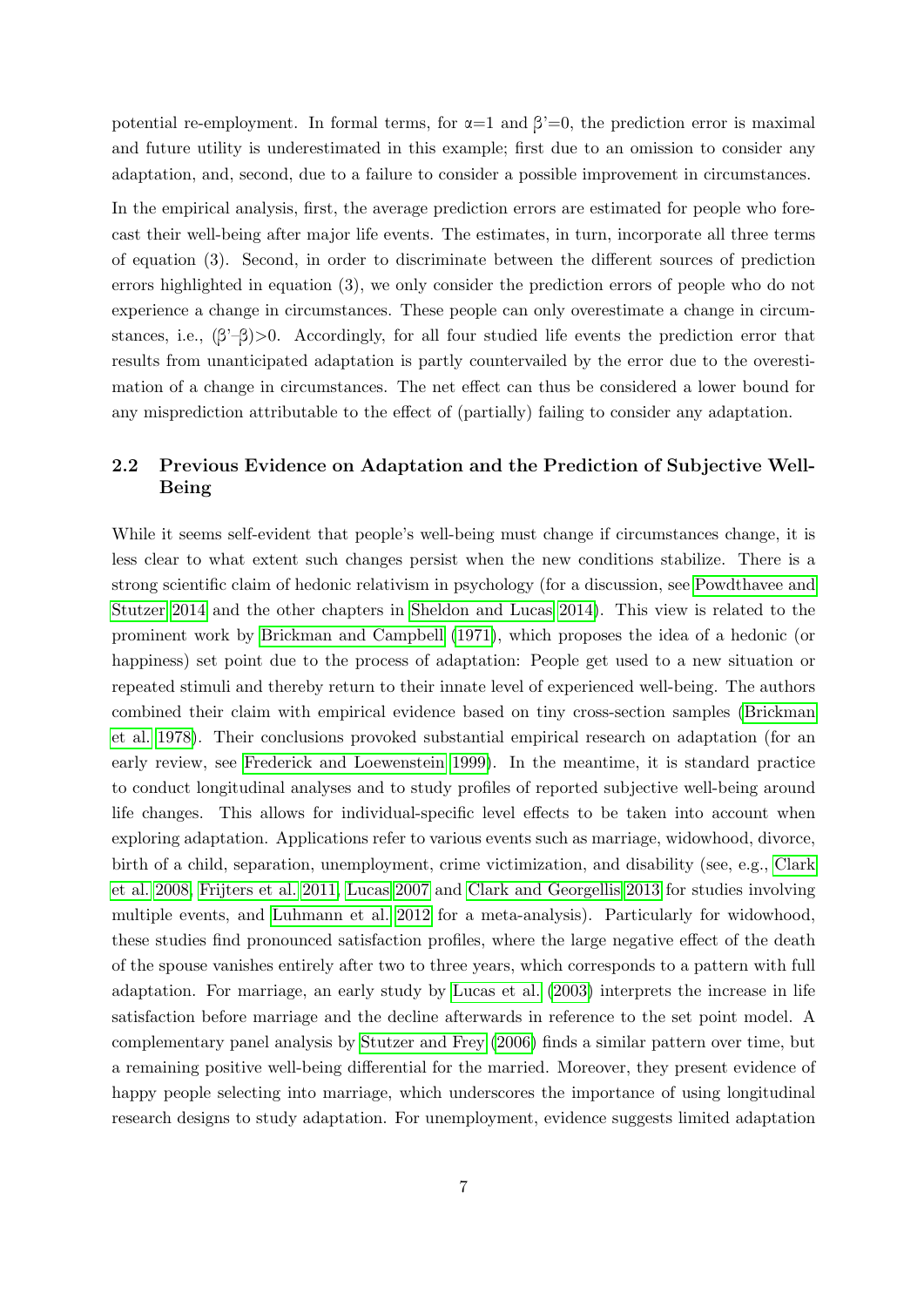(e.g., [Kassenboehmer and Haisken-DeNew 2009](#page-26-10) in their study of people who experience a layoff due to plant closure). Research on disability finds partial adaptation that is more pronounced for people facing comparatively lower levels of legally attested disability [\(Oswald and Powdthavee](#page-26-2) [2008\)](#page-26-2). Overall, the evidence suggests that there is adaptation to changes in circumstances due to major life events. This adaptation, however, differs across events and is far from complete for some of them.

Given the evidence that people to some extent adapt to changing circumstances with respect to subjective well-being, the question emerges whether such adaptation is anticipated or not. We investigate this question below by studying the accuracy of people's predictions after a major life event. Previous evidence reports that individuals are not good at foreseeing how much utility they will derive from possible future states of the world (for a review, see [Wilson and Gilbert](#page-27-0) [2003](#page-27-0) and most recently [Wilson and Gilbert 2013\)](#page-27-4). Research on affective forecasting shows, in particular, that people tend to overestimate their reactions to specific events: The experience of an event is usually embedded in other daily life events that influence an individual's general level of well-being. However, people tend to give these other events too little weight at the time of their prediction. Another source for errors in predicting emotions is that people underestimate their ability to successfully cope with negative events.<sup>[2](#page-9-0)</sup> The general notion is that people usually have biased expectations about the intensity and duration of their emotional responses, in the sense that the emotional impact is often less harsh than predicted, because people adapt to the new circumstances more easily than they had anticipated. However, the explanation based on focalism, i.e. "the tendency to focus on one event and neglect to consider how emotion will be mitigated by the surrounding context" [\(Lench et al. 2011:](#page-26-11) 278), is also the origin of an important methodological criticism of typical study designs. When people are asked about their forecasts regarding specific aspects of their future status, a focus or salience is induced that might itself create a bias in affective forecasting (see the discussion between [Levine et al. 2012,](#page-26-4) [2013](#page-26-5) and [Wilson and Gilbert 2013\)](#page-27-4).

In our approach, we draw on forecasts that do not ask about expected satisfaction with specific circumstances. Instead, we consider people's general predictions of their future life satisfaction. In a longitudinal study, these assessments can then be put in comparison to current reported satisfaction with life when time arrives. [Frijters et al.](#page-25-9) [\(2009\)](#page-25-9) apply this approach to study the accuracy of forecasts in the New German Laender after the fall of the Berlin Wall, but before reunification and find evidence for clear initial over-optimism. Based on the same panel data for Germany, [Schwandt](#page-27-5) [\(2013\)](#page-27-5) and [Lang et al.](#page-26-12) [\(2013\)](#page-26-12) document a systematic life-cycle pattern where young people have overly optimistic expectations about their future life satisfaction, while older people gradually become overly pessimistic about their future well-being. Schwandt argues that this pattern in unmet expectations partly drives the U-shape in the relationship between age and well-being.

<span id="page-9-0"></span><sup>&</sup>lt;sup>2</sup>The phenomenon that people are generally unaware of the influence that their psychological immune system has in reducing the negative affect is known as *immune neglect* in the psychological literature (e.g., [Gilbert et al.](#page-25-10) [1998\)](#page-25-10). This mechanism works complementarily to the tendency to overrate the impact of any single factor. [Kahneman et al.](#page-26-13) [\(2006\)](#page-26-13) refer to the latter tendency as focusing illusion.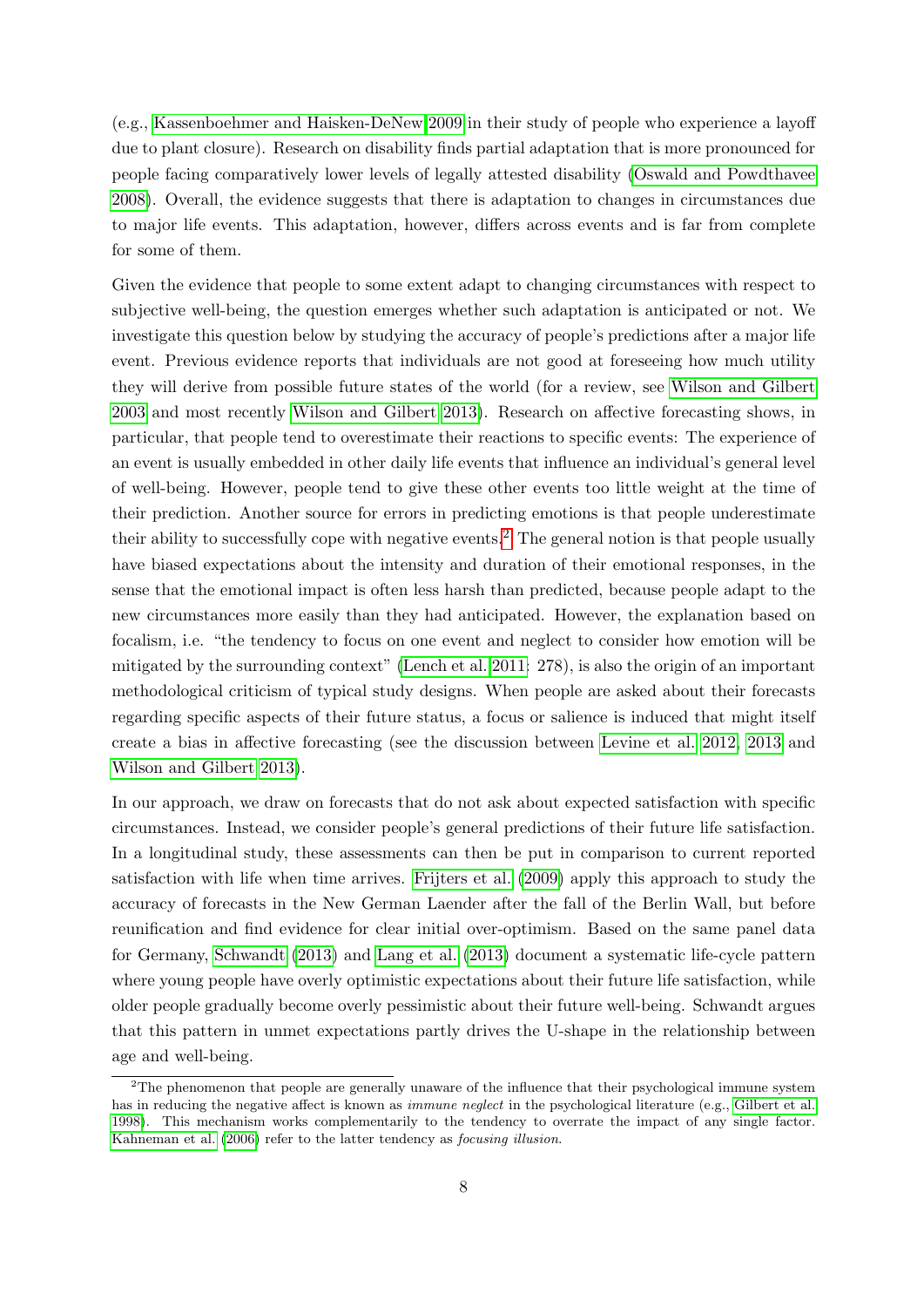#### 2.3 Hypotheses for Prediction Errors After Major Life Events

Predictions about the direction of errors in forecasts of future subjective well-being are difficult to draw, as these errors have potentially countervailing sources. People might systematically err in terms of future preferences as well as circumstances. In our framework, this is reflected by a, i.e., the degree adaptation is anticipated, and the extent to which changes in circumstances  $\Delta x$  are foreseen. For the investigation of preference change or adaptation, we rely on the most general claim in the literature, i.e., that people to a large extent neglect these aspects when forming their predictions  $(\infty)$ . Combining previous evidence that at least some adaptation occurs regarding all the four life events that we explore (widowhood, marriage, unemployment and disability) with the claim that people tend to disregard considerations of adaptation, leads to the following hypothesis:

People are overly optimistic with regard to their future life satisfaction after marriage and overly pessimistic after becoming widowed, unemployed or disabled.

This effect is, furthermore, expected to increase in the degree of adaptation. Misprediction is thus hypothesized to be at a maximum if full adaptation to an event occurs but is not anticipated  $(\alpha=1)$ . In contrast, it is at a minimum if there is no adaptation, or adaptation is perfectly foreseen  $(\alpha=0)$ . However, the basic hypothesis only holds when people, on average, correctly anticipate changes in their circumstances after the event  $(\beta = \beta)$ . The predictions for the overall effect may be different if people's anticipations of circumstances are systematically wrong; i.e., if people misperceive the probability of a status change.<sup>[3](#page-10-0)</sup> In particular, if the expected probability of a status change is lower than the actual probability  $(\beta' < \beta)$ , both sources contribute to the error in the same direction. In the latter case, we cannot empirically separate the components of equation (3). In order to gain lower bound estimates of the potential misprediction of adaptation, we study, inter alia, subsamples in the empirical analysis which only include people who do not experience a change in their status. These people cannot be overly optimistic in terms of the stability of their marriage or overly pessimistic regarding their re-employment, their recovery, or their prospects of finding a new partner. If they are still too optimistic in terms of future life satisfaction for marriage and too pessimistic for the negative events, unforeseen adaptation is a likely reason.

<span id="page-10-0"></span><sup>&</sup>lt;sup>3</sup>There is indeed evidence for an optimism bias; i.e., an overestimation of the likelihood of positive events (see, e.g., [Sharot 2011](#page-27-6) for a review). Newly-weds might thus underestimate the risk of divorce, supporting an overestimation of future life satisfaction. In contrast, unemployed people might overestimate their re-employment prospects, thereby countervailing overly pessimistic forecasts of their well-being (or even reversing them into overly optimistic forecasts). The extent to which widowed and disabled people consider they are likely to find a new partner or recover from their mental or physical impairment is not as easy to determine.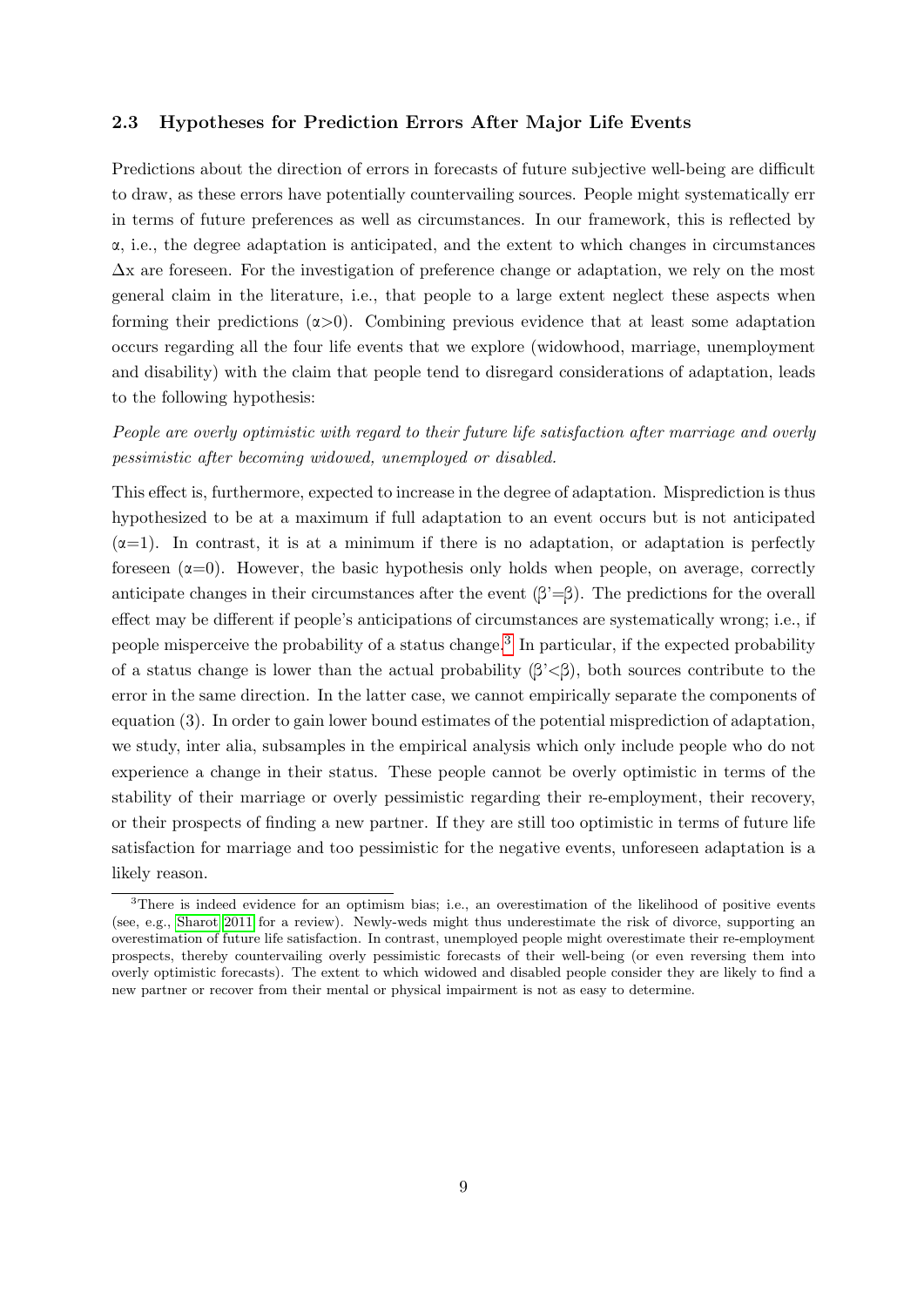# 3 Data and Methodology

#### 3.1 Data Description and Event Samples

Our empirical analysis is based on individual-level panel data from the German Socio-Economic Panel (SOEP), an extensive representative survey of the population in Germany. Since 1984 people are surveyed and asked a wide range of questions regarding their socio-economic status and their demographic characteristics. In the survey, subjective well-being is reported by answering the question: "How satisfied are you with your life, all things considered?". In some years, people are subsequently asked "And how do you think you will feel in five years?". For both questions, respondents are asked to answer the question according to a scale from 0 meaning "completely dissatisfied" to 10 meaning "completely satisfied". Over thirteen consecutive years between 1991 and 2004 both questions were asked in the survey. Thereby, item non-response is less than half a percent for actual and less than two percent for predicted satisfaction. The resulting data provide the information for the two key variables used in this study to investigate potential prediction errors.

We focus our analysis on four major life events: widowhood, marriage, unemployment, and disability. With widowhood and marriage, we consider one negative shock and one positive life event, respectively. Unemployment refers to a major individual labour market event, and disability captures a serious negative health shock which is also related to the work realm. As indicators for the events, we follow the strategy presented in [Clark et al.](#page-25-2) [\(2008\)](#page-25-2) and use the year-to-year changes of the respective statuses for each individual. For example, if the marital status of an individual changes from married to widowed, it indicates the first observation after the event of widowhood. The same strategy applies for the other three event types. For unemployment, the status change to registered unemployment is decisive. Disability is defined on the basis of a scale which indexes the gravity of the legal attested disability from 0 to 100, where a value of more than 30 categorizes the individual as being disabled. In our baseline analysis, we only consider the first time that the respective status change occurs within the sample period of an individual. Hence, we exclude respondents if we have no observation indicating the point of time when they changed their status (left-censored spells), as we are consequently unable to calculate how long they have been, e.g., widowed. We further require a full record of observations without missing years. This assures that we observe all status changes. For the labour market-related events of unemployment and disability, we further restrict the sample to individuals under the age of 60 and who are not about to retire within the next five years. This prevents expectations about retirement from systematically influencing predicted life satisfaction. Besides only using respondents who are older than 16 years of age, we have no further age restrictions on widowhood or disability. We require non-missing observations for actual and predicted satisfaction with life, as well as for all the control variables. This assures the same sample across the two key satisfaction measures. Consequently, we restrict the sample to the period from 1991 until 2004. These restrictions leave us with a final sample of 183,727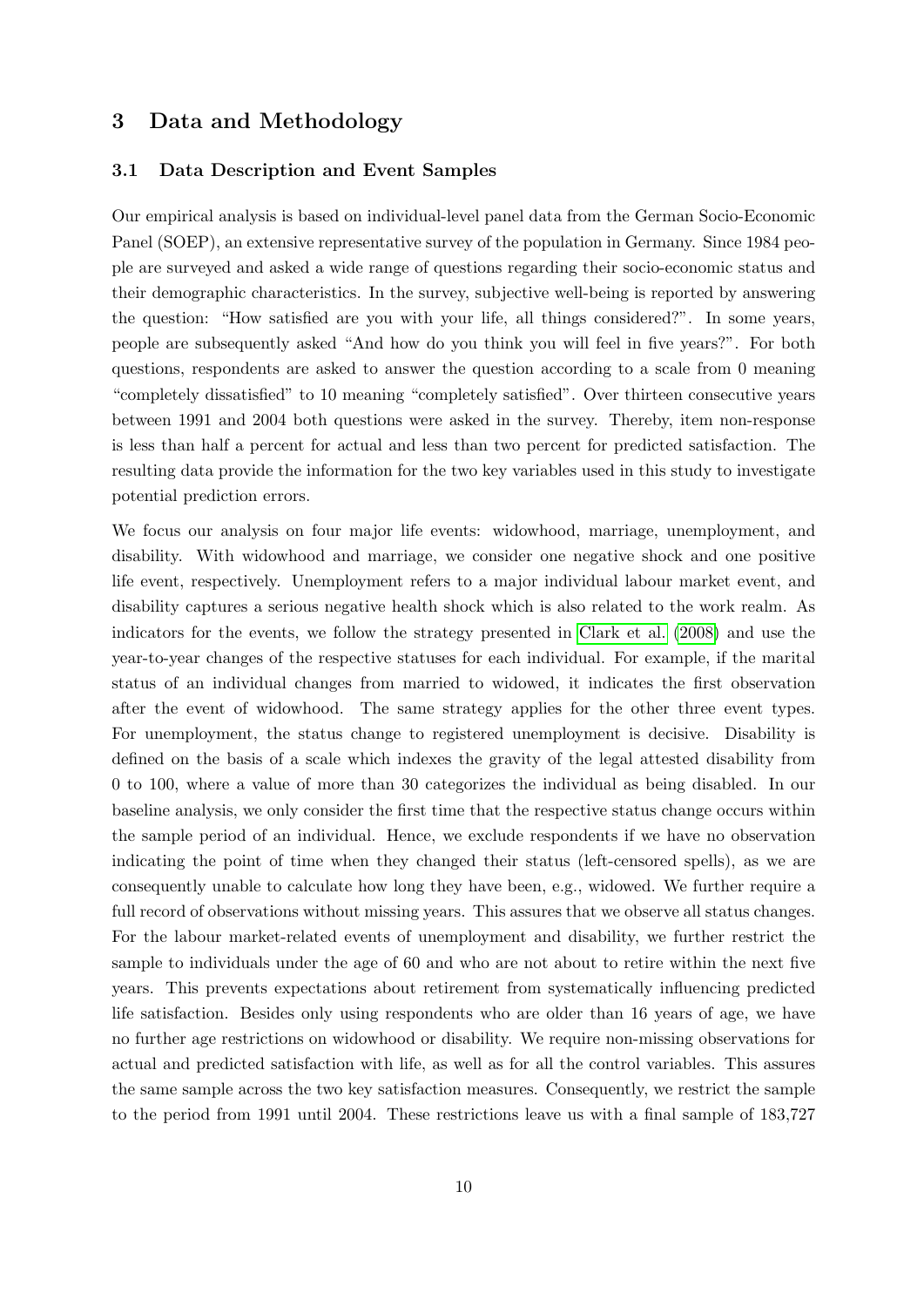observations for widowhood, 64,624 for marriage, and 143,302 for unemployment. These samples include both, people who have experienced the event in question and people who have not, but might experience it.<sup>[4](#page-12-0)</sup> For disability, information on the status of individuals is not available in 1993. Therefore, we impute the information of the following year if a legally attested disability is indicated in the year before and after 1993. We exclude the 102 cases where this information is not given. Our final sample for the analysis of disability contains 143,184 observations.

#### 3.2 Descriptive Statistics and Evidence

Table 1 provides a summary of the number of observations of individuals who experience widowhood, marriage, unemployment, or disability for the respective years before and after that event. As noted, individual observations are included irrespective of whether they change their status again, e.g., by finding a new job after becoming unemployed.<sup>[5](#page-12-1)</sup> The decreasing number of observations after the events thus derives solely from missing values in any of the variables and from panel attrition. The uneven number of observations in the year before and after the event is driven by the exclusion of observations around the event due to the age- and year-specific sample restriction.

#### [Table 1 about here]

Descriptive statistics are presented in Table A.1, exemplarily for the sample generated to study widowhood. All the listed characteristics will serve as control variables in the respective analysis. To initially obtain descriptive evidence, Figure 1 plots the mean development of the actual life satisfaction and the predicted life satisfaction around the status changes.

#### [Figure 1 about here]

People who become widowed, on average, are pessimistic about their life prospects. This is revealed by predicted levels of life satisfaction being lower than current levels of life satisfaction in the years prior to the event. Given that the average widowed person is relatively old, this

<span id="page-12-0"></span><sup>4</sup> Including people who are at risk of experiencing an event in question allows estimating the coefficients of our control variables more precisely. Depending on the event studied, people remain in the sample, on average, for 5.4–5.9 years. Robustness tests regarding the selection of the sample and panel attrition are considered in Section 3.5. The relatively low number of observations for marriage derives from the restriction to people who can potentially marry. We thus exclude those individuals who are already married when being surveyed the first time. This applies to more than 60 percent of the sampled individuals.

<span id="page-12-1"></span><sup>&</sup>lt;sup>5</sup>This sample selection in the baseline analysis is chosen, because we are interested in the general ability of people to foresee their adjustment process after an event. In terms of our model we thereby estimate the error consisting of all three terms of equation (3). This focus contrasts with previous research studying patterns in subjective well-being around life events; as for example, the study by Clark et al. (2008) or Clark and Georgellis (2013), who exclude those people who leave the status in question from the sample (e.g., unemployed people who find work again). Such a sample restriction would generate a systematic selection effect in our study, as the focus would be, for example, on unemployed people who remain unemployed. This would thus be a group who only experienced the negative realisations of potential labour market transitions, potentially making them look like terribly inaccurate forecasters.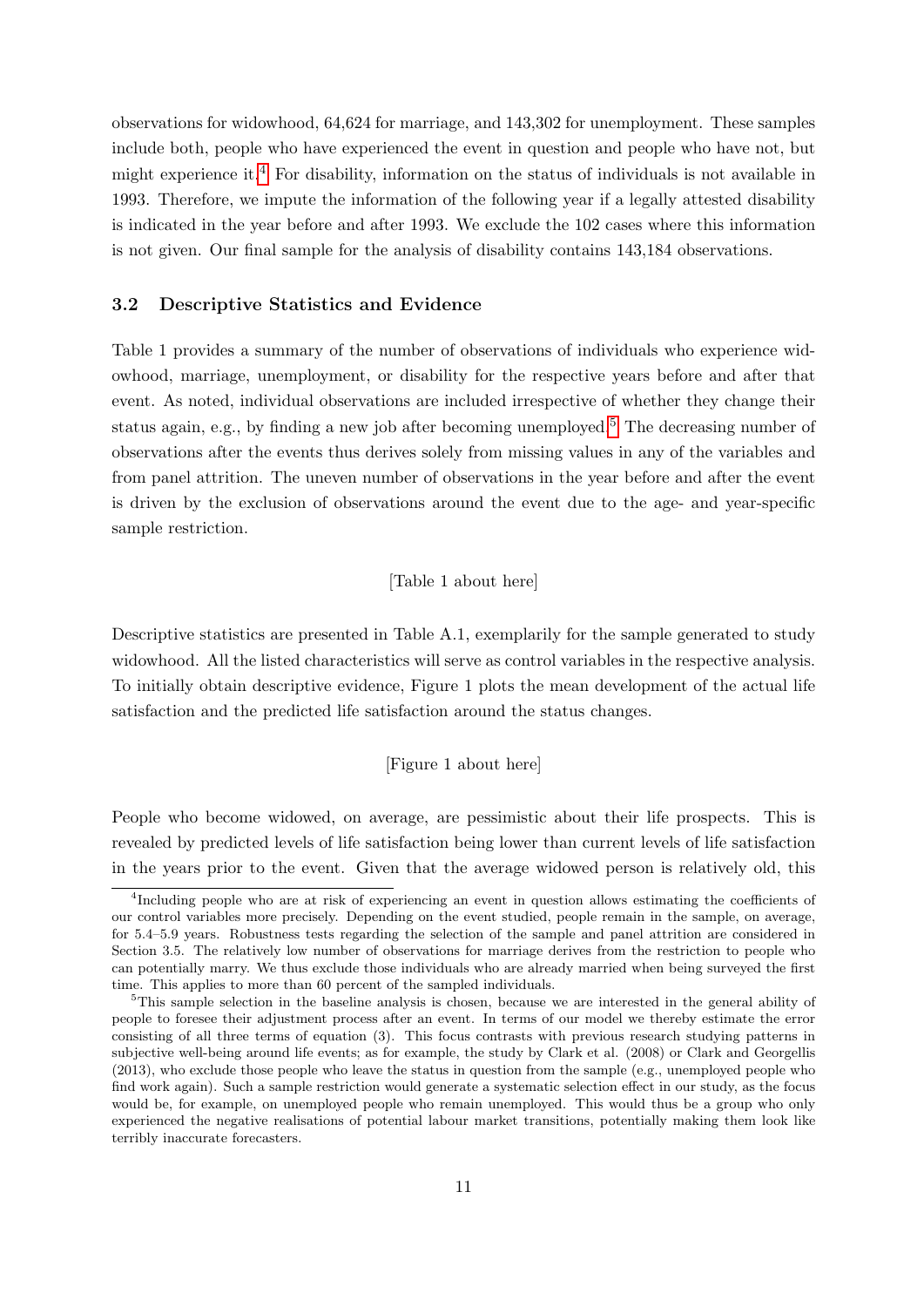observation is consistent with previous findings that older people tend to be pessimistic regarding their future life satisfaction [\(Schwandt 2013\)](#page-27-5). In the first interview after experiencing the event, these people tend to be slightly optimistic. However, they are not optimistic enough, when comparing the prediction of their life satisfaction of 5.80 in year zero for year five to their actual life satisfaction five years after the event of 6.84. Around marriage, people are optimistic regarding their future life satisfaction. The high expectations right after marriage are clearly not borne out when looking at the slightly falling pattern in actual life satisfaction. Predicted and actual life satisfaction seem closer in the case of unemployment and disability when comparing the prediction in year zero and the realisation in year five. For all the four events, we observe that the impact of the event on predicted satisfaction is weaker in general than it is on actual satisfaction. This suggests that people expect the impact of the event to partially fade out, although the prediction for their satisfaction in five years is influenced by the event in the same direction as their current satisfaction.

Another descriptive way to approach the question of whether life events increase the average prediction error is presented in Figure 2. It shows the distribution of the errors in a histogram. These errors represent the difference between the predicted satisfaction with life and the actual satisfaction five years later.

#### [Figure 2 about here]

For all the events, two distributions of the prediction errors are plotted. The light grey histograms show the distribution for the samples restricted to people who might but do not experience the event in question. The distributions indicated by the coloured solid lines show the prediction errors involving only the predictions in the first year after the event. Negative values on the horizontal axis represent underpredicted satisfaction. This indicates that people's expectations were lower than the actual satisfaction five years later, i.e., they were overly pessimistic (or not sufficiently optimistic) about the future. In contrast, positive values are a sign of forecasts that were overly optimistic. Interestingly, the histograms reveal that people make prediction errors in both directions. After every event, there are people who think that they will be more satisfied in five years time than they then actually are, and vice versa. Still, in the first year after being widowed, people tend to underestimate their future satisfaction to a larger extent than an average person who has not lost his or her spouse. The same picture emerges for the other two negative events of unemployment and disability, though less pronounced. For the positive life change marriage, we observe the opposite. People tend to make more positive prediction errors meaning that they were overly optimistic the year after their marriage. The systematic deviation in the distribution of errors between those people who experience an event and the full sample of those who are at risk of experiencing that event presents first descriptive evidence that people make bigger mistakes when predicting their adjustment process after major life changes compared to the years without such changes.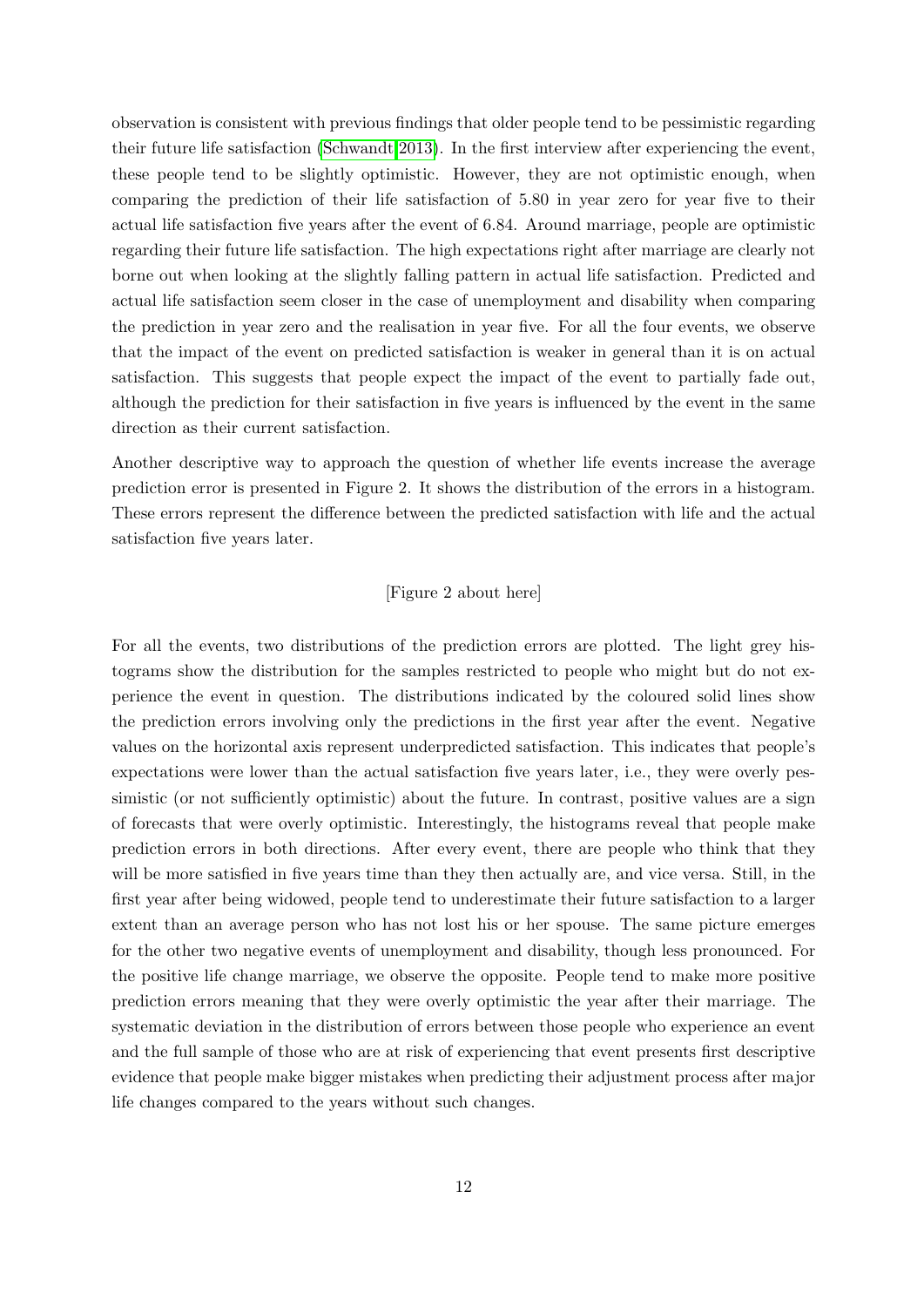#### 3.3 Empirical Strategy

A descriptive analysis based on raw discrepancies between actual and predicted life satisfaction has clear limitations, as individuals who experience an event might share underlying sociodemographic characteristics related, for example, to overly pessimistic predictions. Moreover, individual-specific differences in optimism or pessimism might drive the dispersion of the errors. Such aspects of selection and heterogeneity need to be taken into account in order to properly identify prediction errors regarding the adjustment process after major life events. We do this and extend the established identification strategy that is applied when the development of satisfaction patterns around life changes is studied. In this latter research, separate time-dummies for the years around the events are used to capture the effects of these life changes on subjective well-being before and after the individual's status changes. This allows us to estimate the patterns shown in Figure 1 in a panel regression framework.

Our strategy comprises three steps. In a first step, we estimate the pattern of the impact of an event on the predicted satisfaction in five years. The average impact of an event at the time of the first observation after it occurred then includes the anticipated adjustment. In other words, it reflects the expectations regarding the long-term impact of the event. If people believe that they will return to their old satisfaction level within five years, the event should in turn not affect predicted satisfaction. In a second step, we estimate the actual changes in life satisfaction around the event. Comparable to the strategy used by other studies, the estimations of actual life satisfaction as the dependent variable show how satisfaction changes around major life events. We thus estimate the full pattern of the actual impact of the events, particularly also for the period five years after the events. In a third step, the expected changes can then be compared with the actual impact of an event five years after the event. This provides us with a direct measure of the prediction error associated with the events, conditional on the average individual-specific errors three years or more before the event.

Practically, for the first two steps, we estimate models of the following form:

$$
PS_{it} = \alpha_i + \sum_{j=-3}^{6} \theta_j E_{it}^j + \beta' \mathbf{X}_{it} + \varepsilon_{it}
$$
\n(4)

$$
LS_{it} = \alpha_i + \sum_{j=-3}^{6} \theta_j E_{it}^j + \beta' \mathbf{X}_{it} + \varepsilon_{it}
$$
\n(5)

The two equations only differ in terms of the dependent variable.  $PS_{it}$  stands for the predicted life satisfaction of individual i at time t, and  $LS_{it}$  stands for the realized actual life satisfaction of individual i at time t.  $\mathbf{X}_{it}$  is a vector of individual controls. The main explanatory variables are given by the series of dummy variables  $E_{it}^{j}$  indicating the number of years j before and after the event. The first dummy captures observations two to three years before the event. The last dummy captures the reports of people who experienced the event six or more years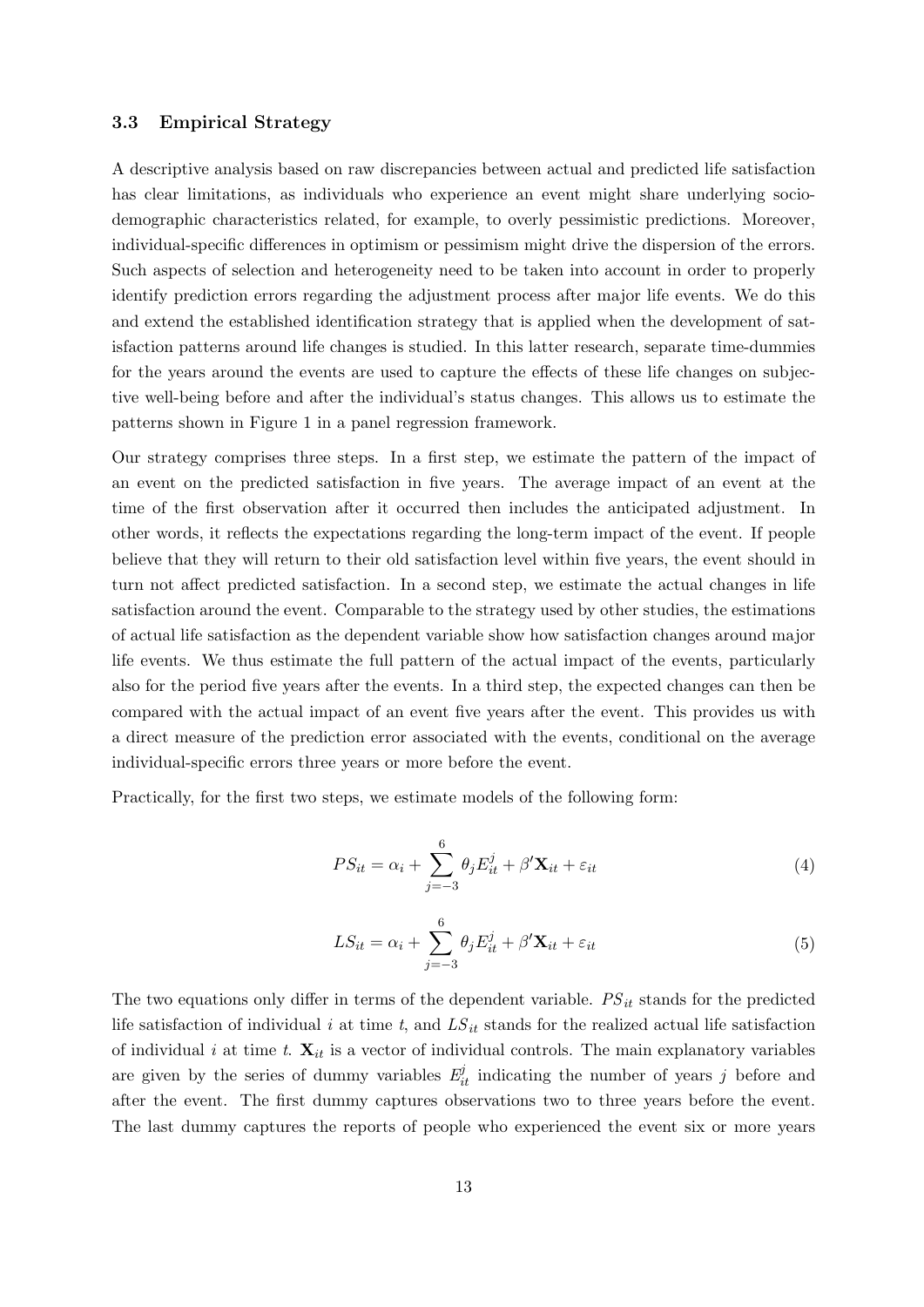previously. This leaves all the years prior to at least three years before the event as the reference category. Importantly, we further include individual fixed-effects  $\alpha_i$ , which provide us with within-individual estimates. This controls for any time-invariant characteristics, and implies that the partial correlations are only based on variation within the same person over time. It thus rules out that individual-specific optimism or pessimism drives the differences between predicted and experienced life satisfaction. Still, the control strategy is not sufficiently restrictive if such optimism or pessimism is not constant over time, because, for example, older people become pessimistic. Therefore, the vector of control variables includes age-specific fixed effects that capture changes in our dependent variables that are common for a particular age group. Time-fixed effects are further included to control for systematic changes over time common to all individuals. Region-fixed effects control for regional characteristics that might be correlated with our variables of interest. Standard errors are clustered at the individual level. This takes into account that idiosyncratic errors  $\varepsilon_{it}$  might be serially correlated and in turn understated [\(Bertrand et al. 2004\)](#page-25-11). In short, these first two steps provide the profiles for life satisfaction and predicted satisfaction around life events conditional on individual-specific reference periods, ceteris paribus.

In a third step, we can compare the expected long-term impact of an event with the actual impact of the event on life satisfaction. With respect to our estimation models, we calculate the difference between the coefficient  $\theta_0$  of model (4) and  $\theta_5$  of model (5) to derive the average change in individual prediction errors due to an event. We use exactly the same observations across the two estimation models. Any gap between prediction and realisation can therefore not be influenced by any year- and person-specific differences between the samples. With a reference period of at least three years before the event, the calculated difference is conditional on the average prediction errors of the respective individuals at a time the event is unlikely to be anticipated. The identifying assumption is thus that people's interpretation of the scales does not change due to the event. This condition is necessary to hold so that the average prediction error of an individual in the period prior to three years before the event can serve as a valid counterfactual.

# 4 Estimation Results

#### 4.1 Prediction Errors Following Life Events

Table 2 presents the results for the estimated models outlined in equation  $(4)$  and  $(5)$ .<sup>[6](#page-15-0)</sup> For all four events, we show the regression results for the two dependent variables side by side. Columns labeled PS indicate estimates with predicted satisfaction as the dependent variable. Columns labeled LS show the estimates with current life satisfaction as the dependent variable. The latter estimates are comparable to the results in the literature exploring satisfaction profiles around life events.

<span id="page-15-0"></span> ${}^{6}$ A full estimation output including the control variables is reported in Table A.2.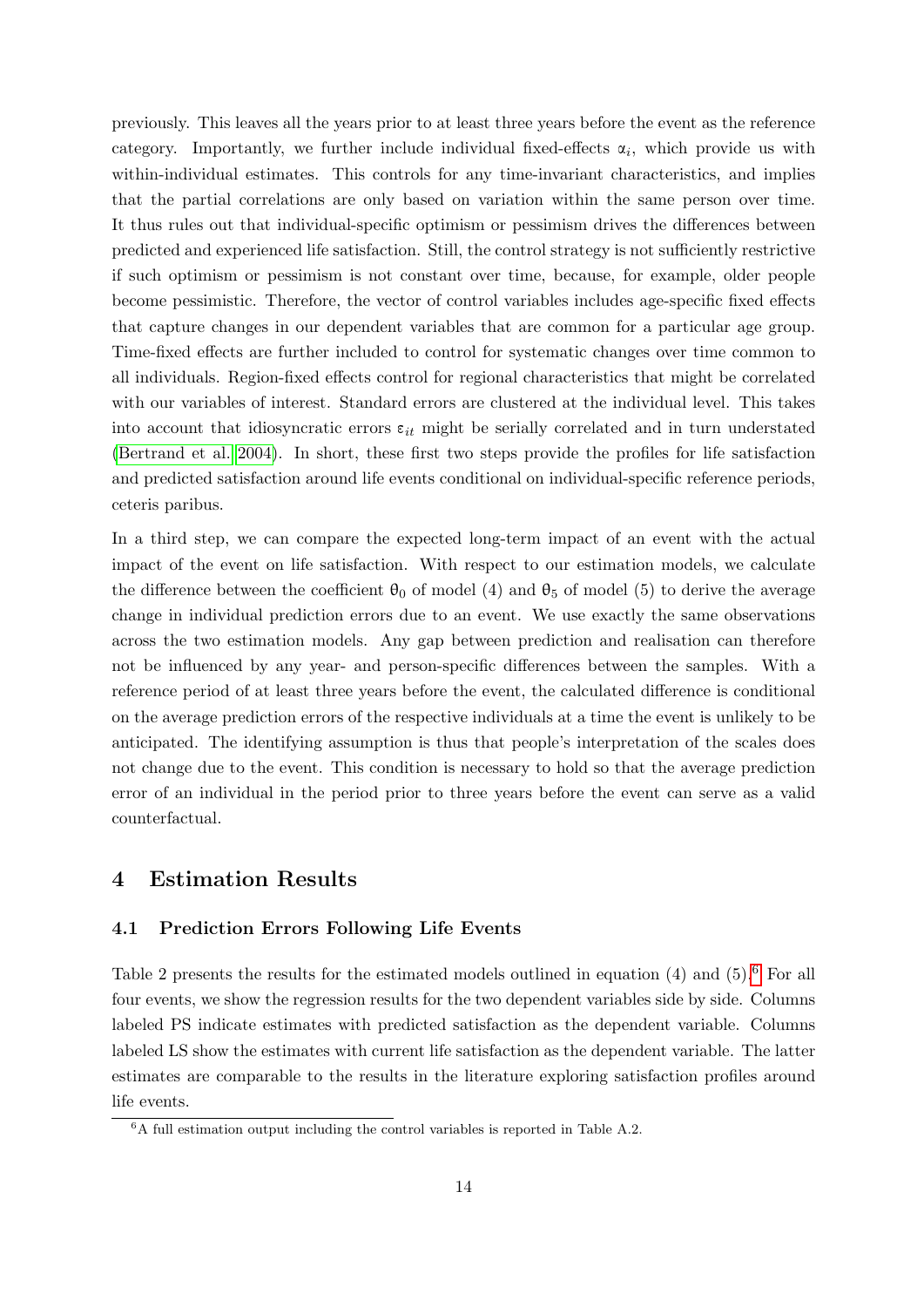#### [Table 2 about here]

Column II reveals that widowhood has a large negative short-term effect on people's life satisfaction. Compared to their base-line level of subjective well-being three or more years prior to the event (i.e., the reference period), reported satisfaction is 1.231 points lower. It also reveals that the effect fades out over time. After three years, the difference is close to zero and not statistically significant anymore. This also holds five years after the event. However, the estimation results in column I indicate that people, on average, expect their life satisfaction in five years' time to be substantially negatively affected by the loss of their spouse. The predicted life satisfaction is 0.611 points below the level during the reference period. In the second year, a negative effect for the future is still predicted, though of a smaller magnitude.

Based on the estimates in Table 2, we have an empirical comparandum to the theoretical prediction error, namely the difference that results when the actual impact (the coefficient for 5-6 *years* in specification II) is subtracted from the predicted impact (the coefficient for  $0-1$  year in specification I). In the case of widowhood, the estimates indicate a statistically significant difference of  $-0.629$  on the eleven-point satisfaction scale.<sup>[7](#page-16-0)</sup> In sum, the negative expectations are too pessimistic as revealed by the sizeable negative prediction error. This finding is in line with our hypothesis that people underestimate adjustment processes that counteract shocks to subjective well-being. For marriage, a similar but less pronounced pattern arises with opposite signs and a smaller prediction error of 0.133 points. Newly-wed couples experience a period of life satisfaction above their reference level (coef. for  $0-1$  year = 0.344 in specification IV) and predict this higher level to hold at least partly over time (coef. for  $0-1$  year = 0.203 in specification III). However, this evaluation turns out to be too optimistic with life satisfaction being only slightly above the reference level after 5 to 6 years.

For the two shocks related to the work realm, unemployment and disability, prediction errors resulting from overly negative expectations are found consistent with the main hypothesis. However, the two events differ from the previous ones, as people do not fully return to their original satisfaction level, even after 6 years. This observation is in line with the literature that reports no full adjustment for individuals who remain in the respective status. However, with our sample, we measure the initial effect of the event for all the people irrespective whether they remain disabled or unemployed. The finding from the literature that people do not fully adjust to these two events therefore holds even for a sample that does not exclude the people who overcome the adverse states. Moreover, individuals tend to underpredict the degree to which they regain their original satisfaction level after being confronted with the negative impact of the events. Regard-

<span id="page-16-0"></span><sup>&</sup>lt;sup>7</sup>As the estimates are based on the same samples, the estimators are stochastically not independent from each other. This requires that the covariance of the two regressors is taken into account when testing the difference between two regressors across the two models. We do so by combining the regression results for the separate estimations by applying the stacking method described in [Weesie](#page-27-7) [\(1999\)](#page-27-7) (implemented in Stata with the –suest– postestimation command). This allows storing the parameter estimates and associated (co)variance matrices into one parameter vector to get a simultaneous (co)variance matrix of the sandwich/robust type. Applying this strategy, any difference in the effects between the estimations can then be derived by calculating the linear combination of the two coefficients (e.g., [PS]lag01 -[LS]lag56).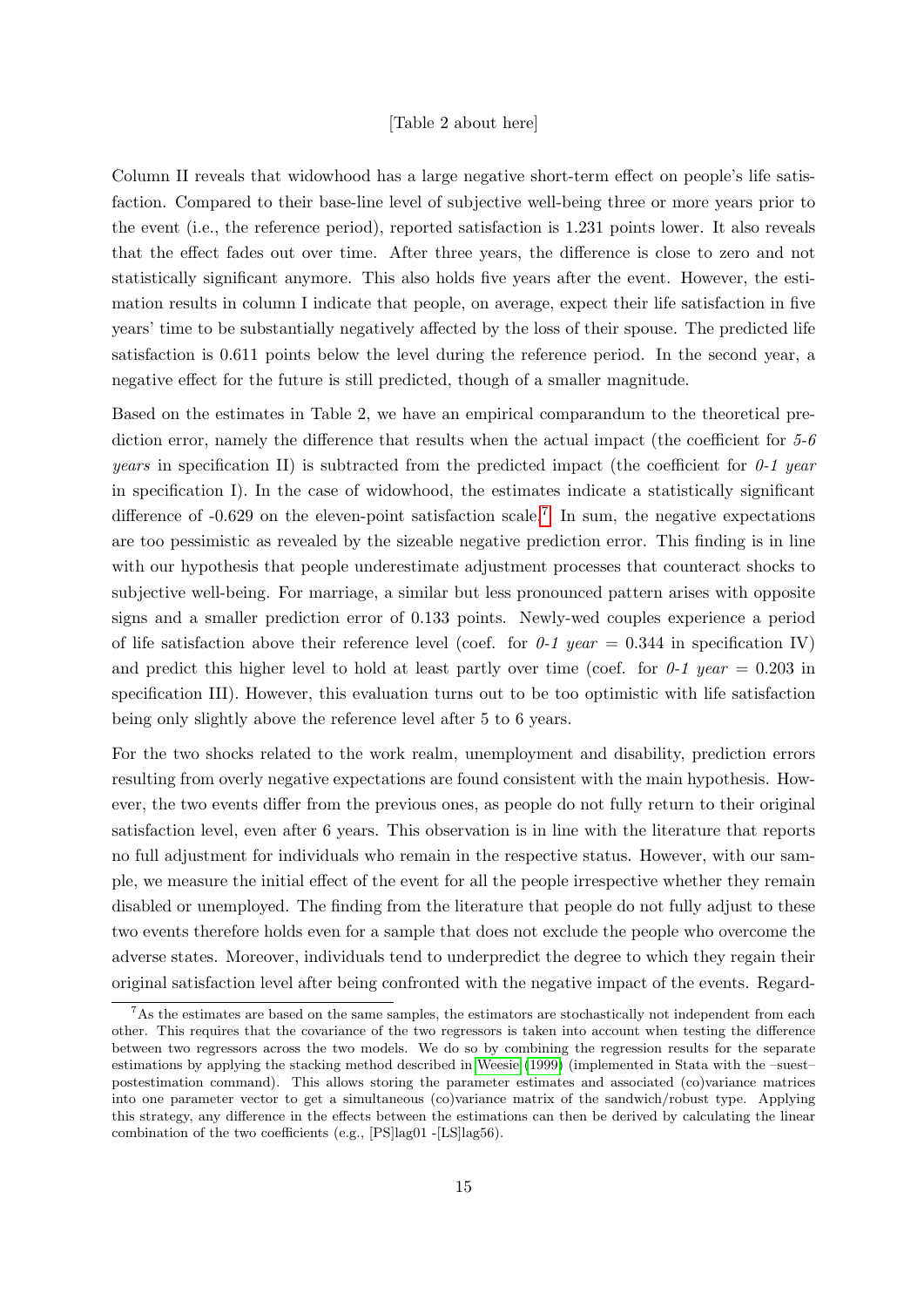ing unemployment, they underpredict their future satisfaction by -0.218 points, and regarding disability they underpredict it by -0.200 points.

In order to simplify the interpretation of the regression coefficients provided in Table 2, we present the estimation results graphically in Figure 3. The black solid line shows the effects on current satisfaction, while the red x-marks capture the effects on predicted satisfaction. In order to facilitate the approximation of the prediction error, a red dotted line is included to assign the event's effect on the predictions right after the event (0-1 year after the event) across the time periods up to period five (5-6 years after the event). The prediction error is thus reflected in the difference between the dotted line and the black solid line in period five.

#### [Figure 3 about here]

As noted above, the effects of the events on the actual satisfaction levels are much larger than on the predicted satisfaction levels. While the individuals thus might anticipate some adjustment, the figures suggest that their predictions for their long-term adjustment are too conservative. This holds even for the short term. Figure 3 shows that the deviations of actual satisfaction from the baseline satisfaction level are smaller than they are from the predicted long-term satisfaction level. This is indicated by the black solid line that crosses the red dotted line already after one period in the case of widowhood and marriage (or two in the case of unemployment).

#### 4.2 Robustness Regarding Alternative Samples

The estimations in Table 2 include the individuals who experienced the respective events in question and individuals who did not experience them, but potentially could have (i.e., people who did not lose their spouse or job, or did not marry or become disabled). Based on the extended samples, the coefficients of our control variables are more precisely estimated, which in turn increases the efficiency of the estimation of our key coefficients. However, this requires that the statistical relationship between the control variables and the dependent variables is the same across people who experience the event and people who do not. Therefore, in a first robustness check, we conduct the regressions as in Table 2, based on samples of people who all experience the respective events. The number of observations for the regressions is reduced to those listed in Table 1. With fewer observations, we expect the standard errors to increase in these estimates compared to the main specifications with the full sample. The size and the direction of the calculated prediction errors should remain similar.

The second robustness check addresses concerns regarding attrition in our baseline sample. Due to sample restrictions and panel attrition, the coefficient for the variable  $0-1$  year in the specification for predicted satisfaction PS is not based on exactly the same observations as the coefficient for the variable 5-6 years in the specification for current satisfaction LS. In an unbalanced panel, people might leave the sample between the first and the sixth period after the event. As a consequence, for some people we only observe a prediction of their life satisfaction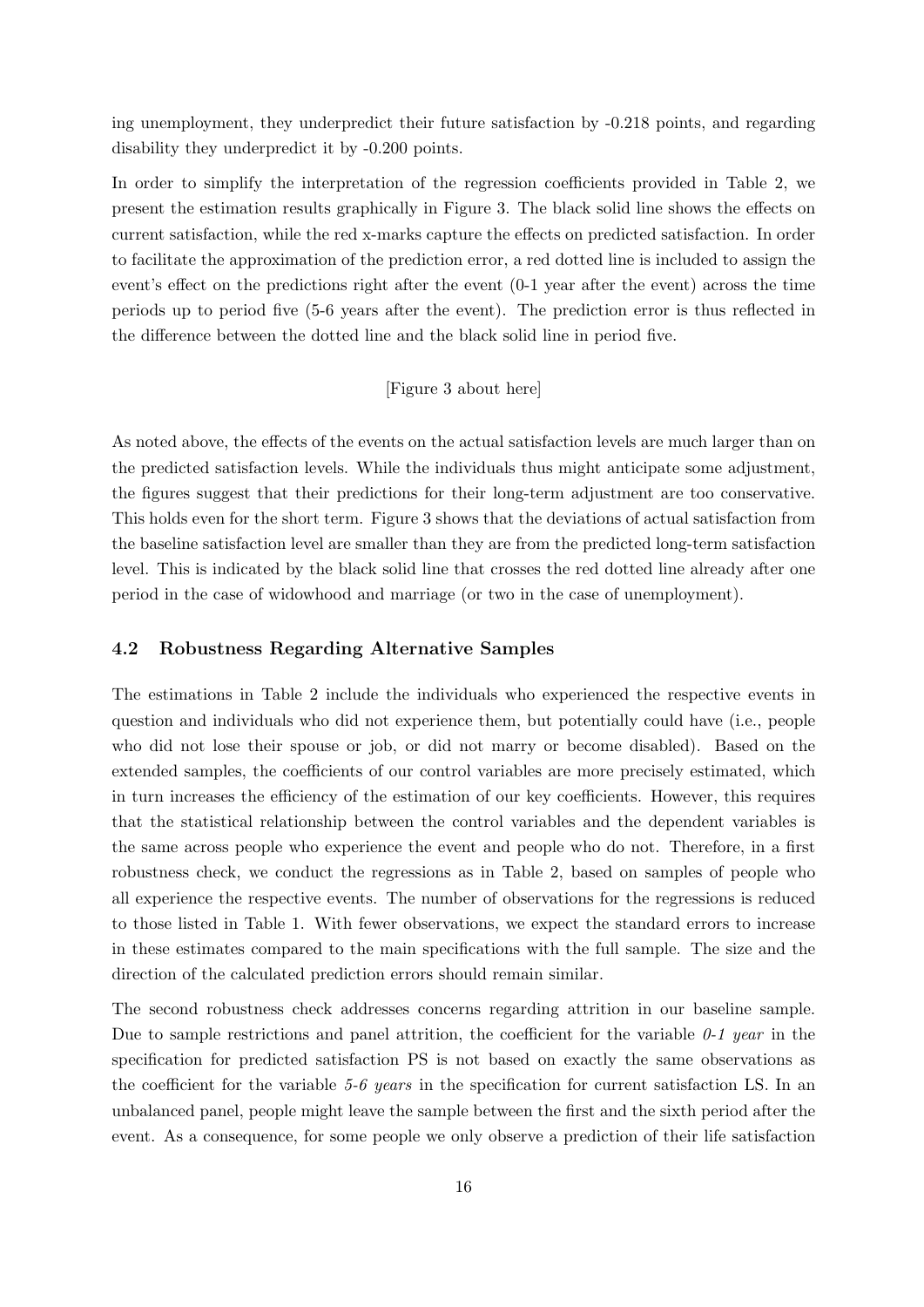without its corresponding realisation, or vice versa. If panel drop-outs are systematically related to how people are affected by the event, the estimated prediction errors are potentially affected by panel attrition. For example, someone could be severely affected by an event and in turn might correctly predict low future satisfaction. If this person is more likely to drop out, the effect on actual satisfaction five years after the event might look too rosy. This kind of selection effect would lead to a spuriously bigger prediction error. Therefore, we also estimate the patterns based on those individuals for whom we have both, a prediction of life satisfaction right after the event and a realisation five years later. Accordingly, we focus on events that occur between 1991 and 1999. We are thereby able to follow the adjustment process for at least five years for all the affected individuals. The specifications in Table 2 are thus re-estimated with a reduced number of individuals experiencing the event (in comparison to the numbers in Table 1), amounting to 4,200 observations to identify the effect of widowhood, 10,591 for marriage, 14,521 for unemployment, and 2,719 for disability.

Figure 4 presents a summary of the resulting prediction errors for the baseline samples, as well as the samples generated for the robustness checks. The 90 percent confidence intervals are indicated. For all the events, the prediction errors derived from the robustness checks show the same sign and are not statistically significantly different from the main specification. As expected, the standard errors, and hence the confidence intervals, are slightly bigger for the complementary estimates. The effects for widowhood and unemployment remain similar in size and statistically significant. For marriage and disability the prediction errors are not statistically significant anymore once only those individuals are considered, for whom the prediction and the realisation is observed. In the case of marriage, the error is also statistically insignificant when the sample is restricted to people who experience the event. The statistically weaker results might not come as a surprise as the respective estimations rely on less observations. Given that the prediction errors derived from the alternative samples are similar in size, it is unlikely that the main findings are the result of sample selection and attrition. Accordingly, our preferred estimation relies on the extended sample providing us with the most precise point estimates.

[Figure 4 about here]

#### 4.3 Evidence for the Underestimation of Hedonic Adaptation

Our findings so far reveal systematic prediction errors after major life events. The patterns in reported subjective well-being after the events suggest that the measured prediction errors could be interpreted to some extent in terms of unanticipated adaptation. However, prediction errors may as well occur due to unanticipated changes in circumstances. For example, people who lost their spouse and thought that they would remain solitarily may - unexpectedly - find a partner. Regarding unemployment, people who expect to remain unemployed due to poor job prospects, and who are thus pessimistic regarding their future satisfaction, may nevertheless find a new job.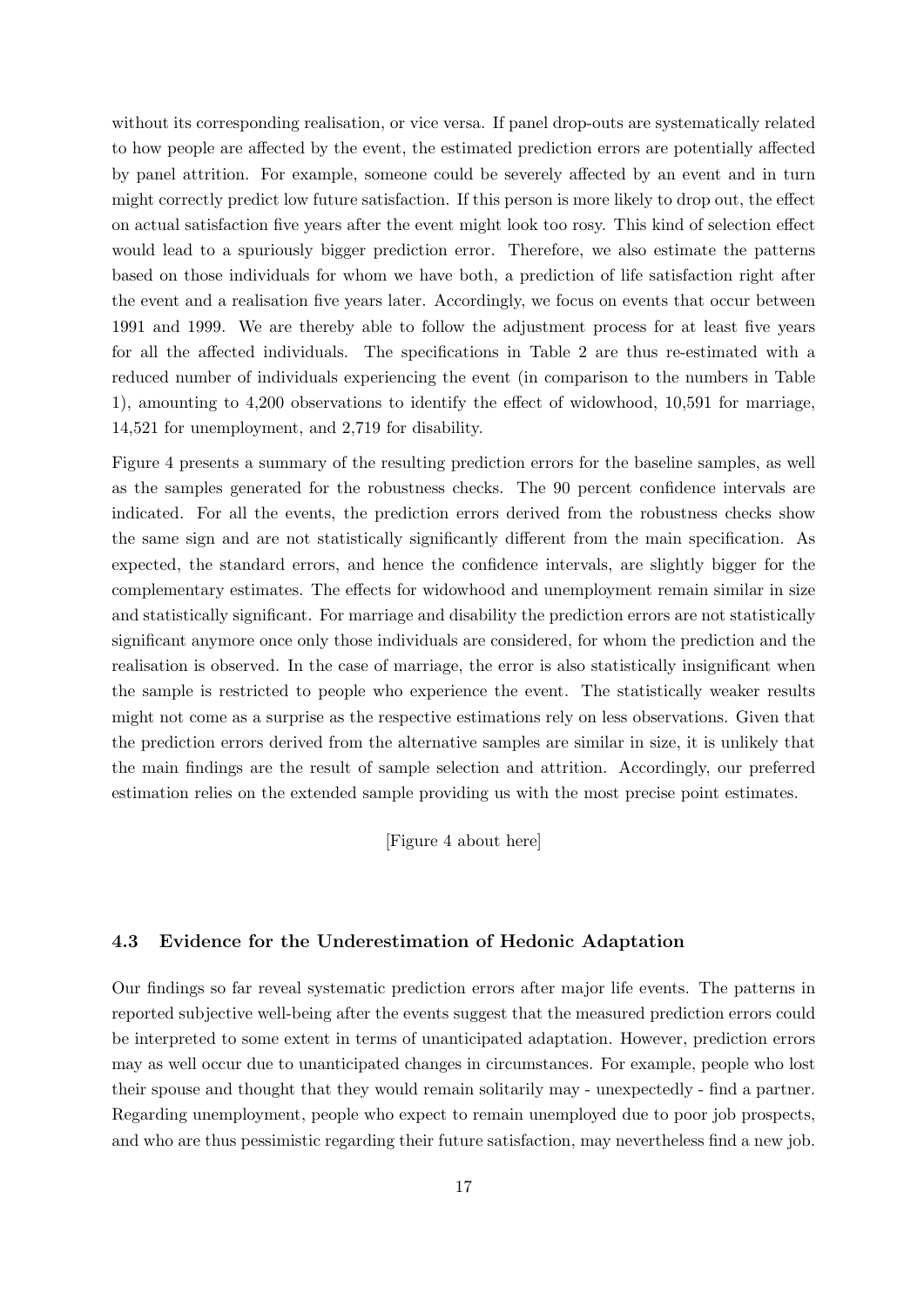In order to test for the underestimation of adaptation (in contrast to changing circumstances) as a reason for prediction errors, we study individuals who remain in their status after a life event. As people's expectations about changes in their circumstances are not elicited, we cannot include respective measures in our estimations. However, a focus on those who do not change their status allows us to conduct a test that can be interpreted as identifying a lower bound for the misprediction of adaptation.

The experimental scenario explaining our strategy runs as follows (see also Subsection 2.1): Individuals form a well-being forecast based on the subjective probability  $\beta'$  that they will leave their status (i.e., that they will find a new partner, get divorced, find employment, or regain their health) and the probability  $1-\beta$  to remain in the status. With a correct prediction of adaptation, those who remain in their status (realisation of  $\beta=0$ ) are therefore likely to be too pessimistic regarding marriage and too optimistic regarding widowhood, unemployment, and disability. If the data show the opposite pattern - over-optimistic regarding marriage and overpessimistic regarding the other events - this cannot be explained by an inaccurate expectation of the probability of leaving of the status. In the case of widowhood, for example, people who remain solitarily can only have erred in not finding a new partner. However, in the case of over-pessimism, unanticipated hedonic adaptation would be a consistent explanation. Note that this strategy allows us to deal with mispredicted probabilities for changing circumstances in the domain of the respective life event. There might well be mispredictions of probabilities also in other life domains. However, we do not think that they are systematic beyond our controls. As before, we control for person- and age-specific systematically misperceived probabilities by the inclusion of individual fixed effects as well as age-specific fixed effects.

The regression analysis of our test is based on the same sample as the one used for the main analysis presented in Table 2. However, we estimate separate patterns of actual and predicted life satisfaction for those individuals who leave their status after a life event and for those who remain in their respective status for at least five years. By using this specification, we maintain the same set of reference observations as in the former regressions (i.e., the observations at least three years before the event of all who will experience the event), as this allows us to compare the effect sizes directly. The criterion applied to categorizing individuals as remaining disabled requires that the gravity of their incapacity is evaluated to be above the threshold index of 30, and that the degree of their disability has made no improvement during the first five years after suffering the handicap. Table A.3 lists, for each event type, the number of observations before and after the events for those who remain in the respective status for at least 5 years.<sup>[8](#page-19-0)</sup> Note that the number of observations in the case of disability and especially of unemployment is rather small.

Figure 5 presents the estimation results graphically (for a numerical output, see Table A.4). In

<span id="page-19-0"></span><sup>8</sup>This is the number of observations after the age- and year-specific sample restrictions and missing values in the control variables are taken into account. Without these restrictions, the sample would include the same number of observations spanning the period from 1-0 years before the respective event to 5-6 years after it. In the raw data, the number of individuals who keep their status is 609 for widowhood, 1,675 for marriage, 156 for unemployment, and 404 for disability.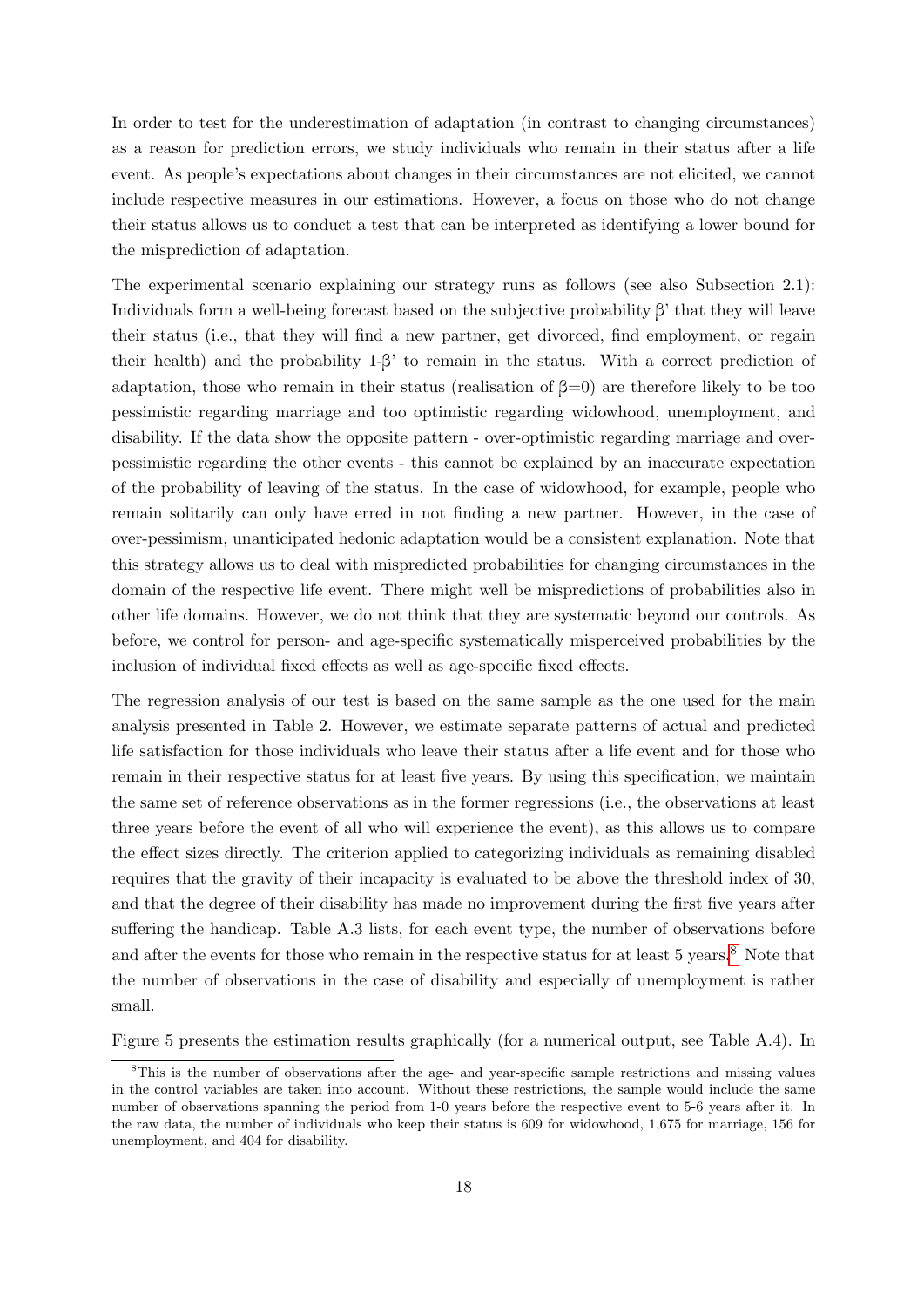the cases of widowhood and disability, even the people who remain in their status are overly pessimistic in forecasting their life satisfaction in five years time. For disability, the calculated prediction error of -0.400 is even larger than if calculated for everybody who experiences the event. With an error of -0.622 for widowhood, the size is almost identical with the result in Table 2. Figure 6 compares the average prediction errors made by all the individuals who experience the respective events and by those who remain in the corresponding status for at least five years. For marriage, the forecasts remain overly optimistic (with an effect size similar to the finding for all the people who marry). The effect is, however, no longer statistically significantly different from zero. Overall, the findings suggest that in the case of the three life events, widowhood, disability and marriage, the observed average prediction errors are to a large extent driven by the underestimation of adaptation (and not by prediction errors due to unanticipated changes in circumstances).

#### [Figures 5 and 6 about here]

In the case of unemployment, those individuals who remain unemployed are observed to be too optimistic regarding their future life satisfaction. Due to the small number of individuals who experience long-term unemployment, the effect is, however, imprecisely measured. As no adaptation is observed in the pattern of life satisfaction for the long-term unemployed, it does make sense that no unanticipated adaptation is detected.<sup>[9](#page-20-0)</sup> The finding fits recent evidence that the unemployed are overly optimistic regarding how quickly they will find work [\(Spinnewijn](#page-27-8) [2014\)](#page-27-8).

# 5 Extensions

#### 5.1 Learning

While individual prediction errors are no surprise given the forecast horizon of five years, systematic average errors are not easy to reconcile with standard assumptions about human decisionmaking according to rational choice theory. In particular, we would expect individuals to quickly realize, for example, that they underestimate adaptation processes.[10](#page-20-1) However, a large body of literature suggests that learning is a complex process, and does not necessarily lead to overcoming mispredictions. [Kahneman](#page-26-14) [\(2011\)](#page-26-14) offers an excellent account of the difficulties in learning when different mental processes affect judgment and behaviour. In particular, learning is often based on the recollection of past feelings. This recollection is prone to misperceptions though.

<span id="page-20-0"></span><sup>&</sup>lt;sup>9</sup>A comparison of the patterns in life satisfaction of all the people who become unemployed and those who remain unemployed for at least five years further reveals that both groups suffer similarly low levels of life satisfaction when unemployed. This is consistent with [Gielen and van Ours](#page-25-12) [\(2014\)](#page-25-12) who do not observe a link between low life satisfaction and the speed of finding a new job.

<span id="page-20-1"></span> $10$ [Ubel et al.](#page-27-9) [\(2005\)](#page-27-9) report findings of experiments which suggest that asking people to reflect on adaptation is sufficient to reduce systematic errors in affective forecasts with respect to disability or living in a better climate.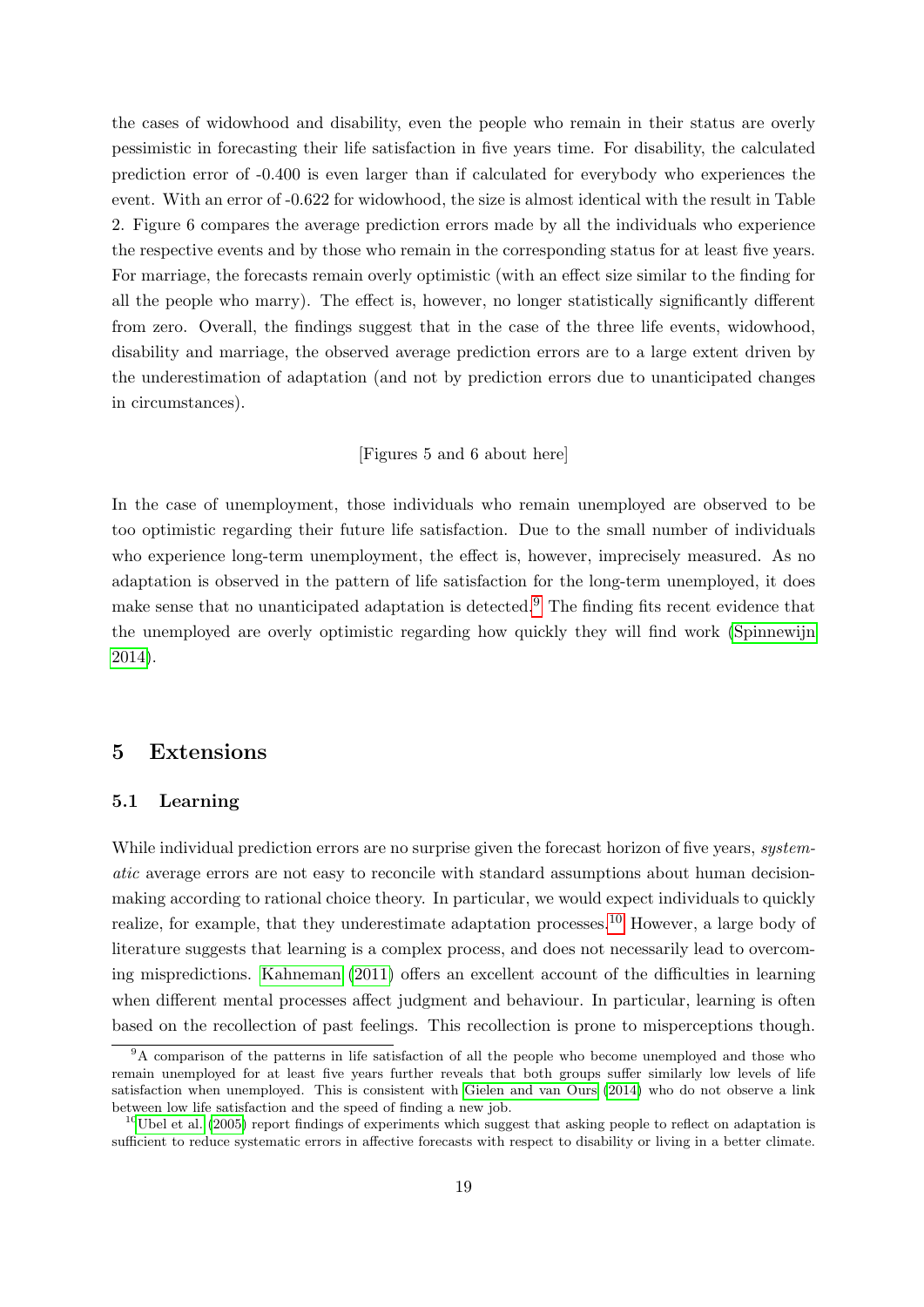People reflect on specific moments from the past or access generalizations about likely emotions in a particular type of situation (for a discussion, see [Robinson and Clore 2002\)](#page-27-10). The more memorable moments of an experience disproportionately affect retrospective assessments of feelings. What counts as "more memorable" tends to be the most intense moment (peak) and the last moment (end) of an emotional event [\(Kahneman, 2003\)](#page-26-15).<sup>[11](#page-21-0)</sup> [Schwarz and Xu](#page-27-11) [\(2011\)](#page-27-11) similarly argue that the reconstruction of past feelings draws on the same lay theories that inform choices. As a result, people fail to notice the errors of their predictions as reconstructed memory confirms their erroneous predictions.

In the current context, learning is additionally hampered since people experience many of these events only once in their life and thus have to base their forecasts on their experience of other events. Some people, however, marry or experience a spell of unemployment more than once. It is therefore possible to study whether the prediction errors of experienced individuals are smaller than those of people without prior experience, i.e., people who marry or experience unemployment for the first time.

We explore the aspect of learning from repeated experience by drawing on complementary spell data in the SOEP.<sup>[12](#page-21-1)</sup> We identify whether people have experienced marriage or unemployment at least once before they entered the panel. This allows us to split the analysis between those people for whom the first event observed in the sample period is also the first event in their life and those who have already experienced such an event at least once in their lifetime at a time before they were part of the surveys. As in the previous extension, we estimate the effects for the two groups in the same regression in order to assure that the same observations form the reference. Of the 1,769 individuals who we observe within the first year after their marriage, 173 have already been married earlier in their life. For unemployment, we have 665 people who had previously experienced unemployment, and 2,564 people who are unemployed for the first time.

Figures 7 and 8 present the results. The comparison for marriage suggests that people who were previously married at least once adapt less to marriage, and that, on average, their prediction error is smaller by 0.258 points. As there is a limited number of observations to identify this latter prediction error, the small point estimate comes with a large standard error. Similarly, people who have previously experienced unemployment, make a smaller prediction error, on average, after experiencing the event than people who find themselves in this situation for the first time. The difference in the errors amounts to 0.089 points. However, this difference is not

<span id="page-21-0"></span><sup>&</sup>lt;sup>11</sup>A more fundamental reason for a person's limited learning capacity might lie in the functionality of utility misprediction in the evolutionary process. [Rayo and Becker](#page-27-12) [\(2007\)](#page-27-12), for example, model how humans' utility functions formed in order to motivate striving for improvements or more generally to maximize success in genetic replication. Their model rationalizes that people neglect adaptation (described as self-inflicted externality). Whether this utility function with an inbuilt prediction error is still helpful in today's world in guaranteeing an optimal mix between experienced utility and motivation for success in society is an open question though.

<span id="page-21-1"></span> $12$ In the spell data files, any changes in the marital or the employment status are documented for every person in the sample from the age of 16 onwards. To generate this data, people are asked retrospectively to indicate any status changes up to the year of their first interview. Any changes from then on are directly updated with the information derived from the interviews. We make use of the spell datasets biomarsy for the documentation of the marital status and pbiospe for the recording of the unemployment spells.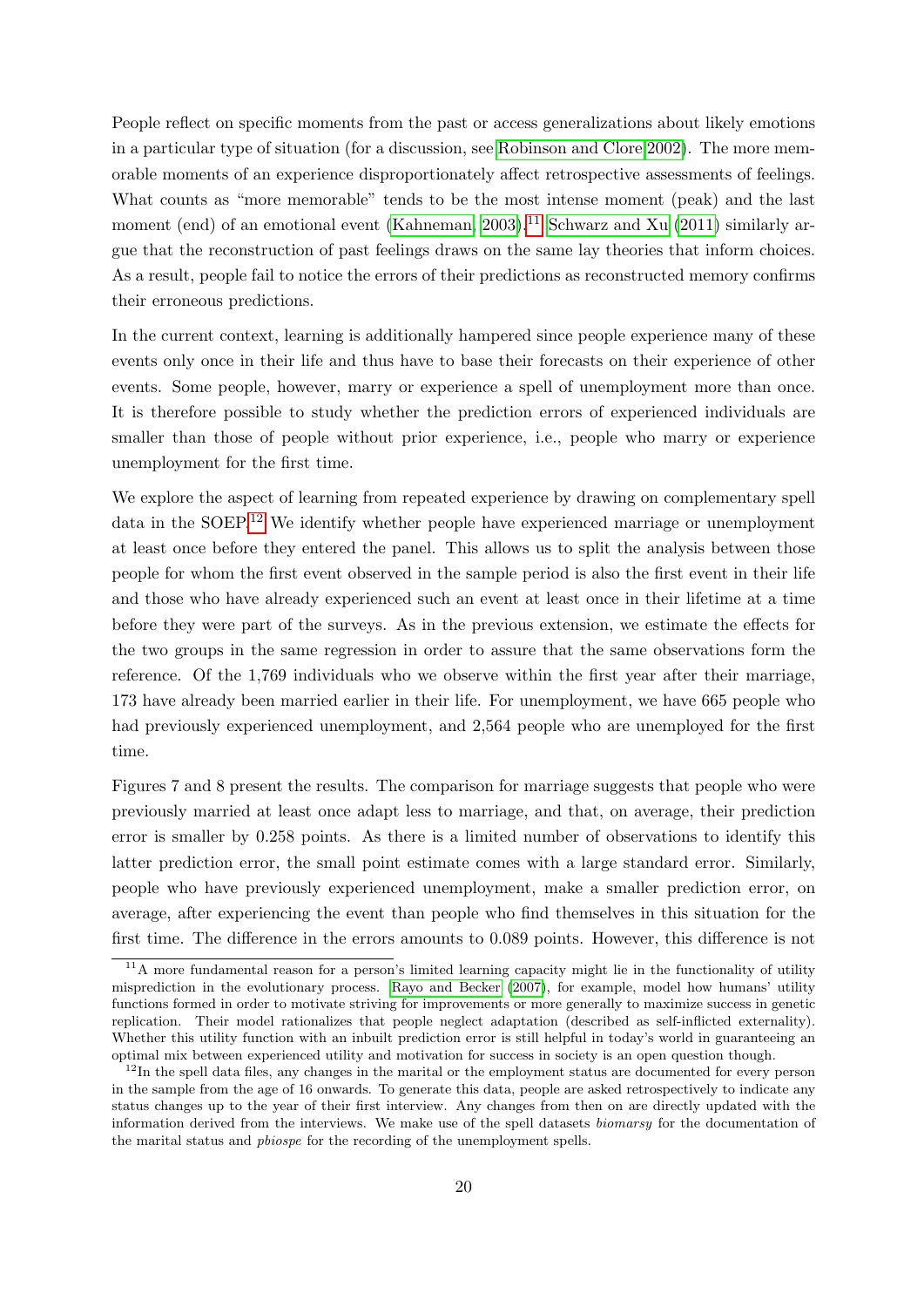statistically significant. There is thus some evidence (though statistically weak) that people learn from repeated life events and then apply this knowledge to their future forecasts of subjective well-being, despite the imponderability of looking through processes of adaptation.

[Figures 7 and 8 about here]

#### 5.2 Exogenous Event: Layoff due to Plant Closure

So far, we assumed that the occurrence of an event in people's life is independent of how rosy they see their future. However, even if this is not the case, it does not per se pose a problem for our identification strategy. As long as people's more or less optimistic outlook is a stable trait, it is taken into account in our estimation approach with individual fixed effects. For example, in the case of marriage, overly optimistic people might be more likely to marry. This is taken into account by allowing predicted life satisfaction to be individually higher. The evidence indicates that even with this flexible strategy, being in the new state of marriage is related to a prediction error.

However, there might be changes in people's prospects making them gloomy and affecting both their prediction of future well-being as well as their performance, for example, on the labour market. Thus, if momentarily pessimistic people self-select into unemployment (either voluntarily or due to a dismissal), the negative prediction error for newly unemployed people might reflect a selection effect. To address this, we focus on layoffs due to plant closure as an exogenous source of unemployment (see [Kassenboehmer and Haisken-DeNew 2009](#page-26-10) for an application of this strategy to measure the effect of unemployment on life satisfaction). In contrast to the study of general job loss, we are thereby able to capture an effect for unemployment on the prediction of future well-being that is closer to a causal interpretation.

For the empirical analysis, we build on the same sample as in our main estimation for unemployment before. However, we additionally restrict it to those incidences of unemployment that are due to plant closure. For the years 1999 and 2000, this information is not available so that we have to exclude people who experience a transition into unemployment during this period. This leaves us with 359 individuals who become unemployed due to plant closure whereof 210 remain in the sample for at least five years.[13](#page-22-0)

Figure 9 presents the results.<sup>[14](#page-22-1)</sup> A similar picture emerges as in the previous estimates on unemployment in general. While individuals anticipate some adjustment, they underestimate the degree to which they regain their initial satisfaction level after being confronted with the negative shock. The highly significant prediction error amounts to 0.502 points with a standard

<span id="page-22-0"></span><sup>&</sup>lt;sup>13</sup>The final sample consists of 109,172 observations including those people who are currently working but who are at risk of experiencing a job loss.

<span id="page-22-1"></span><sup>&</sup>lt;sup>14</sup>Estimation outputs are available on request.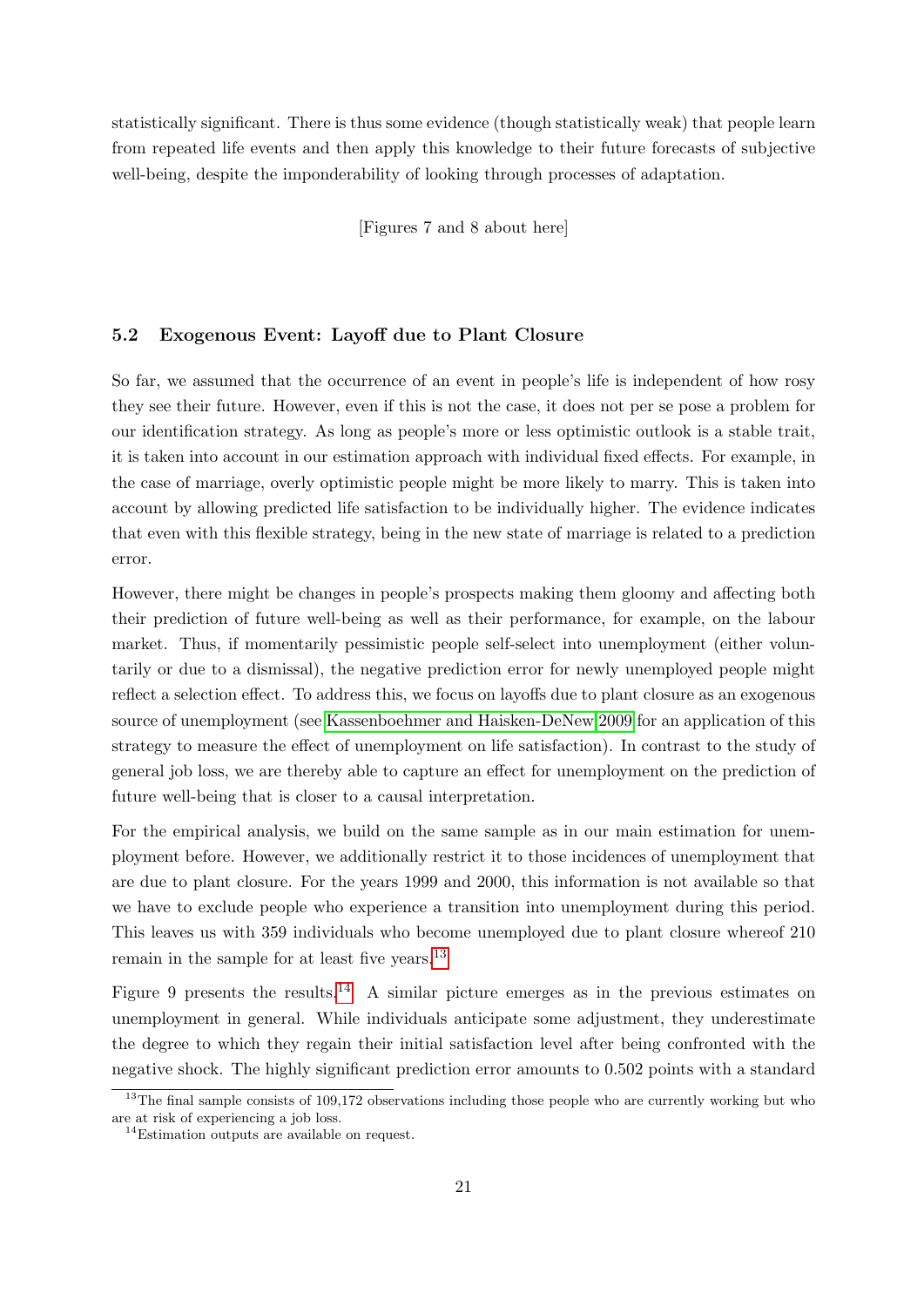error of 0.170 (p-value=2.96). This is more than twice the size of the prediction error estimated for all the people who become unemployed irrespective of the source of their status change. This suggests that for the event of unemployment, the prediction bias cannot be explained by self-selection of overly pessimistic people into unemployment.

[Figure 9 about here]

# 6 Concluding Remarks

Optimal decision making in economics requires that people in expectations make appropriate assessments of the utility consequences of their decisions. This also holds when people think of their reactions in response to changes in circumstances due to major life events. The latter involves predictions about future well-being what might be a challenge. In fact, while many studies report well-being profiles that indicate considerable adaptation to altered life circumstances, it is a rather open issue whether people correctly foresee such processes of adjustment. If systematic biases occur, suboptimal decisions leading to lower levels of individual welfare may result. An analysis of people's well-being predictions after major life events thus contributes from a behavioural and welfare economic perspective to a better understanding of the complex evaluations and decisions individuals face throughout their lives.

In the present study, we assess people's ability to accurately predict their future well-being in response to the loss of a partner, marriage, unemployment, and the experience of disability. To this end, we compare individuals' reports of predicted subjective well-being with the actual realizations later on. Specifically, we confront patterns in reported life satisfaction around major life events with a noncontextual prediction five years into the future for the same measure of life satisfaction. Our empirical strategy thus combines approaches used in the social sciences to investigate adaptation with regard to subjective well-being with approaches used primarily in the psychological literature on affective forecasting.

The empirical findings based on individual panel data for Germany (SOEP) reveal systematic prediction errors. While people are overly pessimistic after experiencing widowhood, unemployment or long-term disability, they are overly optimistic after getting married. In the case of widowhood and disability, large effects from underestimating adjustment possibilities are also measured when the sample is restricted to people who maintain their status as widowed or disabled. As these people cannot have been overly pessimistic regarding the change of their adverse status, the respective prediction errors are likely to be the result of their failure to consider adaptation. There is thus some smoking-gun evidence that the prediction errors are at least partly driven by not fully anticipated adaptation.

Overall, our study reveals that people are susceptible to misprediction after the experience of major changes in their lives. The results back the argument of the skeptics of pure rational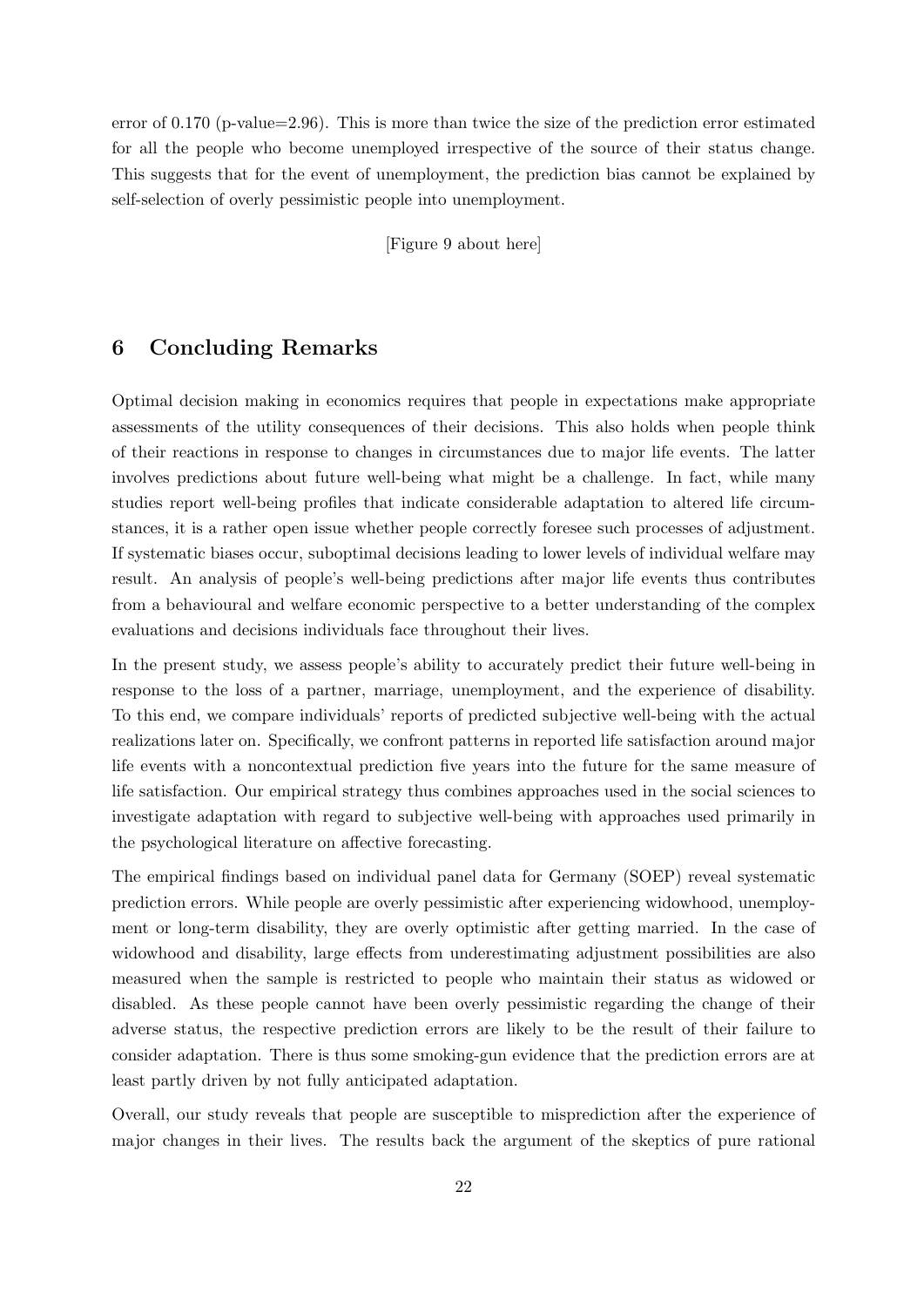choice who assert that people's decision-making is potentially biased by mispredicted future well-being. From a welfare perspective, this is particularly important with regard to behaviour that has long-term consequences, e.g., in the case of actions that are difficult to revoke. A case in point is a legally binding commitment like marriage. Moreover, misprediction seems most pronounced if people are likely to experience adaptation. This is in line with the evidence related to a projection bias as proposed by [Loewenstein et al.](#page-26-0) [\(2003\)](#page-26-0). They model individual decision-making when people systematically underestimate the magnitude of the changes in their tastes what, in turn, can lead to misguided consumption patterns. Moreover, if there are asymmetries regarding the degree of misprediction for different circumstances or consumption goods, people may accrue lower individual welfare due to the misallocation of time, effort and money across alternatives. For example, if people overrate the positive impact of income (or the related purchase of a durable good such as a house), they might invest too much time in accumulating income and wealth relative to enjoying leisure.

In order to derive further implications, future research has to deal with some challenges. First, the degree to which our findings are transferable to predictions involved in economic choices remains open. With marriage, we only consider one event that clearly captures a choice while the other events capture shocks involving only to a limited extent immediate decision-making. Still, if people mispredict the long-term consequences of changing circumstances, it is likely to be relevant for any related behaviour that is based on expectations. Second, the generalisation of the findings is limited to the extent that choices do not rely on predicted subjective well-being. However, even if predicted subjective well-being does not entirely reflect predicted decision utility as some recent studies indicate [\(Benjamin et al. 2014,](#page-25-13) [2012\)](#page-25-14), observed choices of people might be distorted insofar as subjective well-being is an argument in people's utility function. Third, it is not at all straightforward to derive normative implications, as prediction errors might not be detrimental per se. In certain cases, the failure to foresee adaptation might indeed lead to beneficial outcomes, for example, when people are prevented from risky health behavior. A more fundamental argument might even link prediction errors to advantages in the evolutionary process (e.g., [Rayo and Becker 2007\)](#page-27-12). Finally, it is crucial that future research analyses the conditions under which prediction errors are more or less pronounced. To the extent these challenges are met in the future and we cannot sustain the assumption that people accurately predict the utility they accrue from alternative choice options, economists must attempt incorporating utility misprediction into economic analysis.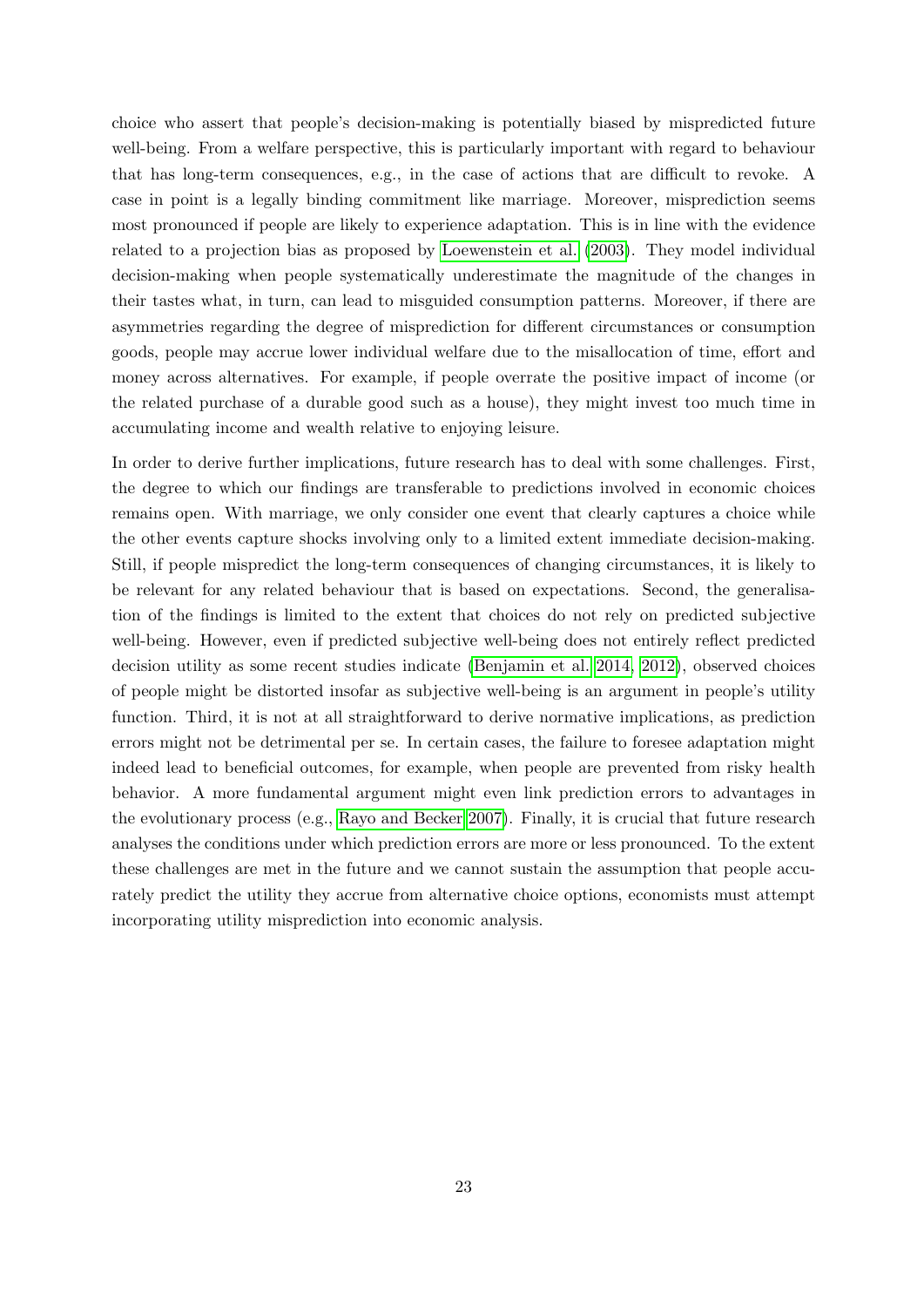### References

- <span id="page-25-13"></span>Benjamin, D. J., O. Heffetz, M. S. Kimball, and N. Szembrot (2014). Beyond Happiness and Satisfaction: Toward Well-Being Indices Based on Stated Preference. American Economic  $Review 104(9), 2698-2735.$
- <span id="page-25-14"></span>Benjamin, D. J., M. S. Kimball, O. Heffetz, and A. Rees-Jones (2012). What Do You Think Would Make You Happier? What Do You Think You Would Choose? American Economic Review 102 (5), 2083–2110.
- <span id="page-25-11"></span>Bertrand, M., E. Duflo, and S. Mullainathan (2004). How Much Should We Trust Differences-In-Differences Estimates? Quarterly Journal of Economics 119 (1), 249–275.
- <span id="page-25-1"></span>Brickman, P. and D. T. Campbell (1971). Hedonic Relativism and Planning the Good Science. In M. H. Appley (Ed.), Adaptation-Level Theory, pp. 287–302. New York: Academic Press.
- <span id="page-25-6"></span>Brickman, P., D. Coates, and R. Janoff-Bulman (1978). Lottery Winners and Accident Victims: Is Happiness Relative? Journal of Personality and Social Psychology 36 (8), 917–927.
- <span id="page-25-2"></span>Clark, A. E., E. Diener, Y. Georgellis, and R. E. Lucas (2008). Lags and Leads in Life Satisfaction: A Test of the Baseline Hypothesis. Economic Journal 118 (529), F222–F243.
- <span id="page-25-3"></span>Clark, A. E. and Y. Georgellis (2013). Back to Baseline in Britain: Adaptation in the British Household Panel Survey. *Economica* 80(319), 496–512.
- <span id="page-25-7"></span>Frederick, S. and G. Loewenstein (1999). Hedonic Adaptation. In D. Kahneman, E. Diener, and N. Schwarz (Eds.), Well-being: Foundations of Hedonic Psychology, pp. 302–329. New York: Russell Sage Foundation.
- <span id="page-25-4"></span>Frey, B. S. and A. Stutzer (2006). Mispredicting Utility and the Political Process. In E. J. McCaffery and J. Slemrod (Eds.), Behavioral Public Finance, pp. 113–140. New York: Russell Sage Foundation.
- <span id="page-25-0"></span>Frey, B. S. and A. Stutzer (2014). Economic Consequences of Mispredicting Utility. Journal of Happiness Studies 15 (4), 937–956.
- <span id="page-25-9"></span>Frijters, P., H. Greenwell, J. P. Haisken-DeNew, and M. A. Shields (2009). How Well Do Individuals Predict Their Future Life Satisfaction? Evidence from Panel Data Following a Nationwide Exogenous Shock. Canadian Journal of Economics 42 (4), 1326–1346.
- <span id="page-25-8"></span>Frijters, P., D. W. Johnston, and M. A. Shields (2011). Life Satisfaction Dynamics with Quarterly Life Event Data. Scandinavian Journal of Economics 113 (1), 190–211.
- <span id="page-25-12"></span>Gielen, A. C. and J. C. van Ours (2014). Unhappiness and Job Finding. *Economica 81* (323), 544–565.
- <span id="page-25-10"></span>Gilbert, D. T., E. C. Pinel, T. D. Wilson, S. J. Blumberg, and T. P. Wheatley (1998). Immune Neglect: A Source of Durability Bias in Affective Forecasting. Journal of Personality and Social Psychology 75 (3), 617–638.
- <span id="page-25-5"></span>Hsee, C. K., Y. Rottenstreich, and A. Stutzer (2012). Suboptimal Choices and the Need for Experienced Individual Well–Being in Economic Analysis. International Journal of Happiness and Development  $1(1)$ , 63-85.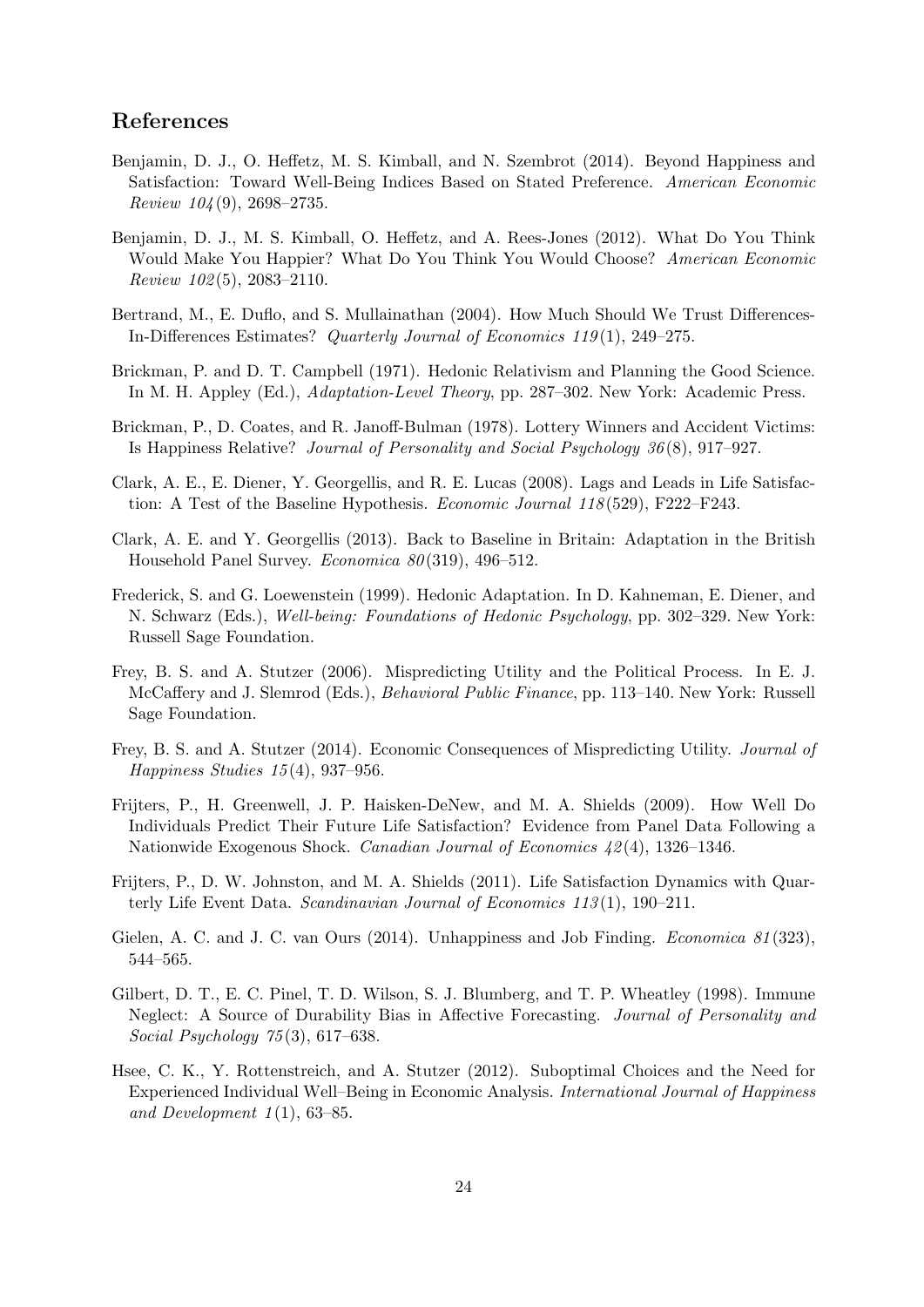- <span id="page-26-15"></span>Kahneman, D. (2003). Maps of Bounded Rationality: Psychology for Behavioral Economics. American Economic Review 93 (5), 1449–1475.
- <span id="page-26-14"></span>Kahneman, D. (2011). Thinking, Fast and Slow. New York: Farrar, Straus and Giroux.
- <span id="page-26-13"></span>Kahneman, D., A. B. Krueger, D. Schkade, N. Schwarz, and A. A. Stone (2006). Would You Be Happier If You Were Richer? A Focusing Illusion. Science 312 (5782), 1908–1910.
- <span id="page-26-1"></span>Kahneman, D. and R. H. Thaler (2006). Anomalies: Utility Maximization and Experienced Utility. Journal of Economic Perspectives  $20(1)$ , 221–234.
- <span id="page-26-10"></span>Kassenboehmer, S. C. and J. P. Haisken-DeNew (2009). You're Fired! The Causal Negative Effect of Entry Unemployment on Life Satisfaction. Economic Journal 119 (536), 448–462.
- <span id="page-26-12"></span>Lang, F. R., D. Weiss, D. Gerstorf, and G. G. Wagner (2013). Forecasting Life Satisfaction Across Adulthood: Benefits of Seeing a Dark Future? Psychology and Aging 28 (1), 249–261.
- <span id="page-26-11"></span>Lench, H. C., M. A. Safer, and L. J. Levine (2011). Focalism and the Underestimation of Future Emotion: When It's Worse than Imagined. *Emotion 11(2)*, 278.
- <span id="page-26-4"></span>Levine, L. J., H. C. Lench, R. L. Kaplan, and M. A. Safer (2012). Accuracy and Artifact: Reexamining the Intensity Bias in Affective Forecasting. Journal of Personality and Social  $Psychology 103(4), 584–605.$
- <span id="page-26-5"></span>Levine, L. J., H. C. Lench, R. L. Kaplan, and M. A. Safer (2013). Like Schrödinger's Cat, the Impact Bias Is Both Dead and Alive: Reply to Wilson and Gilbert (2013). Journal of Personality and Social Psychology 105 (5), 749–756.
- <span id="page-26-0"></span>Loewenstein, G., T. O'Donoghue, and M. Rabin (2003). Projection Bias in Predicting Future Utility. Quarterly Journal of Economics 118 (4), 1209–1248.
- <span id="page-26-3"></span>Loewenstein, G. and D. Schkade (1999). Wouldn't It Be Nice? Predicting Future Feelings. In D. Kahneman, E. Diener, and N. Schwarz (Eds.), Well-being: Foundations of Hedonic Psychology, pp. 85–105. New York: Russell Sage Foundation.
- <span id="page-26-7"></span>Lucas, R. E. (2007). Adaptation and the Set-Point Model of Subjective Well-Being: Does Happiness Change After Major Life Events? Current Directions in Psychological Science 16(2), 75–79.
- <span id="page-26-9"></span>Lucas, R. E., A. E. Clark, Y. Georgellis, and E. Diener (2003). Reexamining Adaptation and the Set Point Model of Happiness: Reactions to Changes in Marital Status. Journal of Personality and Social Psychology  $84(3)$ , 527–539.
- <span id="page-26-8"></span>Luhmann, M., W. Hofmann, M. Eid, and R. E. Lucas (2012). Subjective Well-Being and Adaptation to Life Events: A Meta-Analysis. Journal of Personality and Social Psychology 102 (3), 592–615.
- <span id="page-26-6"></span>Muth, J. F. (1961). Rational Expectations and the Theory of Price Movements. Econometrica  $29(3)$ , 315–335.
- <span id="page-26-2"></span>Oswald, A. J. and N. Powdthavee (2008). Does Happiness Adapt? A Longitudinal Study of Disability with Implications for Economists and Judges. Journal of Public Economics 92(5-6), 1061–1077.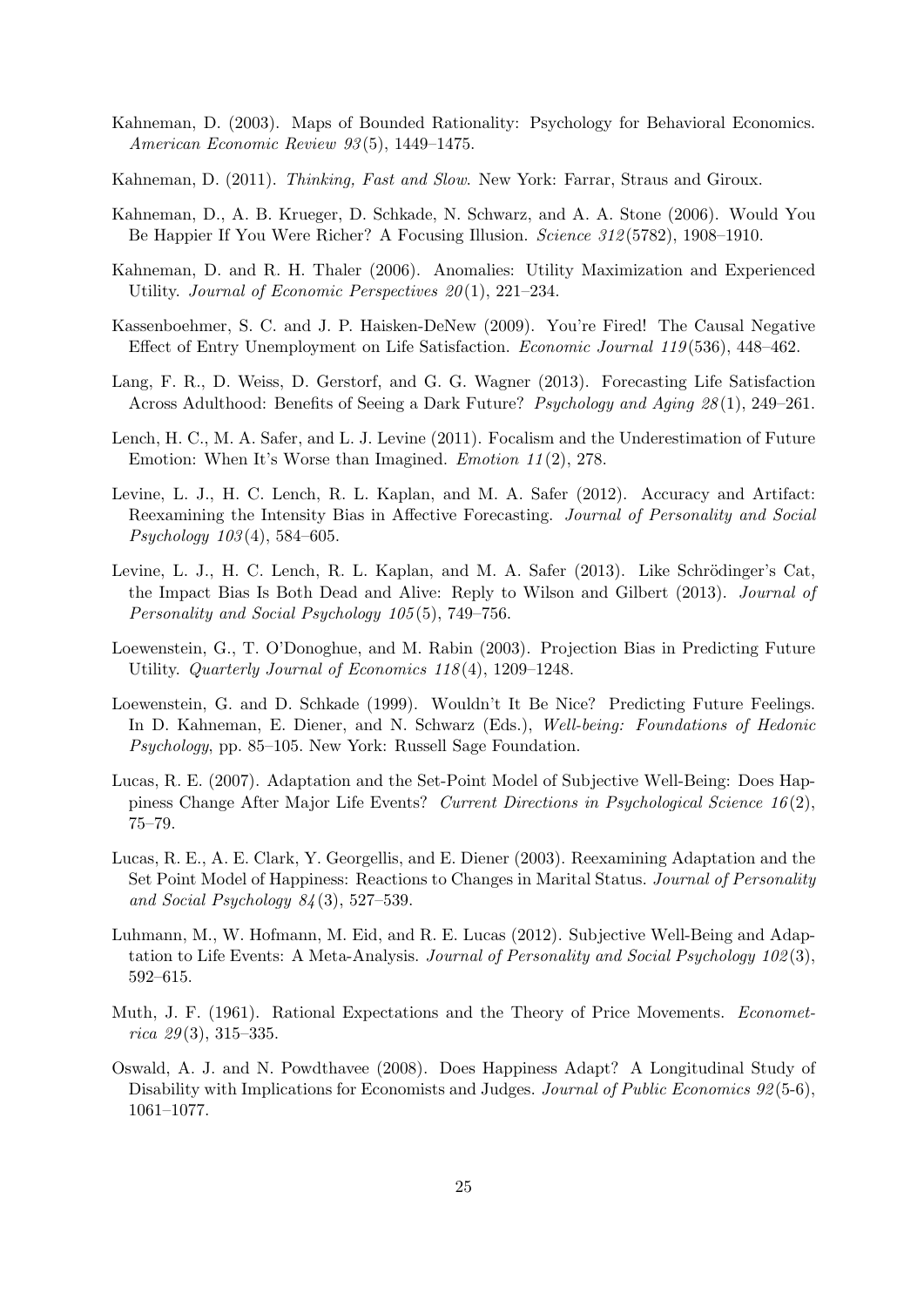- <span id="page-27-1"></span>Powdthavee, N. and A. Stutzer (2014). Economic Approaches to Understanding Change in Happiness. In K. M. Sheldon and R. E. Lucas (Eds.), Stability of Happiness: Theories and Evidence on Whether Happiness Can Change, pp. 219–244. Oxford: Academic Press.
- <span id="page-27-12"></span>Rayo, L. and G. S. Becker (2007). Evolutionary Efficiency and Happiness. Journal of Political Economy  $115(2)$ , 302-337.
- <span id="page-27-10"></span>Robinson, M. D. and G. L. Clore (2002). Belief and Feeling: Evidence for an Accessibility Model of Emotional Self-Report. Psychological Bulletin 128 (6), 934–960.
- <span id="page-27-5"></span>Schwandt, H. (2013). Unmet Aspirations as an Explanation for the Age U-shape in Human Wellbeing. CEP Discussion Paper No 1229. CEP: London.
- <span id="page-27-11"></span>Schwarz, N. and J. Xu (2011). Why Don't We Learn from Poor Choices? The Consistency of Expectation, Choice, and Memory Clouds the Lessons of Experience. Journal of Consumer Psychology 21 (2), 142–145.
- <span id="page-27-6"></span>Sharot, T. (2011). The Optimism Bias: A Tour of the Irrationally Positive Brain. New York: Random House.
- <span id="page-27-2"></span>Sheldon, K. M. and R. E. Lucas (Eds.) (2014). Stability of Happiness: Theories and Evidence on Whether Happiness Can Change. Oxford: Academic Press.
- <span id="page-27-8"></span>Spinnewijn, J. (2014). Unemployed but Optimistic: Optimal Insurance Design with Biased Beliefs. Journal of the European Economic Association, forthcoming.
- <span id="page-27-3"></span>Stutzer, A. and B. S. Frey (2006). Does Marriage Make People Happy, or Do Happy People Get Married? The Journal of Socio-Economics 35(2), 326–347.
- <span id="page-27-9"></span>Ubel, P. A., G. Loewenstein, and C. Jepson (2005). Disability and Sunshine: Can Hedonic Predictions Be Improved by Drawing Attention to Focusing Illusions or Emotional Adaptation? Journal of Experimental Psychology: Applied 11 (2), 111–123.
- <span id="page-27-7"></span>Weesie, J. (1999). Seemlingly Unrelated Estimation and the Cluster-Adjusted Sandwich Estimator. Stata Technical Bulletin  $9(52)$ , 231–248.
- <span id="page-27-0"></span>Wilson, T. D. and D. T. Gilbert (2003). Affective Forecasting. Advances in Experimental Social Psychology 35, 345–411.
- <span id="page-27-4"></span>Wilson, T. D. and D. T. Gilbert (2013). The Impact Bias Is Alive and Well. *Journal of* Personality and Social Psychology 105 (5), 740–748.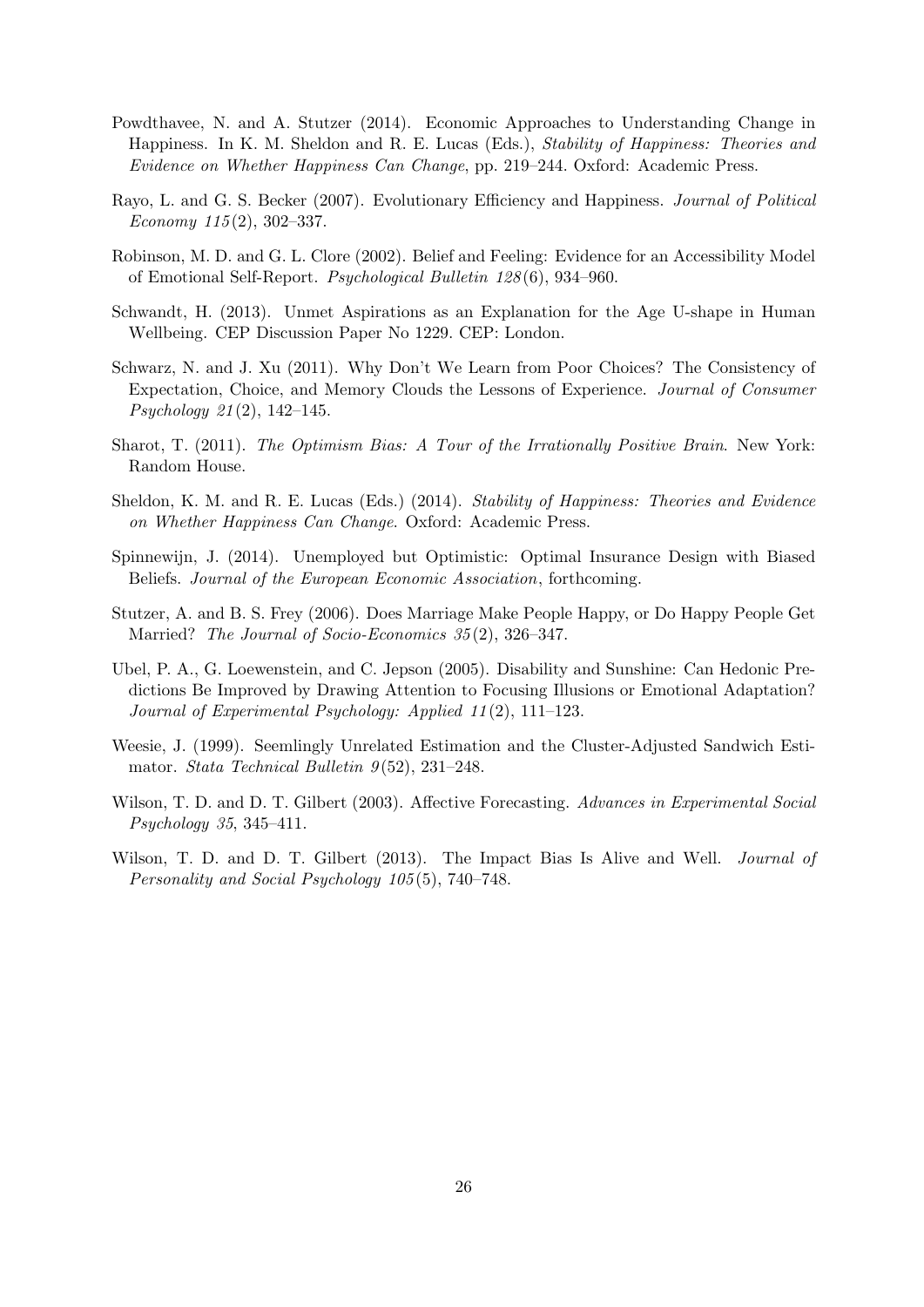|                  | Widowhood | Marriage | Unemployment | Disability |
|------------------|-----------|----------|--------------|------------|
| Before the event |           |          |              |            |
| 3 years and more | 4,194     | 6,022    | 8,758        | 7,021      |
| $3-2$ years      | 551       | 1,319    | 2,256        | 969        |
| $2-1$ years      | 592       | 1,579    | 2,682        | 1,000      |
| $1-0$ years      | 607       | 1,823    | 3,150        | 1,041      |
| After the event  |           |          |              |            |
| $0-1$ year       | 564       | 1,769    | 3,229        | 1,001      |
| $1-2$ years      | 521       | 1,605    | 2,971        | 831        |
| $2-3$ years      | 468       | 1,467    | 2,475        | 706        |
| 3-4 years        | 417       | 1,306    | 2,142        | 594        |
| $4-5$ years      | 365       | 1,205    | 1,836        | 515        |
| 5-6 years        | 358       | 1,041    | 1,742        | 431        |
| 6 years or more  | 1,771     | 4,949    | 8,659        | 1,737      |
| <b>Total</b>     | 10,408    | 24,085   | 39,900       | 15,846     |

Table 1: Number of observations before and after the event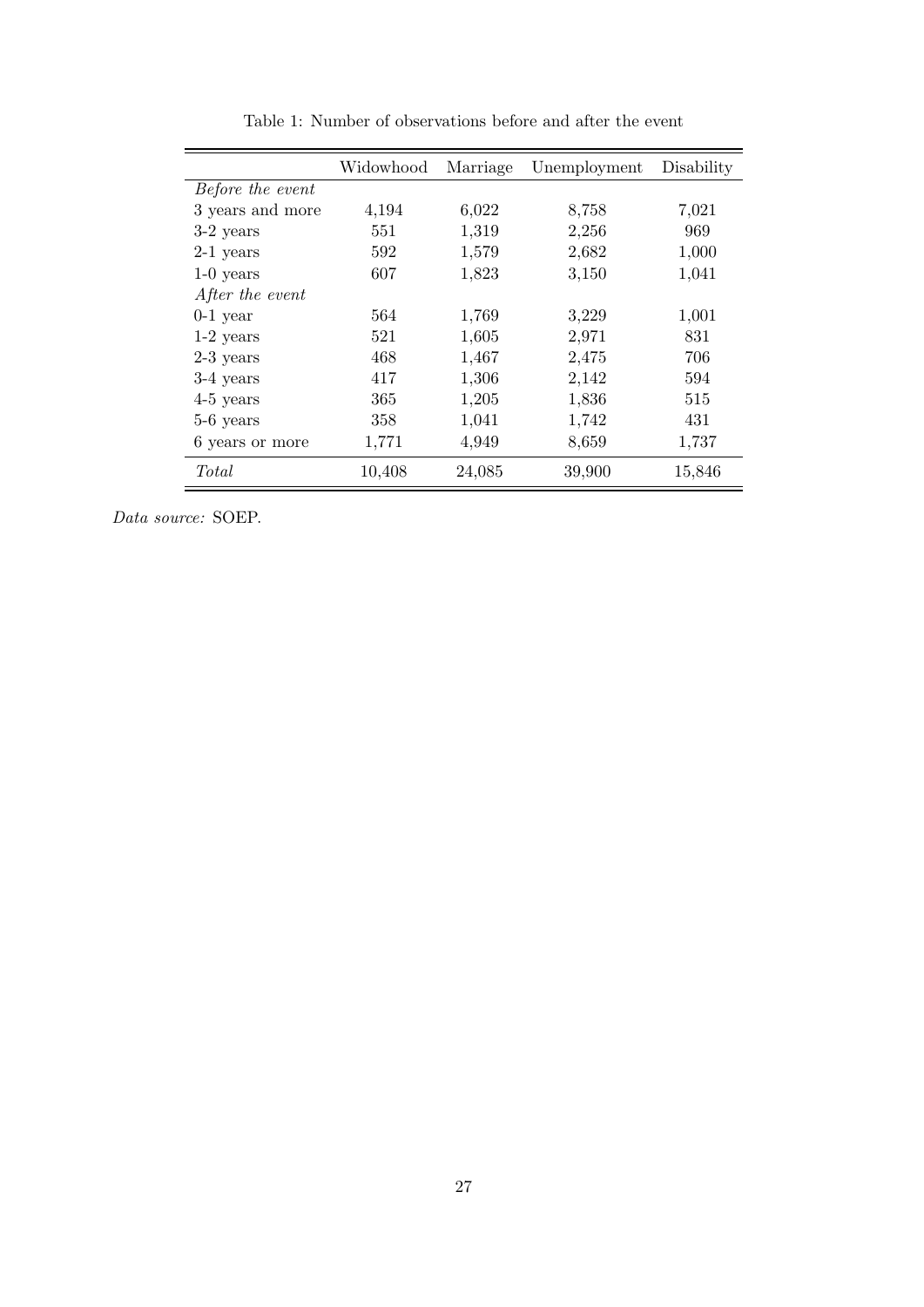| Disability   | 51<br>ΣЦ                    |              | $-0.050$           | $-0.135**$<br>(0.05)  | (0.06) | $-0.539***$<br>(0.07) |             | $-0.648***$ | $-0.470***$<br>(0.07) | (0.08)              | $-0.464***$<br>(0.08) | $-0.503***$ | (0.09) | $-0.402***$ | (0.10)          | $-0.292***$<br>(0.10) | $-0.368***$     | (0.10) | $-0.200*$   |                              | Yes                 | ${\rm Yes}$            | ${\rm Yes}$        | Yes           | 143,184             | 26,216             | 0.04      |
|--------------|-----------------------------|--------------|--------------------|-----------------------|--------|-----------------------|-------------|-------------|-----------------------|---------------------|-----------------------|-------------|--------|-------------|-----------------|-----------------------|-----------------|--------|-------------|------------------------------|---------------------|------------------------|--------------------|---------------|---------------------|--------------------|-----------|
|              | ΒS<br>買                     |              | $-0.036$           | $-0.119**$<br>(0.06)  | (0.06) | $-0.393***$<br>(0.07) |             | $-0.493***$ | $-0.376***$<br>(0.07) | (0.08)              | $-0.436***$<br>(0.09) | $-0.514***$ | (0.09) | $-0.493***$ | (0.10)          | $-0.343***$<br>(0.11) | $-0.463***$     | (0.10) |             | (0.10)                       | Yes                 | ${\rm Yes}$            | Yes                | Yes           | 143,184             | 26,216             | 0.04      |
| Unemployment | $^{21}$<br>$\triangleright$ |              | $-0.040$           | $-0.104***$<br>(0.04) | (0.04) | $-0.213***$<br>(0.04) |             | $-0.816***$ | $-0.453***$<br>(0.05) | (0.05)              | $-0.290***$<br>(0.05) | $-0.216***$ | (0.05) | $-0.205***$ | (0.05)          | $0.157***$<br>(0.06)  | $-0.163***$     | (0.06) |             |                              | Yes                 | ${\rm Yes}$            | Yes                | Yes           | 143,302             | 26,172             | 0.03      |
|              | $_{\rm{sg}}$                |              | 0.002              | $-0.053$<br>(0.04)    | (0.04) | $-0.122***$<br>(0.04) |             | $-0.375***$ | $-0.297***$<br>(0.05) | (0.05)              | $-0.250***$<br>(0.05) | $-0.272***$ | (0.05) | $-0.345***$ | (0.06)          | $-0.367***$<br>(0.06) | $-0.449***$     | (0.06) | $-0.218***$ | (0.06)                       | Yes                 | ${\rm Yes}$            | ${\rm Yes}$        | Yes           | 143,302             | 26,172             | 0.03      |
| Marriage     | 51<br>$\geq$                |              | 0.067              | $0.119**$<br>(0.04)   | (0.05) | $0.244***$<br>(0.05)  |             | $0.344***$  | $0.152***$<br>(0.06)  | $(0.06)$<br>0.099   | (0.06)                | $0.128*$    | (0.07) | $0.145***$  | (0.07)          | 0.069<br>(0.08)       | $-0.017$        | (0.08) | $0.133*$    | (0.08)                       | Yes                 | $Y$ es                 | ${\rm Yes}$        | Yes           | 64,625              | 12,101             | 0.04      |
|              | βS<br>目                     |              | $0.072*$<br>(0.04) | 0.073                 | (0.05) | $0.174***$<br>(0.05)  |             | $0.203***$  | $0.093*$<br>(0.05)    | $(0.06)$<br>$0.013$ | (0.06)                | 0.104       | (0.07) | 0.064       | (0.07)          | $-0.009$<br>(0.08)    | $-0.037$        | (0.08) |             |                              | Yes                 | Yes                    | Yes                | Yes           | 64,625              | 12,101             | 0.03      |
| Widowhood    | $^{2}$<br>Ξ                 |              | $-0.084$           | $-0.302***$<br>(0.06) | (0.07) | $-0.439***$<br>(0.08) |             | $-1.231***$ | $-0.479***$<br>(0.11) | (0.10)              | $-0.199*$<br>(0.10)   | $-0.023$    | (0.10) | 0.038       | (0.11)          | 0.018<br>(0.12)       | 0.112           | (0.11) | $-0.629***$ |                              | Yes                 | $Y$ es                 | Yes                | Yes           | 183,727             | 31,032             | 0.04      |
|              | βS                          |              | $-0.016$           | $-0.263***$<br>(0.07) | (0.08) | $-0.434***$<br>(0.08) |             | $0.611***$  | $-0.265***$<br>(0.10) | $(0.10)$<br>0.008   | (0.11)                | $-0.091$    | (0.11) | $-0.015$    | 0.152<br>(0.12) | (0.12)                | $0.200*$        | (0.11) |             | (0.12)                       | Yes                 | Yes                    | ${\rm Yes}$        | Yes           | 183,727             | 31,032             | 0.04      |
|              |                             | Before event | 3-2 years hence    | 2-1 years hence       |        | Within the next year  | After event | $0-1$ year  | $1-2$ years           |                     | $2-3\ \mathrm{years}$ | 3-4 years   |        | $4-5$ years |                 | 5-6 years             | 6 or more years |        | Difference: | $PS(0-1year) - LS(5-6years)$ | Individual controls | Age fixed effects (FE) | Time and region FE | Individual FE | No. of observations | No. of individuals | $\rm R^2$ |

Notes: OLS estimations. Standard errors in parentheses. Significance levels: \* .05 <  $p$  < .1, \*\* .01 <  $p$  < .05, \*\*\* < .01. Notes: OLS estimations. Standard errors in parentheses. Significance levels:  $*$  .05  $\lt p \lt 1$ ,  $**$  .01  $\lt p \lt 0$ , 05,  $** \lt 0$ .1.

Data source: SOEP. Data source: SOEP.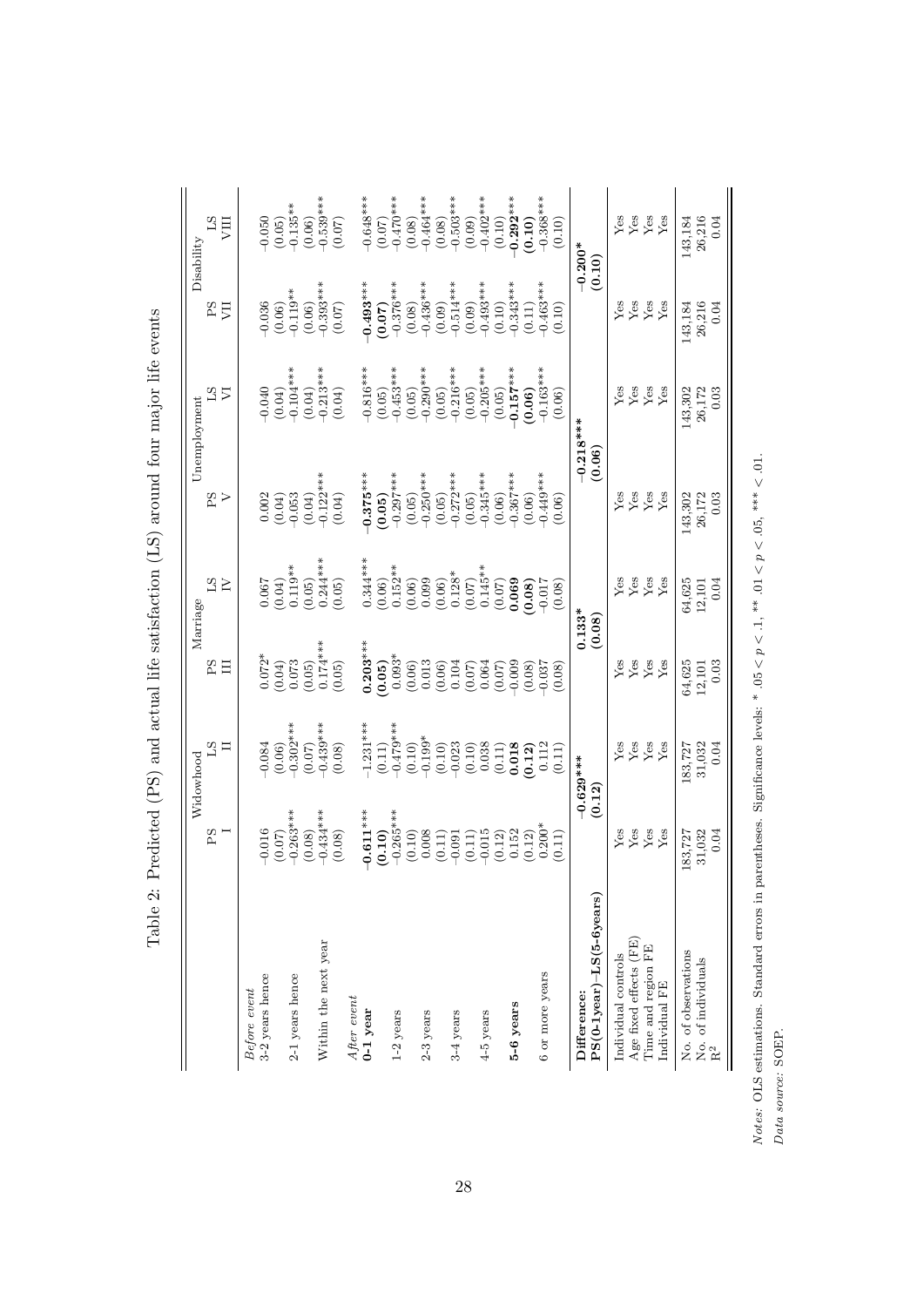

Figure 1: Patterns in mean actual and predicted life satisfaction around life events

Notes: Sample sizes are according to the numbers presented in Table 1. Data source: SOEP.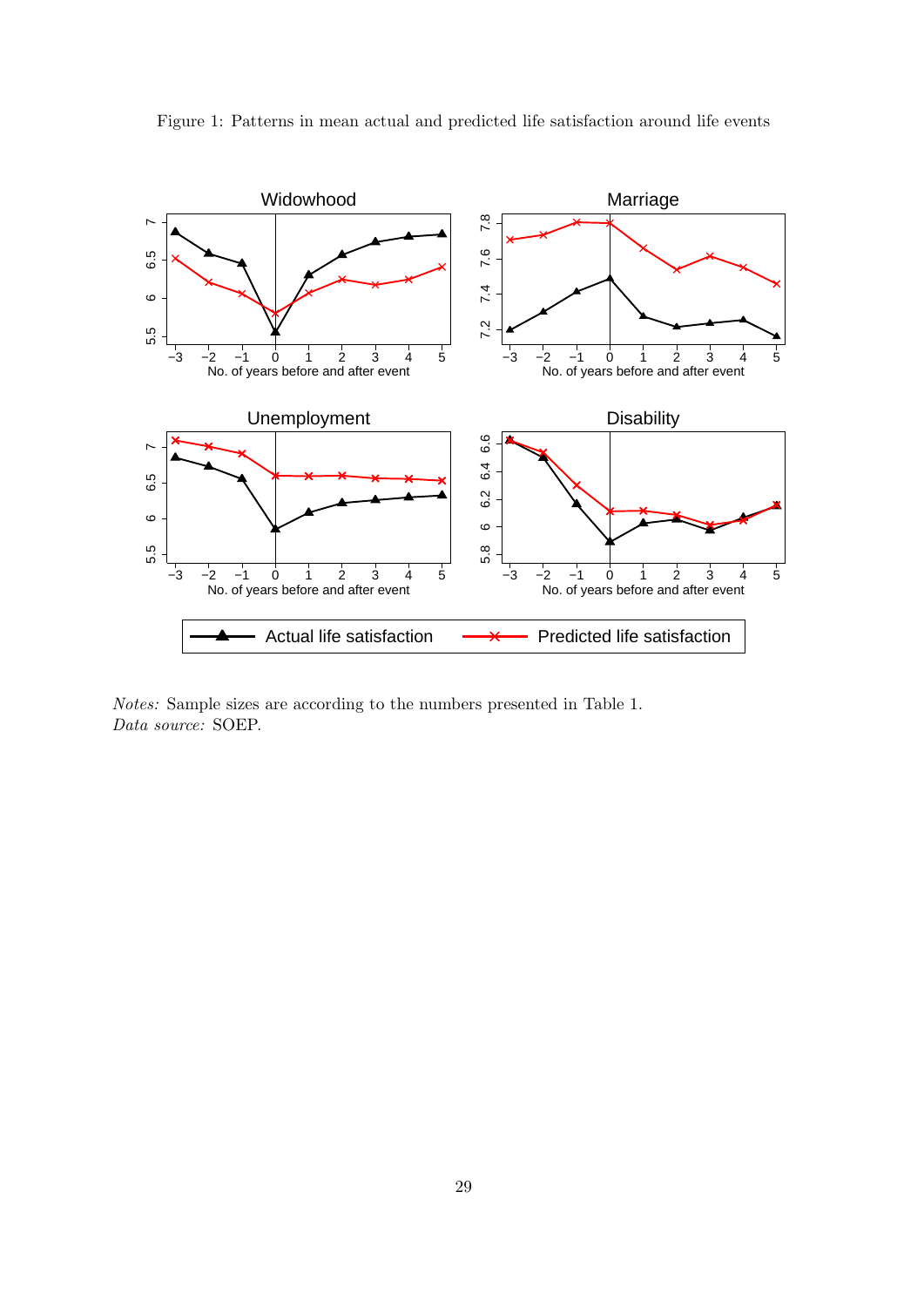

Figure 2: Distributions of prediction errors after life events

Notes: Full sample refers to all the observations included in the regressions in Table 2 except the individuals who experience an event. The coloured distribution refers to only those observations in the first year after the respective event. Data source: SOEP.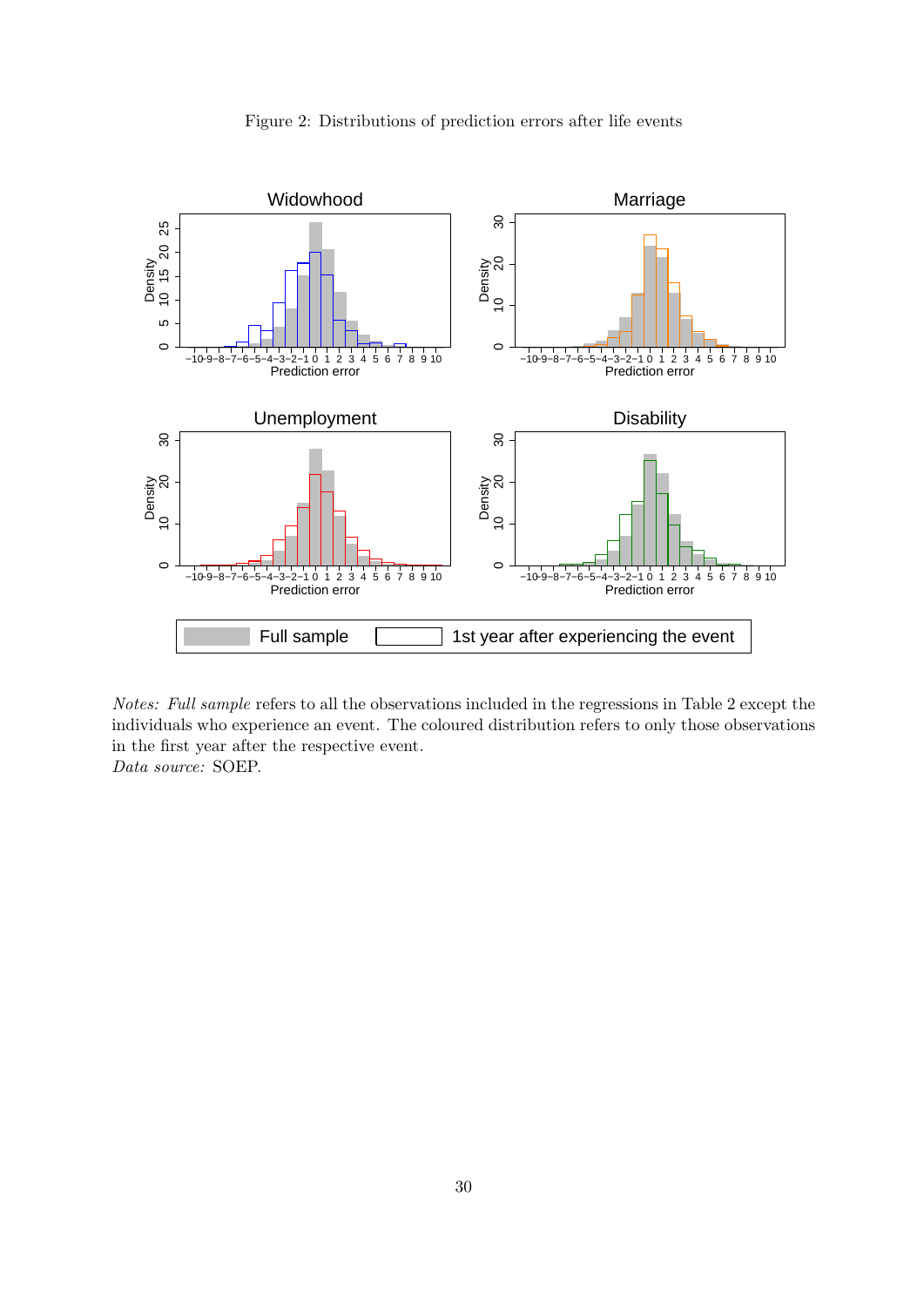

Figure 3: Estimated patterns in actual and predicted satisfaction around four major life events

Notes: Based on the estimated coefficients in Table 2. The red dashed line is an auxiliary line that indicates the effect of the event on the expected satisfaction five years after the event. The prediction error is reflected in the difference between the red dashed line and the black solid line (capturing the effect on actual satisfaction) in period 5. Data source: SOEP.

31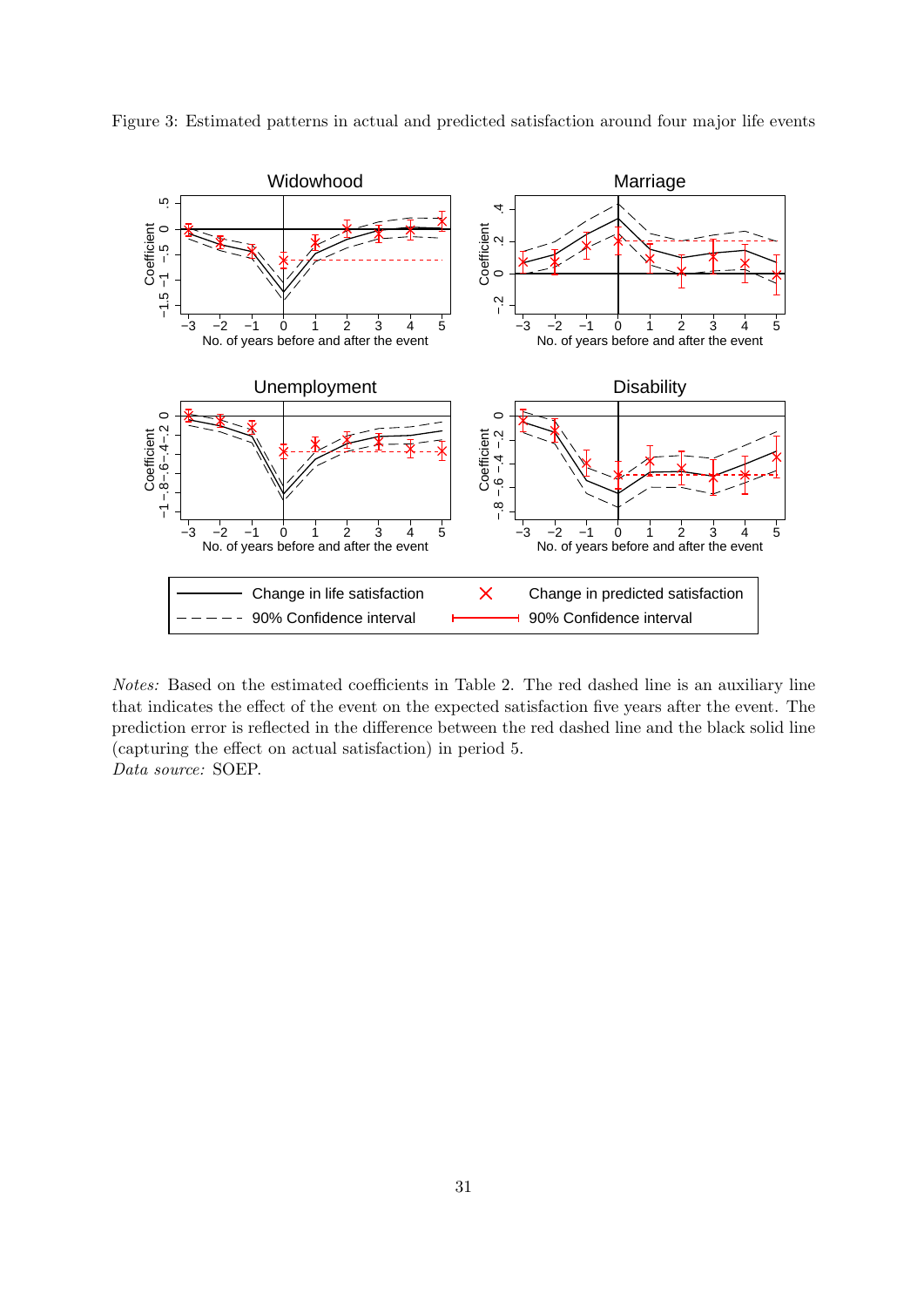Figure 4: Prediction errors based on alternative samples



Notes: 90 percent confidence intervals are indicated. The prediction errors for all refer to the estimation results in Table 2. Prediction errors for treated only restrict the samples to people who experienced the event in question. Prediction errors for with prediction and realisation restrict the sample to observations for predictions right after the event that are all matched with the corresponding realisations for the same individuals five years later.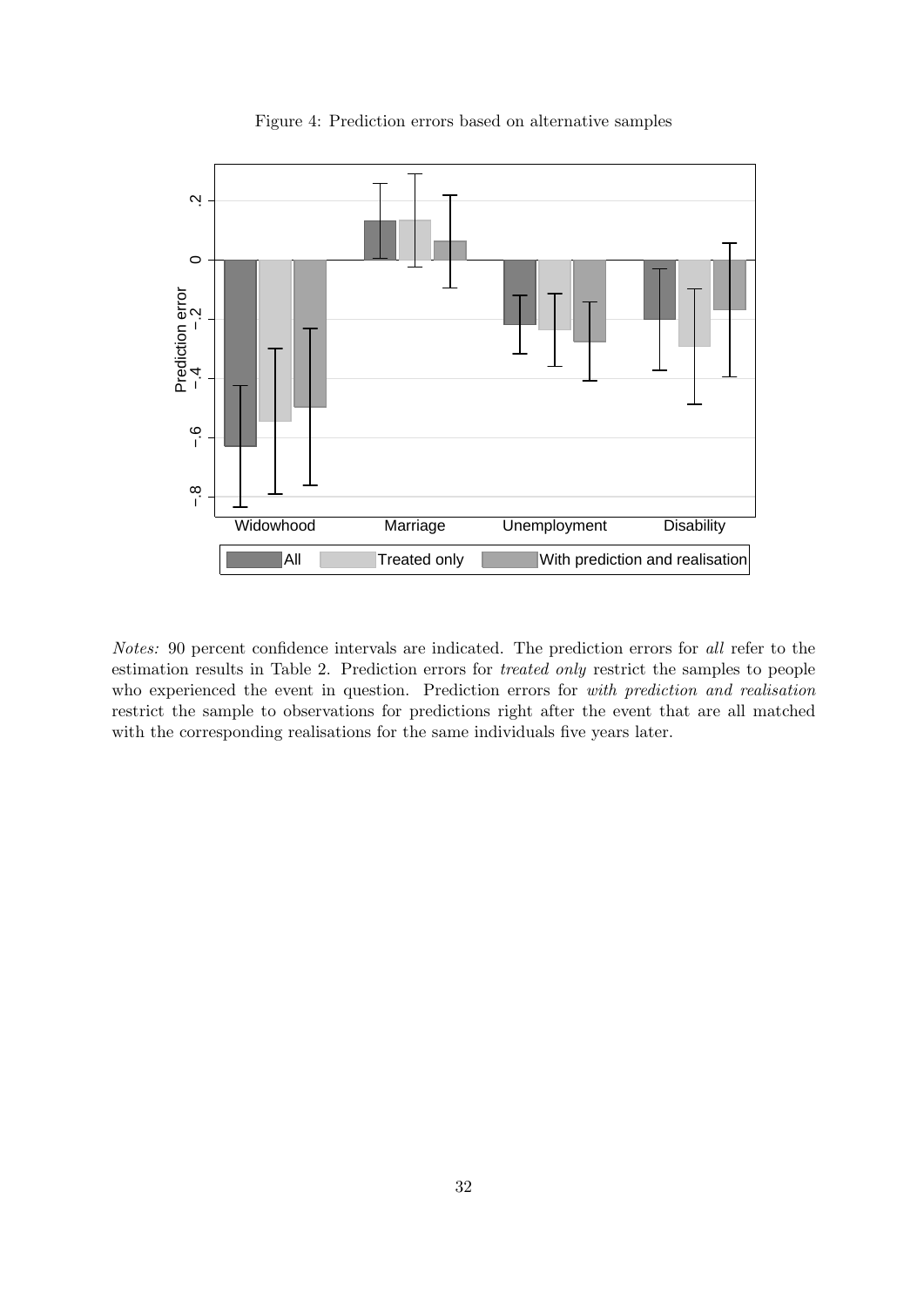Figure 5: Estimated patterns in actual and predicted satisfaction for those who remain in the respective status for at least 5 years



Notes: Based on the estimated coefficients in Table A.4. The red dashed line is an auxiliary line that indicates the effect of the event on the expected satisfaction five years after the event. The prediction error is reflected in the difference between the red dashed line and the black solid line (capturing the effect on actual satisfaction) in period 5. Data source: SOEP.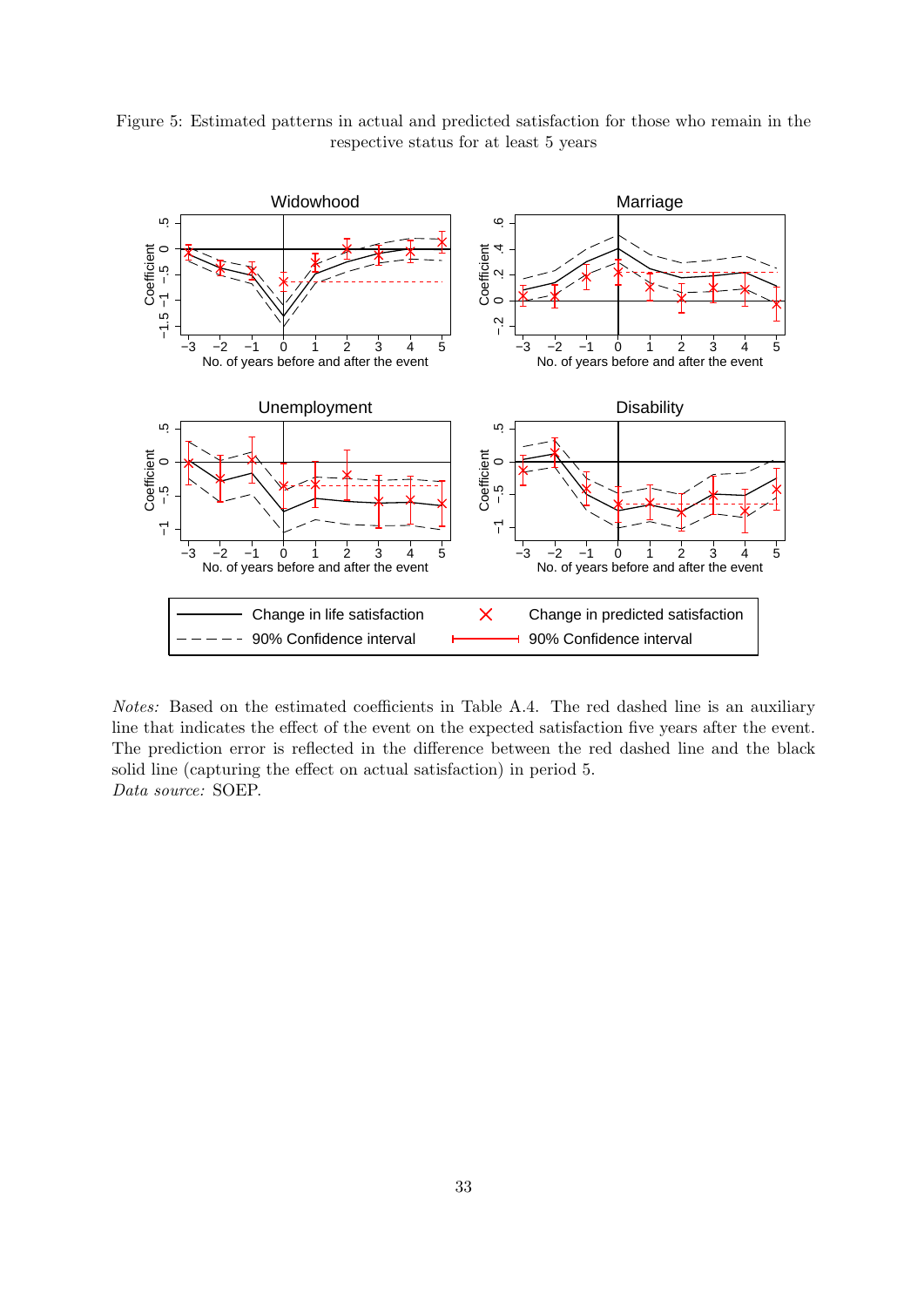



Notes: Based on calculated differences in Table 2 and Table A.4 with 90 percent confidence intervals indicated.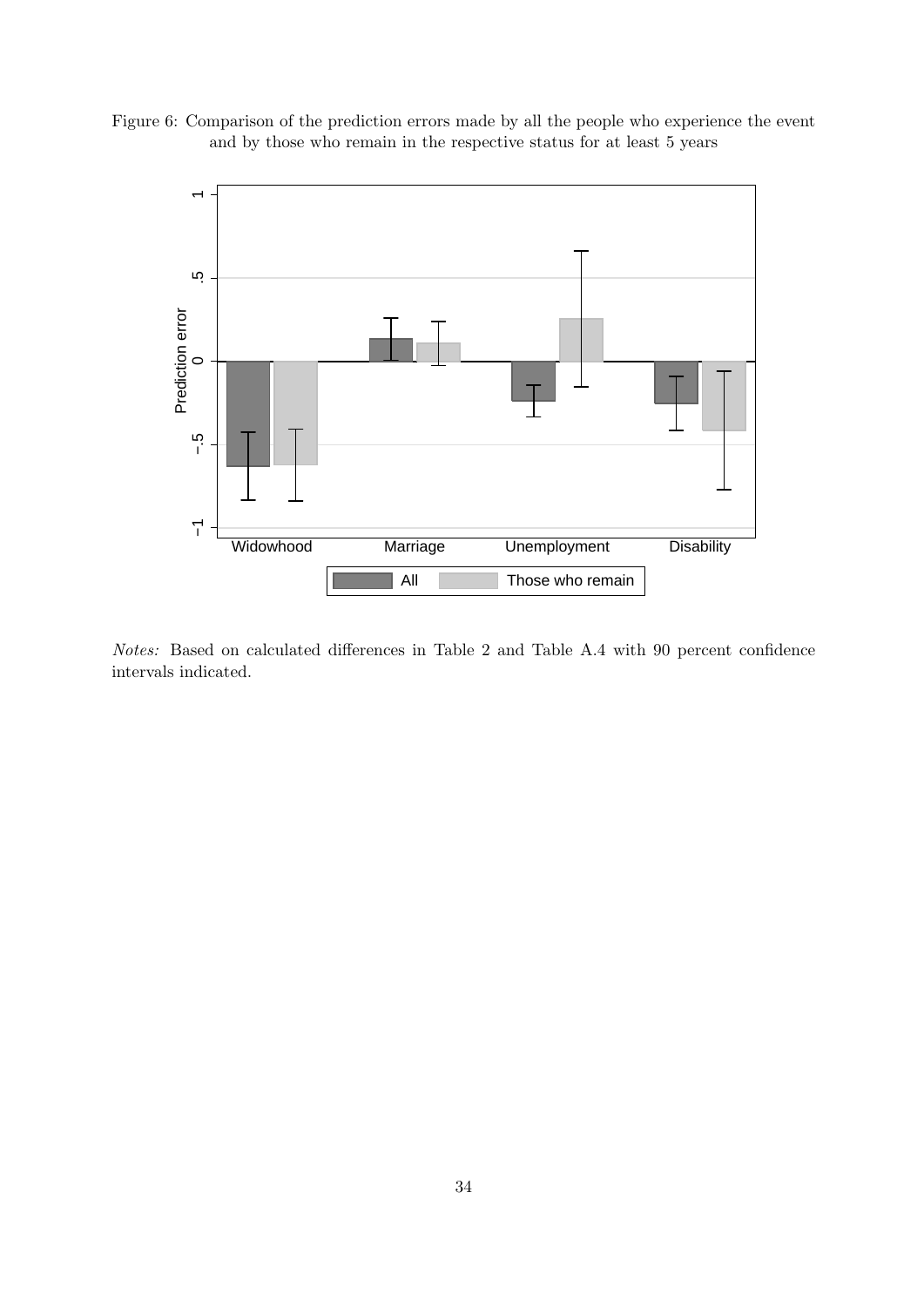

Figure 7: Estimated patterns in actual and predicted satisfaction for those who experience the event for the first time compared to those who experience it at least for the second time

Notes: The red dashed line is an auxiliary line that indicates the effect of the event on the expected satisfaction five years after the event. The prediction error is reflected in the difference between the red dashed line and the black solid line (capturing the effect on actual satisfaction) in period 5.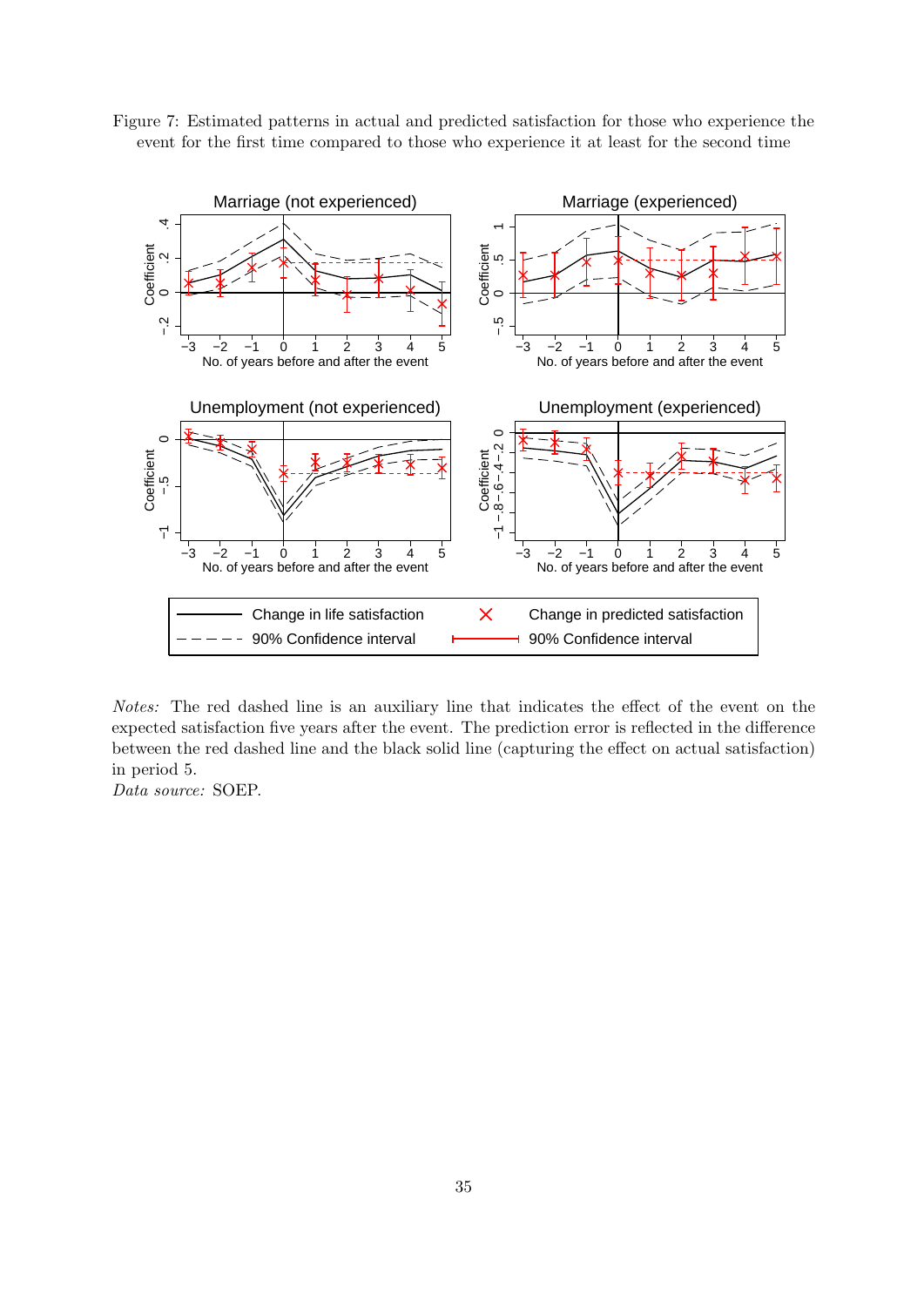



Notes: 90 percent confidence intervals indicated.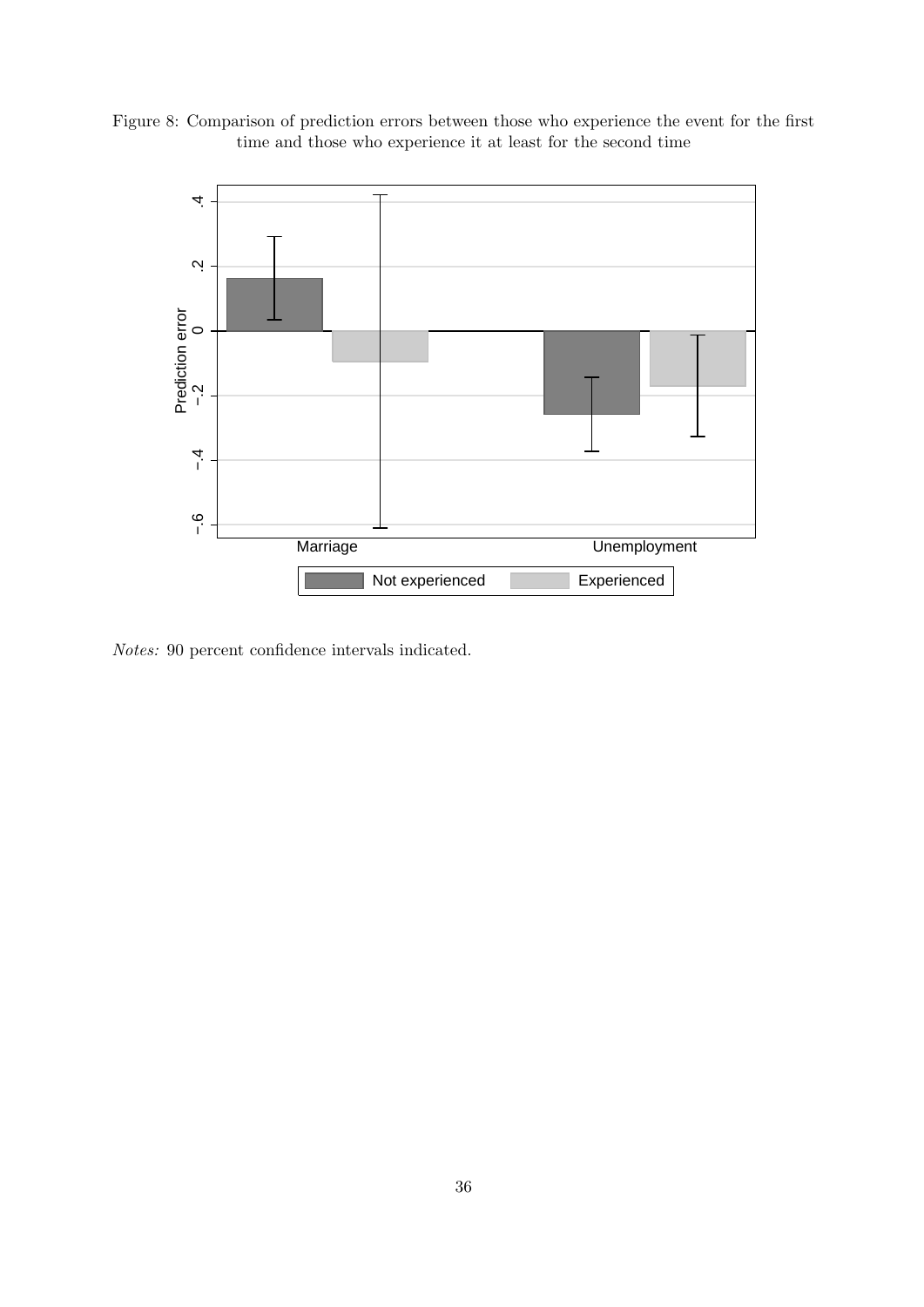Figure 9: Estimated patterns in actual and predicted satisfaction for those who experience unemployment due to plant closure



Notes: The red dashed line is an auxiliary line that indicates the effect of the event on the expected satisfaction five years after the event. The prediction error is reflected in the difference between the red dashed line and the black solid line (capturing the effect on actual satisfaction) in period 5.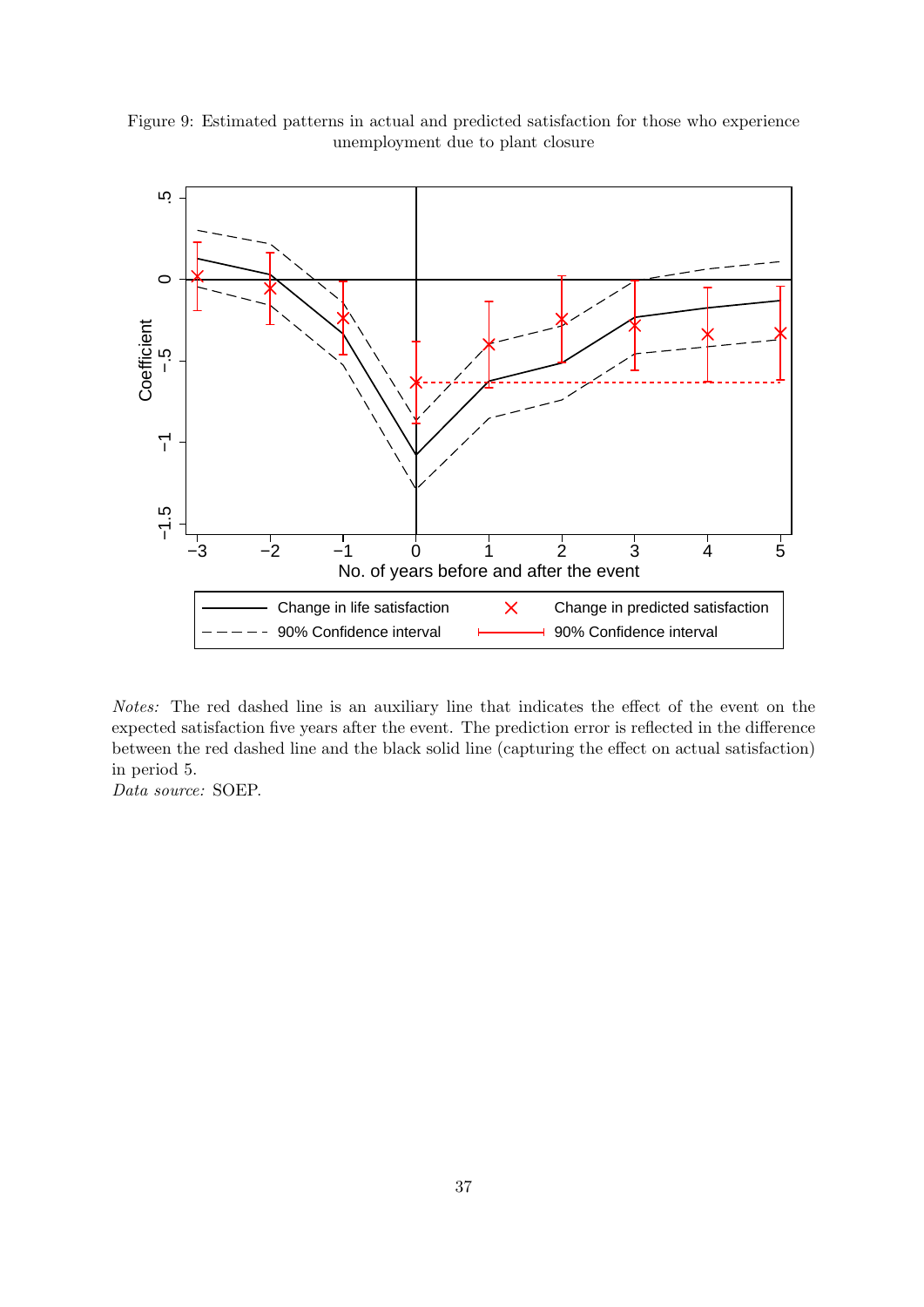# Appendix

|                                        | Mean    | Std. dev. | Min.           | Max.         |
|----------------------------------------|---------|-----------|----------------|--------------|
| Life satisfaction                      | 6.997   | 1.758     | $\theta$       | 10           |
| Predicted life satisfaction in 5 years | 7.029   | 1.915     | $\theta$       | 10           |
| Female                                 | 0.501   | 0.500     | $\Omega$       | $\mathbf{1}$ |
| Age                                    | 44.680  | 16.081    | 17             | 99           |
| Years of schooling                     | 11.626  | 2.575     | 7              | 18           |
| German                                 | 0.881   | 0.324     | $\Omega$       | $\mathbf{1}$ |
| Single                                 | 0.220   | 0.414     | $\Omega$       | $\mathbf{1}$ |
| Married                                | 0.715   | 0.451     | 0              | 1            |
| Separated                              | 0.008   | 0.087     | 0              | 1            |
| Divorced                               | 0.034   | 0.181     | 0              | 1            |
| Widowed                                | 0.023   | 0.151     | $\overline{0}$ | $\mathbf{1}$ |
| Working                                | 0.613   | 0.487     | $\theta$       | $\mathbf{1}$ |
| Unemployed                             | 0.058   | 0.233     | $\theta$       | 1            |
| Not working                            | 0.135   | 0.341     | 0              | 1            |
| In education                           | 0.028   | 0.166     | $\Omega$       | 1            |
| Maternity leave                        | 0.019   | 0.135     | 0              | 1            |
| Some work                              | 0.034   | 0.180     | 0              | 1            |
| Pensioner                              | 0.114   | 0.318     | $\theta$       | $\mathbf{1}$ |
| $ln(household\ income\ after\ tax)$    | 10.249  | 0.569     | $\Omega$       | 15           |
| No. of children in household           | 0.656   | 0.971     | 0              | 10           |
| Size of household                      | 2.982   | 1.300     | 1              | 15           |
| No. of observations                    | 183,727 |           |                |              |
| No. of individuals                     | 31,032  |           |                |              |

Table A.1: Descriptive statistics for the sample used to analyse widowhood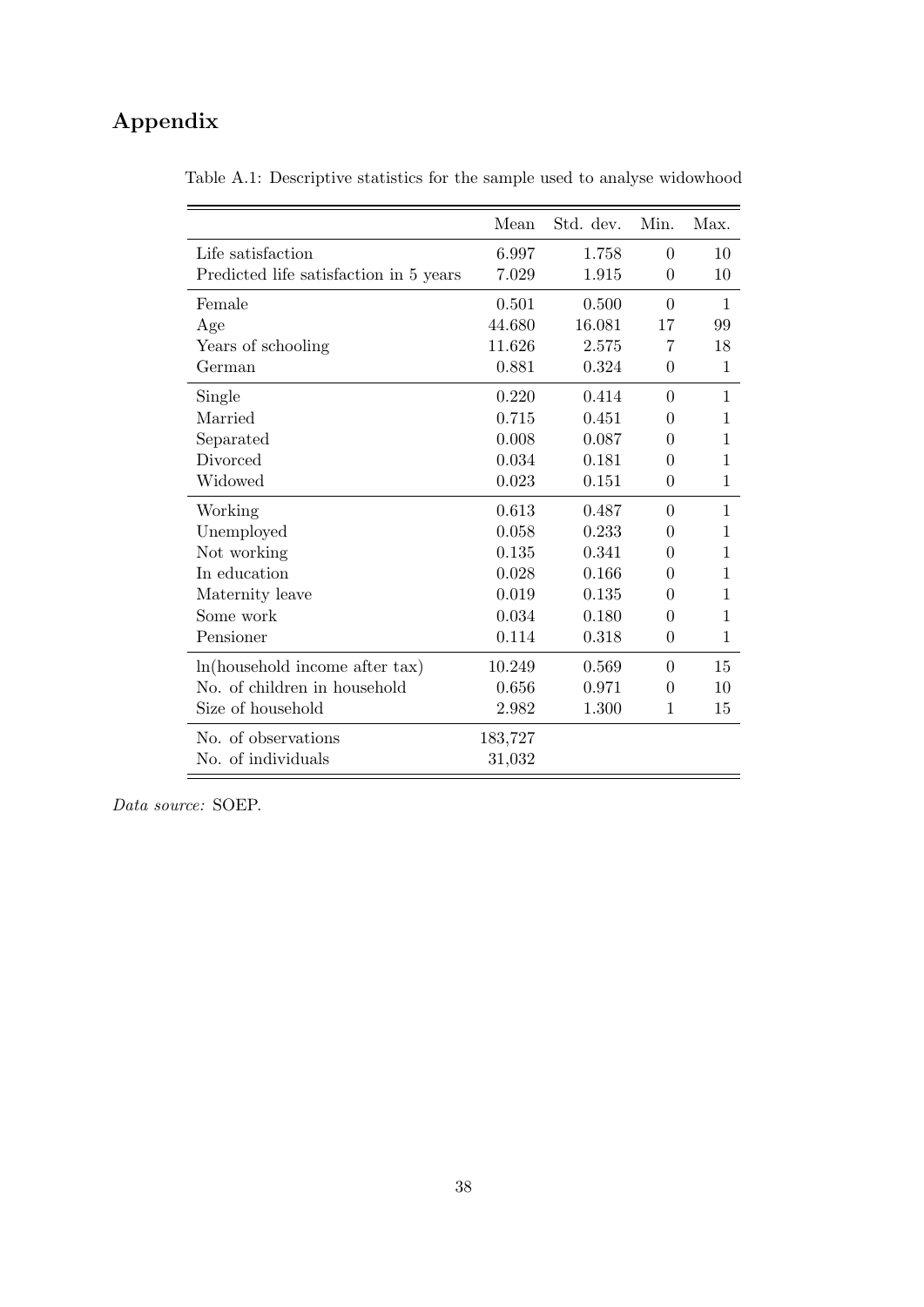| ï                                               |
|-------------------------------------------------|
|                                                 |
|                                                 |
| i<br>!                                          |
|                                                 |
|                                                 |
|                                                 |
| くしょ                                             |
| $\sim$ $\sim$<br>i<br>I<br>ļ<br>ׇ֘֝֬֕<br>I<br>I |
| ֠<br>֚֘<br>l<br>j<br>ׇ֘֒                        |

|                                 |                       | Widowhood             |                      | Marriage              |                       | Unemployment          |                       | Disability            |
|---------------------------------|-----------------------|-----------------------|----------------------|-----------------------|-----------------------|-----------------------|-----------------------|-----------------------|
|                                 | Sd                    | $^{21}$               | ΒS                   | $^{21}$               | $_{\rm PS}$           | $^{21}$               | ΡS                    | $^{21}$               |
| 3-2 years hence<br>Before event | $-0.016$              | $-0.084$              | $0.072*$             | $0.067\,$             | 0.002                 | $-0.040$              | $-0.036$              | $-0.050$              |
|                                 | (0.07)                | (0.06)                | (0.04)               | (0.04)                | (0.04)                | (0.04)                | (0.06)                | (0.05)                |
| 2-1 years hence                 | $-0.263***$           | $-0.302***$           | 0.073                | $0.119**$             | $-0.053$              | $-0.104***$           | $-0.119**$            | $-0.135**$            |
| Within the next year            | $-0.434***$<br>(0.08) | $-0.439***$<br>(0.07) | $0.174***$<br>(0.05) | $0.244***$<br>(0.05)  | $-0.122***$<br>(0.04) | $-0.213***$<br>(0.04) | $-0.393***$<br>(0.06) | $-0.539***$<br>(0.06) |
|                                 | (0.08)                | (0.08)                | (0.05)               | (0.05)                | (0.04)                | (0.04)                | (0.07)                | (0.07)                |
| $\label{thm:iter} After\ event$ | $-0.611***$           | $-1.231***$           |                      |                       | $-0.375***$           |                       |                       |                       |
| $0-1$ year                      | (0.10)                | (0.11)                | $0.203***$<br>(0.05) | $0.344***$<br>(0.06)  | (0.05)                | $-0.816***$<br>(0.05) | $-0.493***$<br>(0.07) | $-0.648***$<br>(0.07) |
| 1-2 years                       | $-0.265***$           | $-0.479***$           | $0.093*$             | $0.152**$             | $-0.297***$           | $-0.453***$           | $-0.376***$           | $-0.470***$           |
|                                 | (0.10)                | (0.10)                | (0.06)               | (0.06)                | (0.05)                | (0.05)                | (0.08)                | (0.08)                |
| $2-3$ years                     | 0.008<br>(0.11)       | $-0.199*$<br>(0.10)   | 0.013<br>(0.06)      | 0.099<br>(0.06)       | $-0.250***$<br>(0.05) | $-0.290***$<br>(0.05) | $-0.436***$<br>(0.09) | $-0.464***$<br>(0.08) |
| 3-4 years                       | $-0.091$              | $-0.023$              | 0.104                | $0.128*$              | $-0.272***$           | $-0.216***$           | $-0.514***$           | $-0.503***$           |
|                                 | (0.11)                | (0.10)                | (0.07)               | (0.07)                | (0.05)                | (0.05)                | (0.09)                | (0.09)                |
| $4-5$ years                     | $-0.015$              | 0.038                 | 0.064                | $0.145**$             | $-0.345***$           | $-0.205***$           | $-0.493***$           | $-0.402***$           |
|                                 | (0.12)                | 0.018<br>(0.11)       | $-0.009$<br>(0.07)   | (0.07)                | $-0.367***$<br>(0.06) | (0.05)                | $-0.343***$<br>(0.10) | (0.10)                |
| 5-6 years                       | 0.152<br>(0.12)       | (0.12)                | (0.08)               | 0.069<br>(0.08)       | (0.06)                | $-0.157***$<br>(0.06) | (0.11)                | $-0.292***$<br>(0.10) |
| 6 or more years                 | $0.200*$              | 0.112                 | $-0.037$             | -0.017                | $-0.449***$           | $-0.163***$           | $-0.463***$           | $-0.368***$           |
|                                 | (0.11)                | (0.11)                | (0.08)               | (0.08)                | (0.06)                | (0.06)                | (0.10)                | (0.10)                |
| No. of years schooling          | $0.020***$            | 0.007                 | $0.026***$           | 0.003                 | $0.029***$            | $0.017***$            | $0.027***$            | 0.010                 |
| In(hh income after tax)         | $0.087***$<br>(0.01)  | $0.262***$<br>(0.01)  | 0.034<br>(0.01)      | $0.160***$<br>(0.01)  | $0.093***$<br>(0.01)  | $0.284***$<br>(0.01)  | $0.083***$<br>(0.01)  | $0.257***$<br>(0.01)  |
|                                 | (0.02)                | (0.02)                | (0.02)               | (0.02)                | (0.02)                | (0.02)                | (0.02)                | (0.02)                |
| German                          | $-0.011$              | $-0.107$              | 0.011                | 0.003                 | $-0.093$              | $-0.083$              | $-0.082$              | $-0.086$              |
|                                 | (0.07)                | (0.07)                | (0.13)               | (0.13)                | (0.07)                | (0.07)                | (0.07)                | (0.07)                |
| No. of children in hh           | $0.034***$<br>(0.01)  | $0.043***$            | 0.035<br>(0.02)      | $0.070***$            | $0.027**$             | $0.038***$<br>(0.01)  | 0.019                 | $0.029**$             |
| sqrt(hh size)                   | $-0.102***$           | $-0.219***$<br>(0.01) | $-0.072$             | $-0.160***$<br>(0.02) | $-0.111***$<br>(0.01) | $-0.282***$           | $-0.093***$<br>(0.01) | $-0.234***$<br>(0.01) |
|                                 | (0.03)                | (0.03)                | (0.05)               | (0.05)                | (0.04)                | (0.04)                | (0.04)                | (0.04)                |
| Married (reference)             |                       |                       |                      |                       |                       |                       |                       |                       |
| Single                          |                       |                       |                      |                       | $-0.063**$            | $-0.110***$           | $-0.063**$            | $-0.113***$           |
|                                 |                       |                       |                      |                       | (0.03)                | (0.03)                | (0.03)                | (0.03)                |
| Widowed                         |                       |                       |                      |                       | 0.090                 | $-0.437***$           | 0.044                 | $-0.454***$           |
| Separated                       |                       |                       |                      |                       | $0.153***$<br>(0.12)  | $-0.368***$<br>(0.13) | $0.104*$<br>(0.12)    | $-0.393***$<br>(0.13) |
|                                 |                       |                       |                      |                       | (0.06)                | (0.06)                | (0.06)                | (0.06)                |
| (Continued on next page)        |                       |                       |                      |                       |                       |                       |                       |                       |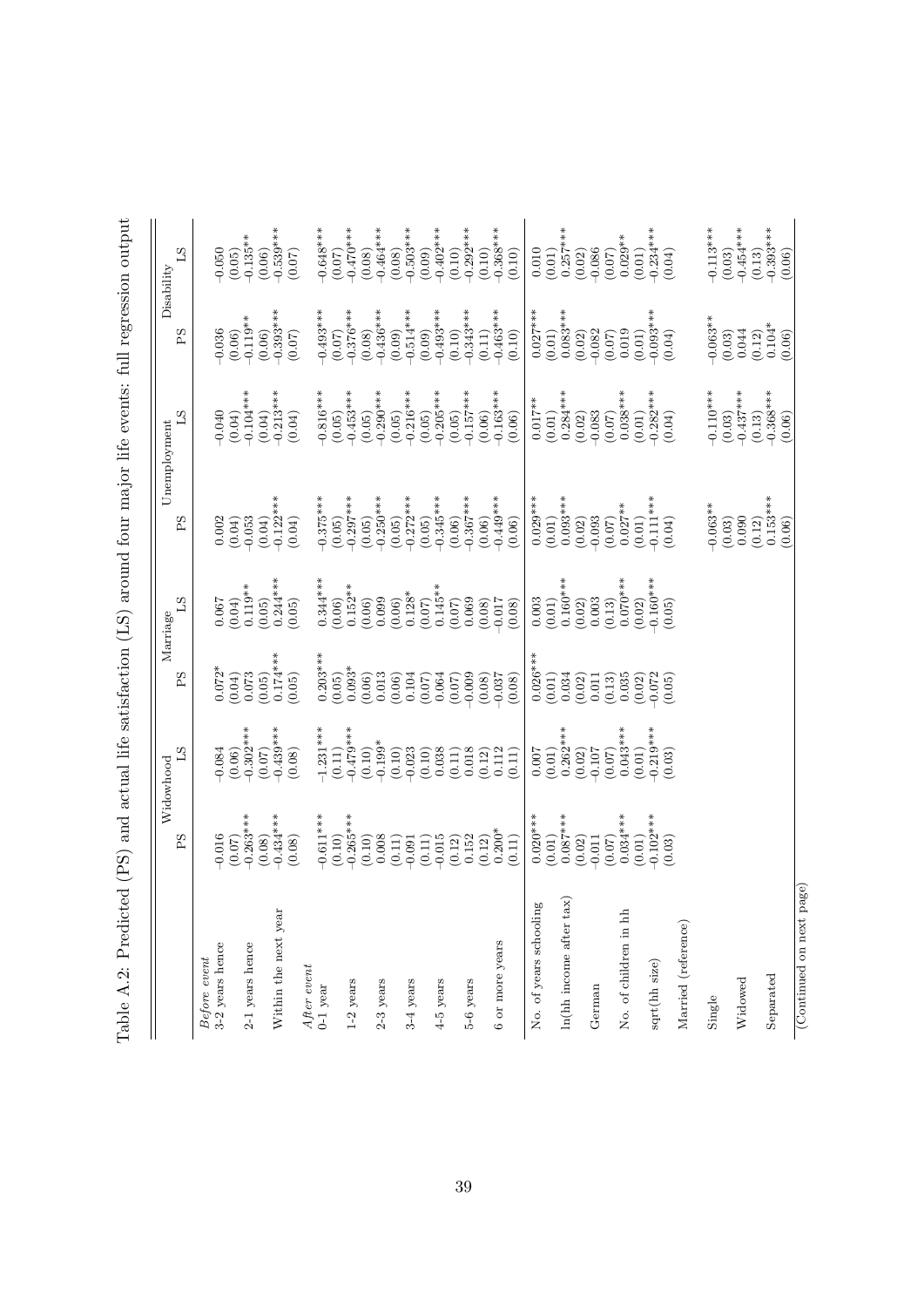| Divorced                                                                             |                                                                                                                                                                                                                                                                                                                                        |                                                                                                                                                                                                                                                                                                                                                                                                    |                                                                                |                          | (0.041)                    | $-0.098*$<br>(0.05)                 | (90.0)                                                                                                                                                                                                                                                                                                                                                                                          | (0.06)                                                   |
|--------------------------------------------------------------------------------------|----------------------------------------------------------------------------------------------------------------------------------------------------------------------------------------------------------------------------------------------------------------------------------------------------------------------------------------|----------------------------------------------------------------------------------------------------------------------------------------------------------------------------------------------------------------------------------------------------------------------------------------------------------------------------------------------------------------------------------------------------|--------------------------------------------------------------------------------|--------------------------|----------------------------|-------------------------------------|-------------------------------------------------------------------------------------------------------------------------------------------------------------------------------------------------------------------------------------------------------------------------------------------------------------------------------------------------------------------------------------------------|----------------------------------------------------------|
| Working (reference)                                                                  |                                                                                                                                                                                                                                                                                                                                        |                                                                                                                                                                                                                                                                                                                                                                                                    |                                                                                |                          |                            |                                     |                                                                                                                                                                                                                                                                                                                                                                                                 |                                                          |
| Unemployed<br>Pensioner                                                              |                                                                                                                                                                                                                                                                                                                                        |                                                                                                                                                                                                                                                                                                                                                                                                    |                                                                                |                          |                            |                                     | $-0.309***$<br>(0.02)                                                                                                                                                                                                                                                                                                                                                                           | $-0.700***$<br>(0.02)                                    |
| Not working                                                                          |                                                                                                                                                                                                                                                                                                                                        |                                                                                                                                                                                                                                                                                                                                                                                                    |                                                                                |                          |                            |                                     |                                                                                                                                                                                                                                                                                                                                                                                                 |                                                          |
| In education                                                                         |                                                                                                                                                                                                                                                                                                                                        |                                                                                                                                                                                                                                                                                                                                                                                                    |                                                                                |                          |                            |                                     |                                                                                                                                                                                                                                                                                                                                                                                                 |                                                          |
| Maternity leave<br>Some work                                                         | $\begin{array}{l} 286^{***} \\ 726^{***} \\ (0.02) \\ (0.05) \\ (0.05) \\ (0.07) \\ (0.07) \\ (0.07) \\ (0.03) \\ (0.03) \\ (0.03) \\ (0.03) \\ (0.03) \\ (0.03) \\ (0.02) \\ (0.01) \\ (0.02) \\ (0.01) \\ (0.02) \\ (0.03) \\ (0.01) \\ (0.02) \\ (0.03) \\ (0.01) \\ (0.02) \\ (0.03) \\ (0.03) \\ (0.01) \\ (0.02) \\ (0.03) \\ ($ | $\begin{array}{l} \mathbf{0.653}^{***} \\ \mathbf{0.02}^{***} \\ \mathbf{0.272}^{***} \\ \mathbf{0.371}^{***} \\ \mathbf{0.373}^{***} \\ \mathbf{0.471}^{***} \\ \mathbf{0.573}^{***} \\ \mathbf{0.673}^{***} \\ \mathbf{0.773}^{***} \\ \mathbf{0.773}^{***} \\ \mathbf{0.773}^{***} \\ \mathbf{0.773}^{***} \\ \mathbf{0.773}^{***} \\ \mathbf{0.773}^{***} \\ \mathbf{0.773}^{***} \\ \mathbf{$ |                                                                                |                          |                            |                                     | $\begin{array}{l} \mathbf{7.36} \\ \mathbf{8.47} \\ \mathbf{9.58} \\ \mathbf{1.38} \\ \mathbf{1.48} \\ \mathbf{1.59} \\ \mathbf{1.60} \\ \mathbf{1.70} \\ \mathbf{1.81} \\ \mathbf{1.44} \\ \mathbf{1.45} \\ \mathbf{1.46} \\ \mathbf{1.50} \\ \mathbf{1.60} \\ \mathbf{1.70} \\ \mathbf{1.87} \\ \mathbf{1.88} \\ \mathbf{1.90} \\ \mathbf{1.91} \\ \mathbf{1.91} \\ \mathbf{1.92} \\ \mathbf$ |                                                          |
|                                                                                      |                                                                                                                                                                                                                                                                                                                                        |                                                                                                                                                                                                                                                                                                                                                                                                    |                                                                                |                          |                            |                                     |                                                                                                                                                                                                                                                                                                                                                                                                 |                                                          |
| Age fixed effects (FE)<br>Time and region FE<br>Individual controls<br>Individual FE | Yes<br>Yes<br>Yes                                                                                                                                                                                                                                                                                                                      | $\begin{array}{c}\nY_{\text{BS}}\\ Y_{\text{BS}}\\ Y_{\text{BS}}\n\end{array}$                                                                                                                                                                                                                                                                                                                     | $\begin{array}{c}\nY_{\text{BS}}\\ Y_{\text{BS}}\\ Y_{\text{BS}}\n\end{array}$ | $Yes$<br>$Yes$<br>$Yes$  | yes<br>Yes<br>Yes          | $X$ $X$ $X$ $Y$ $Y$ $Y$ $Y$ $Y$ $Y$ | $Yes$<br>$Yes$<br>$Yes$                                                                                                                                                                                                                                                                                                                                                                         | Yes<br>Yes<br>Yes                                        |
| No. of observations<br>No. of individuals                                            | 183,727<br>31,032<br>0.04                                                                                                                                                                                                                                                                                                              | 183,727<br>31,032<br>0.04                                                                                                                                                                                                                                                                                                                                                                          | $\frac{54,625}{12,101}$                                                        | 64,625<br>12,101<br>0.04 | 43,302<br>$26,172$<br>0.03 | $26,172$<br>0.03<br>143,302         | $\frac{26,216}{0.04}$<br>143,184                                                                                                                                                                                                                                                                                                                                                                | $\begin{array}{c} 143,184 \\ 26,216 \\ 0.04 \end{array}$ |

| j<br>$* * *$<br>J, J,<br>c<br>**<br>ł.                  |                                        |
|---------------------------------------------------------|----------------------------------------|
| .<br>.<br>.                                             |                                        |
|                                                         |                                        |
| ١<br>֖֖֖֖֖ׅׅׅ֖ׅ֖֧֧֚֚֚֚֚֚֚֚֚֚֚֚֚֚֚֚֚֚֚֚֡֬֝֓֓֝֬֝֓֞֝֓֞֓֞֝֬ | $\frac{1}{2}$<br>í<br>ł<br>Ì<br>ļ<br>ì |

Table A.2: (continued) Table A.2: (continued)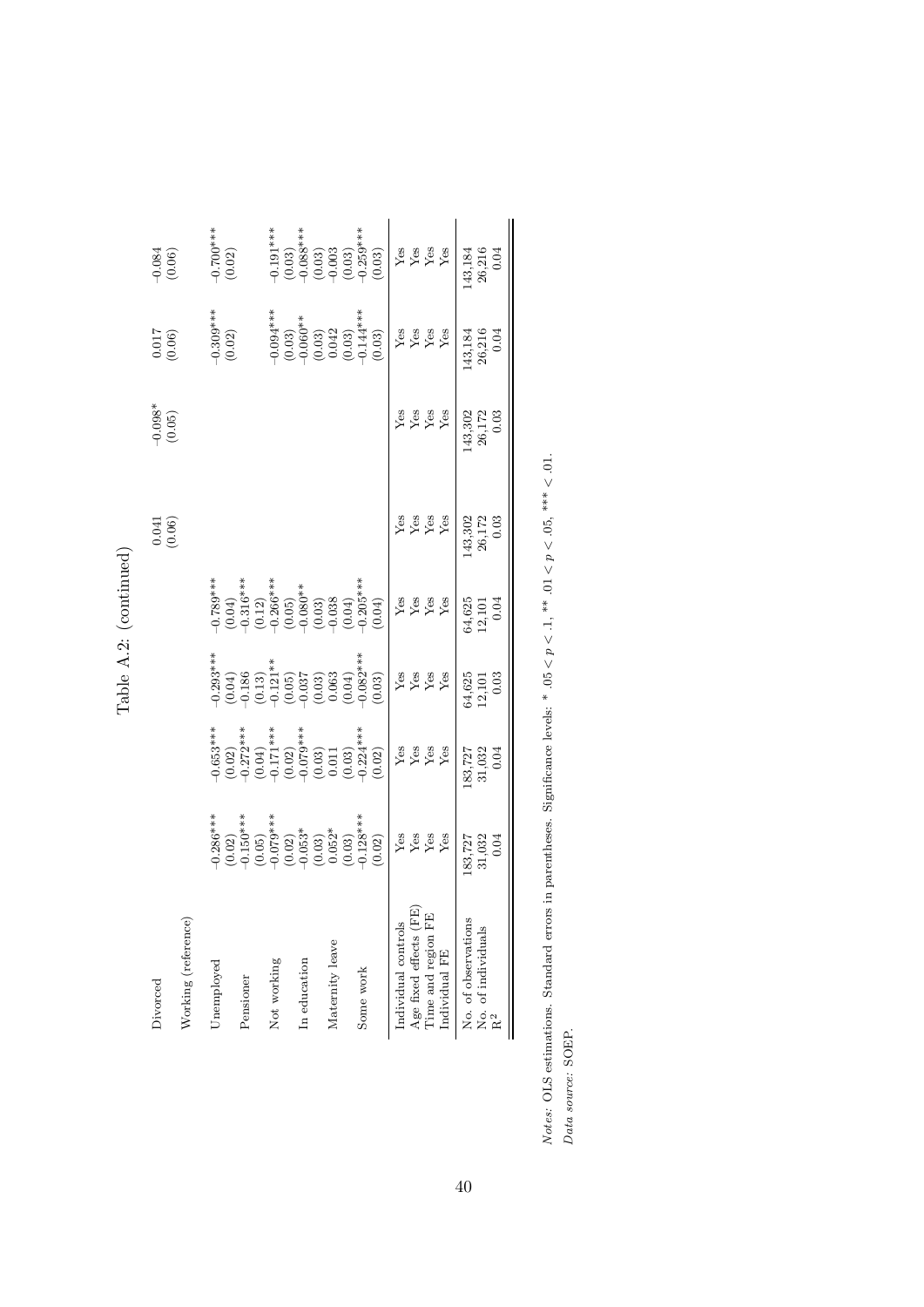|                  | Widowhood | Marriage | Unemployment | Disability |
|------------------|-----------|----------|--------------|------------|
| Before event     |           |          |              |            |
| 3 years and more | 1,493     | 2,337    | 219          | 1,342      |
| $3-2$ years      | 336       | 787      | 67           | 170        |
| $2-1$ years      | 387       | 1,020    | 78           | 184        |
| $1-0$ years      | 401       | 1,195    | 98           | 188        |
| After event      |           |          |              |            |
| $0-1$ year       | 384       | 1,176    | 102          | 183        |
| $1-2$ years      | 380       | 1,142    | 108          | 166        |
| $2-3$ years      | 363       | 1,123    | 99           | 139        |
| 3-4 years        | 350       | 1,075    | 90           | 117        |
| $4-5$ years      | 325       | 1,039    | 85           | 103        |
| 5-6 years        | 340       | 950      | 70           | 90         |
| 6 years or more  | 1,650     | 826      | 42           | 73         |
| Total            | 6,409     | 12,670   | 1,058        | 2,755      |

Table A.3: Number of observations before and after the event for those who remain in the respective status for at least 5 years